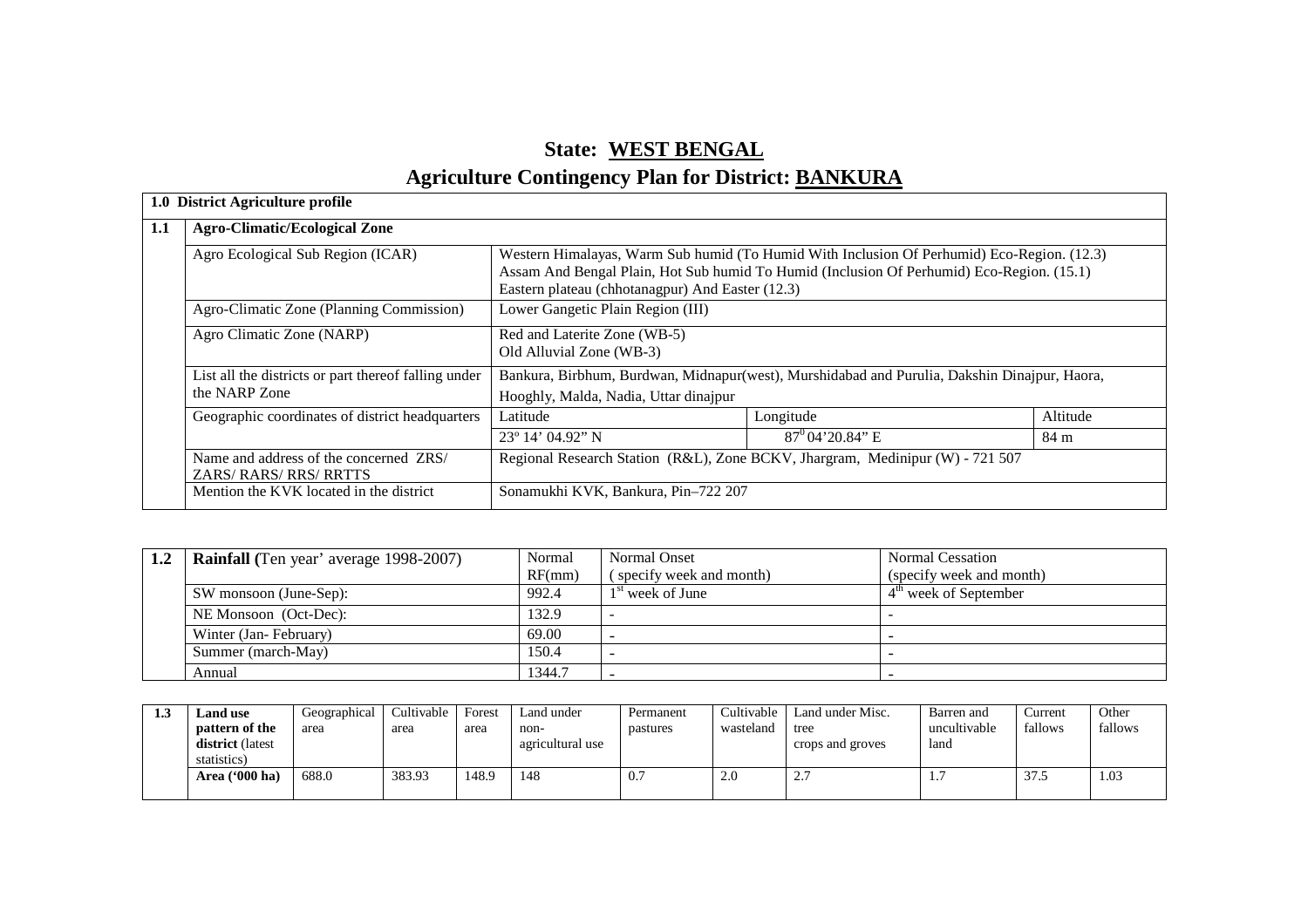| Major Soils (common names like red | Area $(900 \text{ ha})$ | Percent (%) of total geographical area |
|------------------------------------|-------------------------|----------------------------------------|
| sandy loam deep soils (etc.,)*     |                         |                                        |
| 1. Loamy                           | 307.6                   | 44.7                                   |
| 2. Gravelly clay loamy             | 46.7                    | 6.8                                    |
| 3. Loamy sandy                     | 27.3                    | 4.0                                    |
| 4. Clayey-loamy                    | 7.8                     | .                                      |

| 1.3 | <b>Agricultural land use</b> | Area $('000 ha)$ | Cropping intensity % |
|-----|------------------------------|------------------|----------------------|
|     | Net sown area                | 345.4            |                      |
|     | Area sown more than once     | 220.3            | 164                  |
|     | Gross cropped area           | 565.7            |                      |

| 1.6 | <b>Irrigation</b>                                                                                          | Area ('000 ha)            |                          |                                                                                                |
|-----|------------------------------------------------------------------------------------------------------------|---------------------------|--------------------------|------------------------------------------------------------------------------------------------|
|     | Net irrigated area                                                                                         | 276.9                     |                          |                                                                                                |
|     | Gross irrigated area                                                                                       | 453.3                     |                          |                                                                                                |
|     | Rainfed area                                                                                               | 112.4                     |                          |                                                                                                |
|     | <b>Sources of Irrigation</b>                                                                               | Number                    | Area ('000 ha)           | Percentage of total irrigated area                                                             |
|     | Canals                                                                                                     |                           | 180.3                    | 65.1                                                                                           |
|     | Tanks                                                                                                      | 20977                     | 33.5                     | 12.1                                                                                           |
|     | Open wells                                                                                                 | 7106                      | 2.5                      | 0.9                                                                                            |
|     | Bore wells                                                                                                 | $\overline{\phantom{0}}$  | $\overline{\phantom{0}}$ | $\overline{\phantom{a}}$                                                                       |
|     | Lift irrigation schemes                                                                                    | 28468                     | 54.5                     | 19.6                                                                                           |
|     | Micro-irrigation                                                                                           |                           |                          | $\blacksquare$                                                                                 |
|     | Other sources (please specify)                                                                             | 1190                      | 6.28                     | 2.3                                                                                            |
|     | <b>Total Irrigated Area</b>                                                                                |                           | 276.9                    | 100                                                                                            |
|     | Pump sets                                                                                                  |                           |                          |                                                                                                |
|     | No. of Tractors                                                                                            |                           |                          |                                                                                                |
|     | Groundwater availability and use* (Data<br>source: State/Central Ground water<br><b>Department</b> /Board) | No. of blocks/<br>Tehsils | $(\%)$ area              | Quality of water (specify the problem such<br>as high levels of arsenic, fluoride, saline etc) |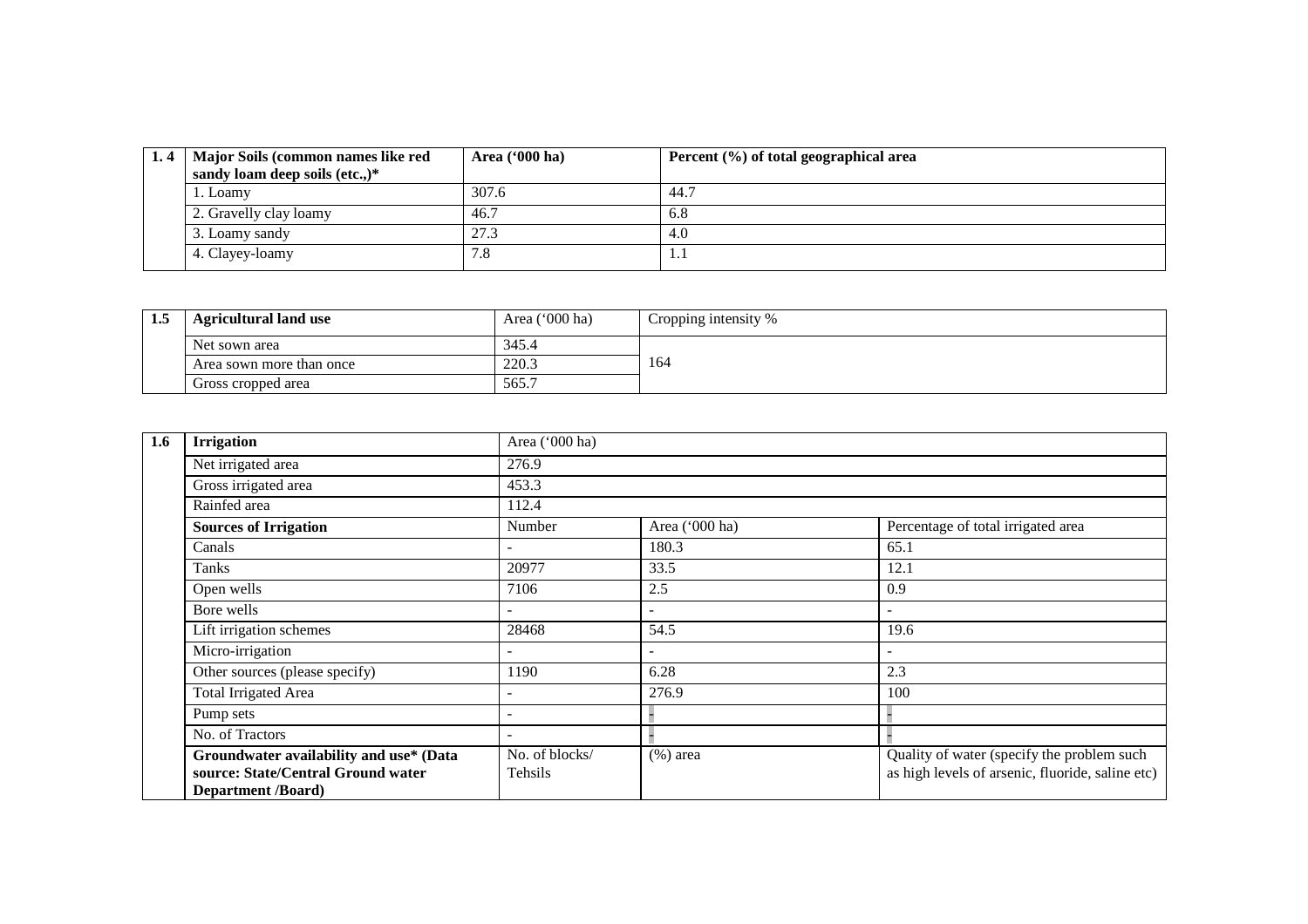| Over exploited                                                                                                          |  |                                                  | Fluoride level 1.04-7.26 mg/lit        |  |  |  |  |  |  |
|-------------------------------------------------------------------------------------------------------------------------|--|--------------------------------------------------|----------------------------------------|--|--|--|--|--|--|
| Critical                                                                                                                |  |                                                  | Depth range for Fluoride 11-39 & above |  |  |  |  |  |  |
| Semi-critical                                                                                                           |  |                                                  |                                        |  |  |  |  |  |  |
| Safe                                                                                                                    |  |                                                  |                                        |  |  |  |  |  |  |
| Wastewater availability and use                                                                                         |  |                                                  |                                        |  |  |  |  |  |  |
| Ground water quality                                                                                                    |  | Ground Water contaminated with Fluoride 6 blocks |                                        |  |  |  |  |  |  |
| *over-exploited: groundwater utilization > 100%; critical: $90-100\%$ ; semi-critical: $70-90\%$ ; safe: $\langle 70\%$ |  |                                                  |                                        |  |  |  |  |  |  |

### **1.7 Area under major field crops & horticulture (as per latest figures) (year 2008-09)**

| 1.7 | <b>Major field crops</b> | Area $(900 \text{ ha})$                              |                          |              |                                                    |                          |       |                         |                    |  |  |  |  |  |  |
|-----|--------------------------|------------------------------------------------------|--------------------------|--------------|----------------------------------------------------|--------------------------|-------|-------------------------|--------------------|--|--|--|--|--|--|
|     | cultivated               | <b>Kharif</b>                                        |                          |              | Rabi                                               |                          |       |                         |                    |  |  |  |  |  |  |
|     |                          | <b>Irrigated</b><br><b>Rainfed</b>                   |                          | <b>Total</b> | <b>Total</b><br><b>Irrigated</b><br><b>Rainfed</b> |                          |       | <b>Summer irrigated</b> | <b>Grand</b> total |  |  |  |  |  |  |
|     | Rice                     |                                                      | 20.4                     | 20.4         | 328.8                                              | $\overline{\phantom{0}}$ | 328.8 | 67.6                    | 416.8              |  |  |  |  |  |  |
|     | Wheat                    |                                                      | $\overline{\phantom{a}}$ |              | 3.5                                                |                          |       | -                       | 3.5                |  |  |  |  |  |  |
|     | Pulses                   | $\overline{\phantom{a}}$<br>$\overline{\phantom{a}}$ |                          |              |                                                    | 0.3                      |       |                         | 0.3                |  |  |  |  |  |  |
|     | <b>Oilseeds</b>          |                                                      |                          |              | 40.1                                               | -                        | 40.1  |                         | 40.1               |  |  |  |  |  |  |
|     | Potato                   |                                                      | $\overline{\phantom{a}}$ |              | 41.9                                               | -                        | 41.9  | -                       | 41.9               |  |  |  |  |  |  |

|               | Horticulture crops - Fruits            | Area ('000 ha) |
|---------------|----------------------------------------|----------------|
|               |                                        | <b>Total</b>   |
| Mango         |                                        | 1.6            |
| Banana        |                                        | 0.6            |
| Papaya        |                                        | 0.6            |
| Guava         |                                        | 0.7            |
| Jackfruit     |                                        | 0.5            |
|               | <b>Horticulture crops - Vegetables</b> | <b>Total</b>   |
| Cucurbits     |                                        | 11.8           |
| Brinjal       |                                        | 10.0           |
| Ladies finger |                                        | 5.7            |
| Cauliflower   |                                        | 5.3            |
| Cabbage       |                                        | 4.8            |
| Tomato        |                                        | 3.2            |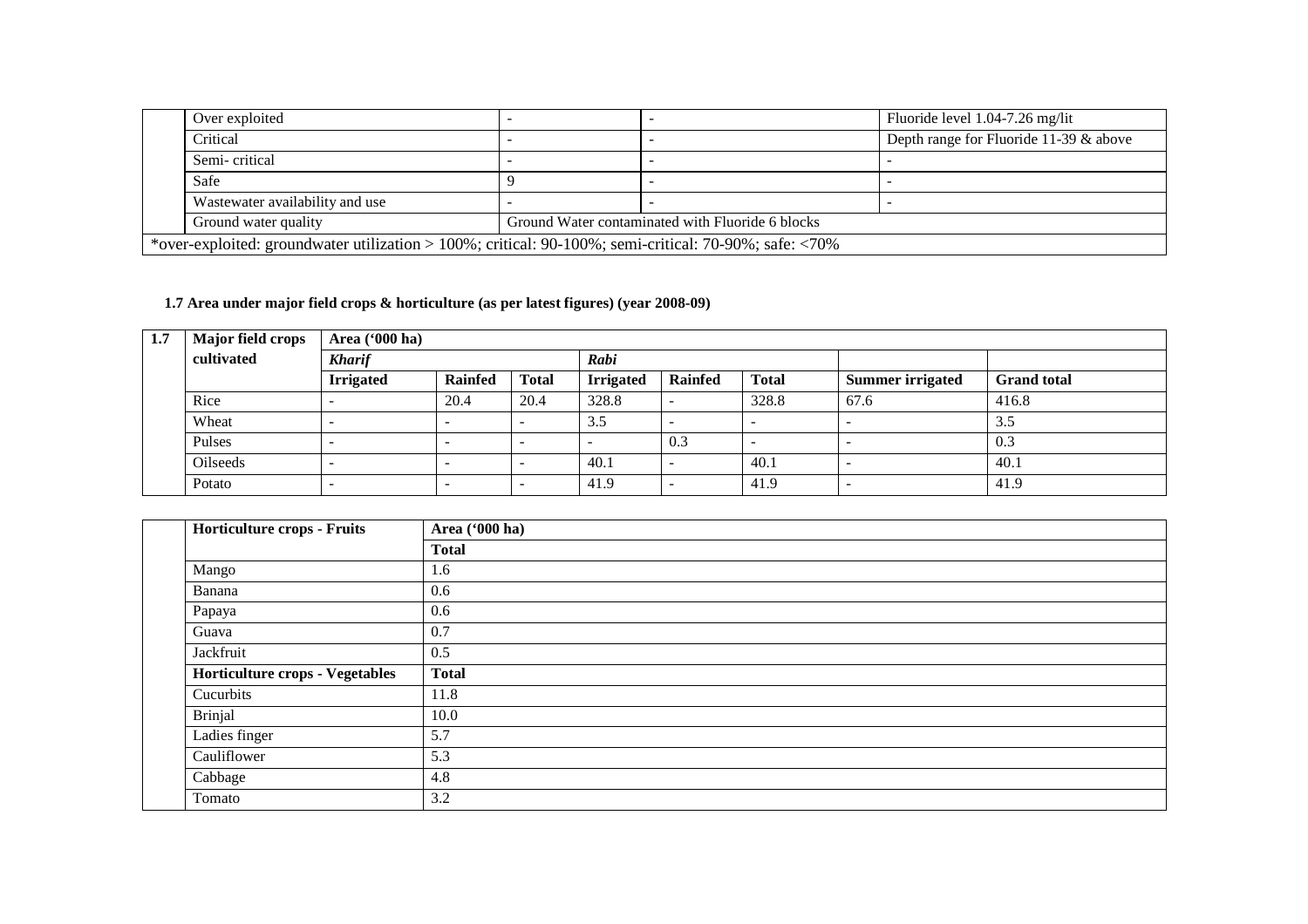| 1.8  | Livestock (2007-08)                             |                        |         | Male ('000)              |                           |                | Female ('000)                                              |                | Total ('000)                                               |                           |  |
|------|-------------------------------------------------|------------------------|---------|--------------------------|---------------------------|----------------|------------------------------------------------------------|----------------|------------------------------------------------------------|---------------------------|--|
|      | Non descriptive Cattle (local low yielding)     |                        |         | 631.6                    |                           | 814.1          |                                                            |                | 1,445.7                                                    |                           |  |
|      | Crossbred cattle                                |                        |         | 26.2                     |                           | 79.6           |                                                            |                | 105.8                                                      |                           |  |
|      | Non descriptive Buffaloes (local low yielding)  |                        |         | 74.1                     |                           | 24.6           |                                                            |                | 98.7                                                       |                           |  |
|      | <b>Graded Buffaloes</b>                         |                        |         | $\overline{a}$           |                           |                |                                                            |                |                                                            |                           |  |
|      | Goat                                            |                        |         | $\overline{a}$           |                           | $\overline{a}$ |                                                            |                | 893.9                                                      |                           |  |
|      | Sheep                                           |                        |         | $\sim$                   |                           |                |                                                            |                | 100.8                                                      |                           |  |
|      | Others (Camel, Pig, Yak etc.)                   |                        |         | $\overline{\phantom{a}}$ |                           | $\overline{a}$ |                                                            |                |                                                            |                           |  |
|      | Commercial dairy farms (Number)                 |                        |         | $\overline{\phantom{a}}$ |                           | $\overline{a}$ |                                                            |                | $\overline{a}$                                             |                           |  |
| 1.9  | Poultry                                         |                        |         | No. of farms             |                           |                | Total No. of birds ('000)                                  |                |                                                            |                           |  |
|      | Commercial                                      |                        |         | Broiler-339, Improved    |                           |                | In Farm: Broiler-1557014, Layer-206200 [District Total of  |                |                                                            |                           |  |
|      |                                                 |                        | Layer-9 |                          |                           |                |                                                            |                | Improved strains Fowl-1695913, Duck-42241, Quail-9, Other- |                           |  |
|      |                                                 |                        |         |                          |                           |                | 13242]                                                     |                |                                                            |                           |  |
|      | Backyard                                        |                        |         | $\Omega$                 |                           |                | In Farm: Deshi Total Fowl-0, Duck-70000 [District Total of |                |                                                            |                           |  |
|      |                                                 |                        |         |                          |                           |                | Deshi Fowl-1441338, Duck-687906]                           |                |                                                            |                           |  |
| 1.10 | Fisheries (Data source: Chief Planning Officer) |                        |         |                          |                           |                |                                                            |                |                                                            |                           |  |
|      | A. Capture                                      |                        |         |                          |                           |                |                                                            |                |                                                            |                           |  |
|      | i) Marine (Data Source:                         | No. of fishermen       |         | <b>Boats</b>             |                           |                | <b>Nets</b>                                                |                |                                                            | <b>Storage facilities</b> |  |
|      | Fisheries Department)                           |                        |         | Mechanized               | Non-                      | Mechanized     |                                                            | Non-mechanized |                                                            | (Ice plants etc.)         |  |
|      |                                                 |                        |         |                          | mechanized                |                | (Trawl nets,                                               |                | (Shore Seines, Stake                                       |                           |  |
|      |                                                 |                        |         |                          |                           |                | Gill nets)                                                 | & trap nets)   |                                                            |                           |  |
|      |                                                 |                        |         |                          |                           |                |                                                            |                |                                                            |                           |  |
|      |                                                 |                        |         |                          |                           |                |                                                            |                |                                                            | $\overline{\phantom{a}}$  |  |
|      | ii) Inland (Data Source:                        | No. Farmer owned ponds |         |                          | No. of Reservoirs         |                |                                                            |                | No. of village tanks                                       |                           |  |
|      | <b>Fisheries Department)</b>                    | No. of Farmer: 10155   |         |                          | 6 Nos. (Total 408.00 Ha.) |                |                                                            |                | Record not available                                       |                           |  |
|      | Area of Pond (ha.): 6459.84                     |                        |         |                          |                           |                |                                                            |                |                                                            |                           |  |
|      | <b>B.</b> Culture                               |                        |         |                          |                           |                |                                                            |                |                                                            |                           |  |
|      |                                                 |                        |         | Water Spread Area (ha)   |                           |                | Yield (t/ha)                                               |                | Production ('000 tons)                                     |                           |  |
|      | i) Brackish water (Data Source: MPEDA/          |                        | Nil     |                          |                           |                |                                                            |                | 4 ton prawn (Freshwater) (2008-                            |                           |  |
|      | Fisheries Department)                           |                        |         |                          |                           |                |                                                            |                | (09)                                                       |                           |  |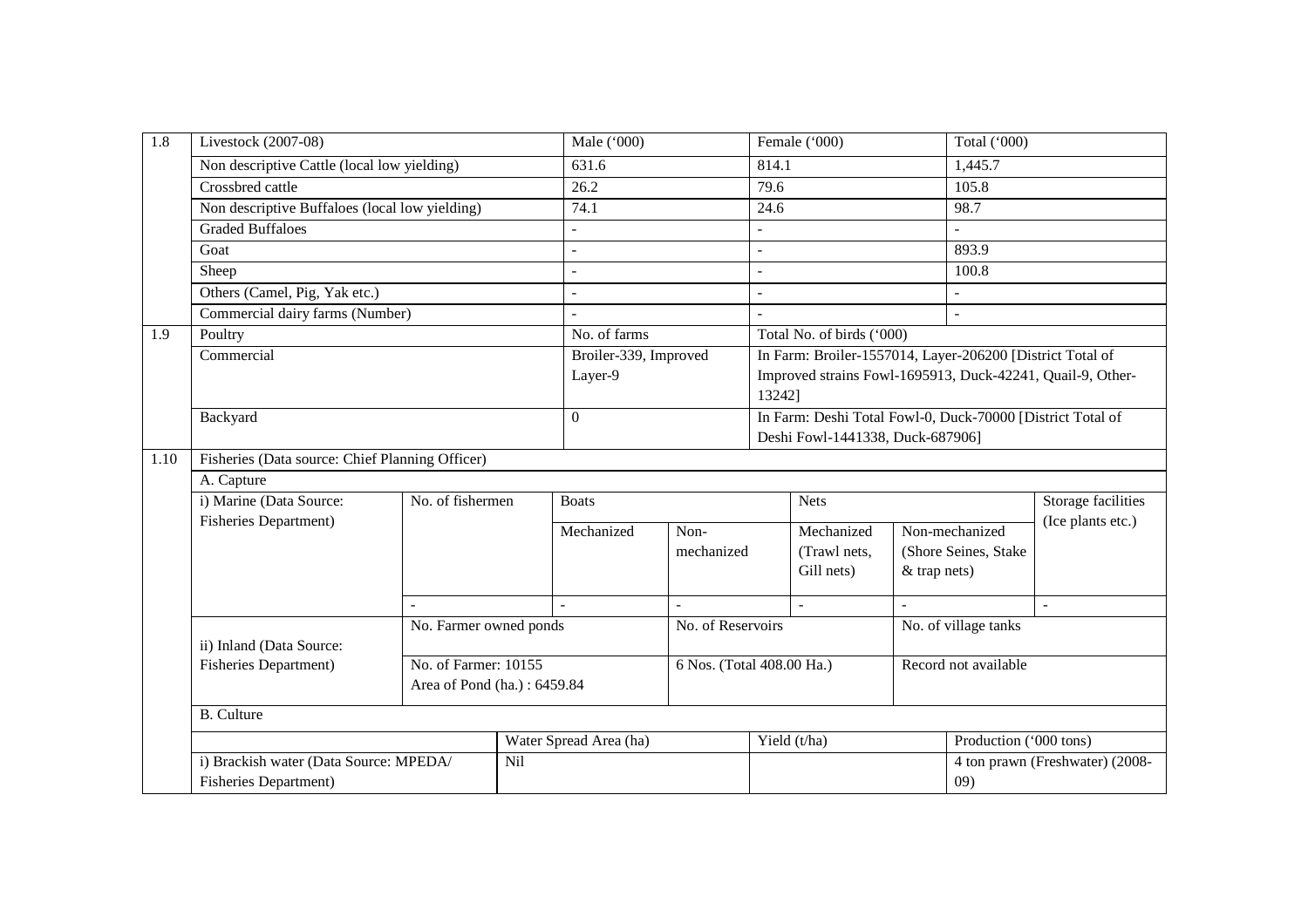| ii) Fresh water (Data Source: Fisheries | Culturable area: 20669.55 ha.  | From Ponds under FFDA | 64061 ton Fish (2008-09)         |  |  |
|-----------------------------------------|--------------------------------|-----------------------|----------------------------------|--|--|
| Department)                             | Semi-Derelict area: 3810.75ha. | $Scheme =$            |                                  |  |  |
|                                         | Derelict area: 1332.70 ha.     | 4.39 t/ ha.           | Fish Seed Production $(08-09)$ = |  |  |
|                                         | Total area: 25813.00 ha.       |                       | 2949 million                     |  |  |
| Others                                  | (River) 15930.15 ha.           |                       |                                  |  |  |
|                                         | (Canal) 11711.04 ha.           |                       |                                  |  |  |
|                                         | (Beel/Baor) 1073.00 ha.        |                       |                                  |  |  |

#### **1.11 Production and Productivity of major crops** (Average of last 5 years: 2004 - 08)

| 1.11 | Name of crop                                                              | <b>Kharif</b>            |                          | Rabi                   | <b>Summer</b>            |                         |                          |                       |                               | <b>Total</b>             |                          |                       |        |                      |       |
|------|---------------------------------------------------------------------------|--------------------------|--------------------------|------------------------|--------------------------|-------------------------|--------------------------|-----------------------|-------------------------------|--------------------------|--------------------------|-----------------------|--------|----------------------|-------|
|      |                                                                           | Production<br>(000 t)    | Productivity<br>(kg/ha)  | Production<br>('000 t) |                          | Productivity<br>(kg/ha) |                          | Production<br>(000 t) |                               | Productivity<br>(kg/ha)  |                          | Production<br>(000 t) |        | Productivity (kg/ha) |       |
|      | Major Field crops (Crops to be identified based on total acreage)         |                          |                          |                        |                          |                         |                          |                       |                               |                          |                          |                       |        |                      |       |
|      | Rice                                                                      | 49.17                    | 2602                     |                        | 906.33                   |                         | 2770                     |                       |                               | 152.83                   |                          | 2636                  |        | 1108.33              | 2744  |
|      | Wheat                                                                     | $\overline{\phantom{0}}$ |                          |                        | 11.03                    |                         | 2073                     |                       | ۰                             |                          | $\overline{\phantom{a}}$ |                       | 11.03  |                      | 2073  |
|      | Pulses                                                                    | $\overline{\phantom{0}}$ | $\overline{\phantom{a}}$ |                        | 0.32                     |                         | 671                      |                       | $\overline{\phantom{0}}$      | $\overline{\phantom{a}}$ |                          |                       | 0.32   |                      | 671   |
|      | Oilseeds                                                                  | $\overline{\phantom{0}}$ |                          |                        | 25.35                    |                         | 705                      |                       | $\overline{\phantom{0}}$<br>۰ |                          |                          |                       | 25.35  |                      | 705   |
|      | Potato                                                                    |                          |                          |                        |                          | 682.78<br>19489         |                          | ۰                     |                               | $-$                      |                          |                       | 682.78 |                      | 19489 |
|      | Maize                                                                     | 1.44                     | 2352                     |                        | $\overline{\phantom{a}}$ |                         |                          | ۰                     |                               |                          | $\overline{\phantom{a}}$ |                       | 1.44   |                      | 2352  |
|      | Major Horticultural crops (Crops to be identified based on total acreage) |                          |                          |                        |                          |                         |                          |                       |                               |                          |                          |                       |        |                      |       |
|      | <b>Cucurbits</b>                                                          |                          |                          |                        |                          |                         | $\overline{\phantom{a}}$ |                       | ۰                             |                          |                          |                       | 161.43 |                      | 13703 |
|      | <b>Brinjal</b>                                                            |                          |                          |                        | $\overline{\phantom{a}}$ |                         | $\overline{\phantom{a}}$ |                       | ۰                             |                          |                          |                       | 194.85 |                      | 19504 |
|      | Okra                                                                      | ۰                        |                          |                        | $\overline{\phantom{a}}$ |                         | $\overline{\phantom{a}}$ |                       | ۰                             |                          | $\overline{\phantom{0}}$ |                       | 64.29  |                      | 11180 |
|      | Cauliflower                                                               | ۰                        |                          |                        | $\overline{\phantom{a}}$ |                         | $\overline{\phantom{a}}$ |                       | ۰                             |                          |                          |                       | 145.65 |                      | 27429 |
|      | Cabbage                                                                   | $\overline{\phantom{0}}$ |                          |                        | $\overline{\phantom{a}}$ |                         | $\overline{\phantom{a}}$ |                       | ۰                             |                          |                          |                       | 155.33 |                      | 32495 |

| 1.12 | Sowing window for 5 major field              | Rice                                                                                                                                                                                      | Potato | <b>Oilseeds</b> | Wheat | Vegetables     |
|------|----------------------------------------------|-------------------------------------------------------------------------------------------------------------------------------------------------------------------------------------------|--------|-----------------|-------|----------------|
|      | crops(start and end of normal sowing period) |                                                                                                                                                                                           |        |                 |       |                |
|      | Kharif-Rainfed                               | July $1st$ to $3rd$ week                                                                                                                                                                  |        |                 |       |                |
|      | Kharif-Irrigated                             | July $1st$ to $3rd$ week                                                                                                                                                                  |        |                 |       |                |
|      | Rabi-Rainfed                                 |                                                                                                                                                                                           |        |                 |       |                |
|      | Rabi-Irrigated                               | January 3 <sup>rd</sup> to 4 <sup>th</sup> week   Nov 2 <sup>nd</sup> to 4 <sup>th</sup> week   Nov 1 <sup>st</sup> to 4 <sup>th</sup> week   Nov 1 <sup>st</sup> to 2 <sup>nd</sup> week |        |                 |       | Round the year |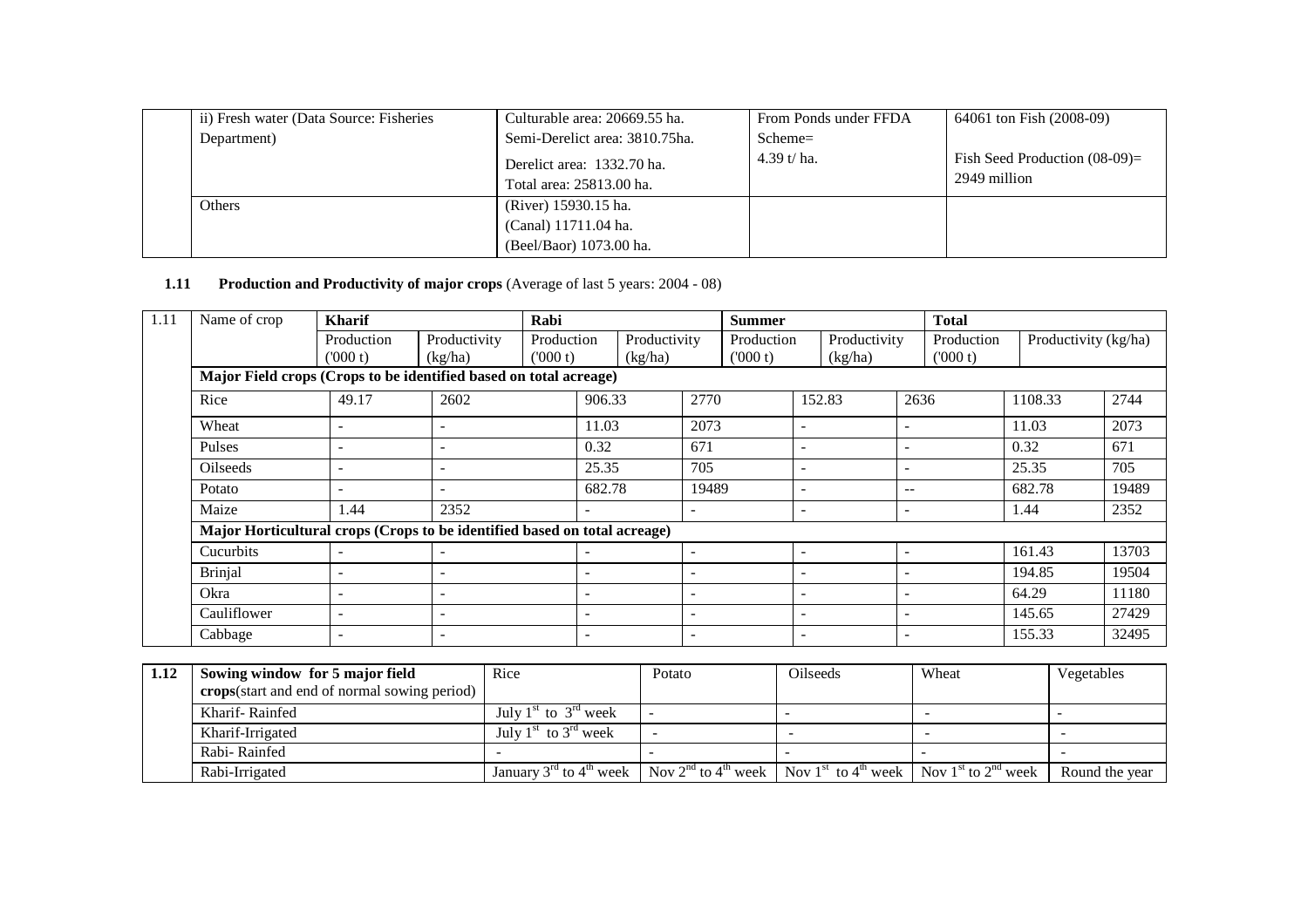| 1.13 | What is the major contingency the district is prone to? (Tick mark) | <b>Regular</b> | Occasional | <b>None</b> |
|------|---------------------------------------------------------------------|----------------|------------|-------------|
|      | Drought                                                             |                |            |             |
|      | Flood                                                               |                |            |             |
|      | Cyclone                                                             |                |            |             |
|      | Hail storm                                                          |                |            |             |
|      | Heat wave                                                           |                |            |             |
|      | Cold wave                                                           | -              |            |             |
|      | Frost                                                               |                |            |             |
|      | Sea water intrusion                                                 | -              |            |             |
|      | Pests and disease outbreak (specify)                                | -              |            |             |
|      | Others (specify)                                                    |                |            |             |

| 1.14 | Include Digital maps of the | Location map of district within State, Annexure I | Enclosed: Yes |
|------|-----------------------------|---------------------------------------------------|---------------|
|      | district for                | Agroclimatic Zones of West Bengal, Annexure 2     | Enclosed: Yes |
|      |                             | Mean annual rainfall. Annexure 3                  | Enclosed: Yes |
|      |                             | Soil map West Bengal, Annexure 4                  | Enclosed: Yes |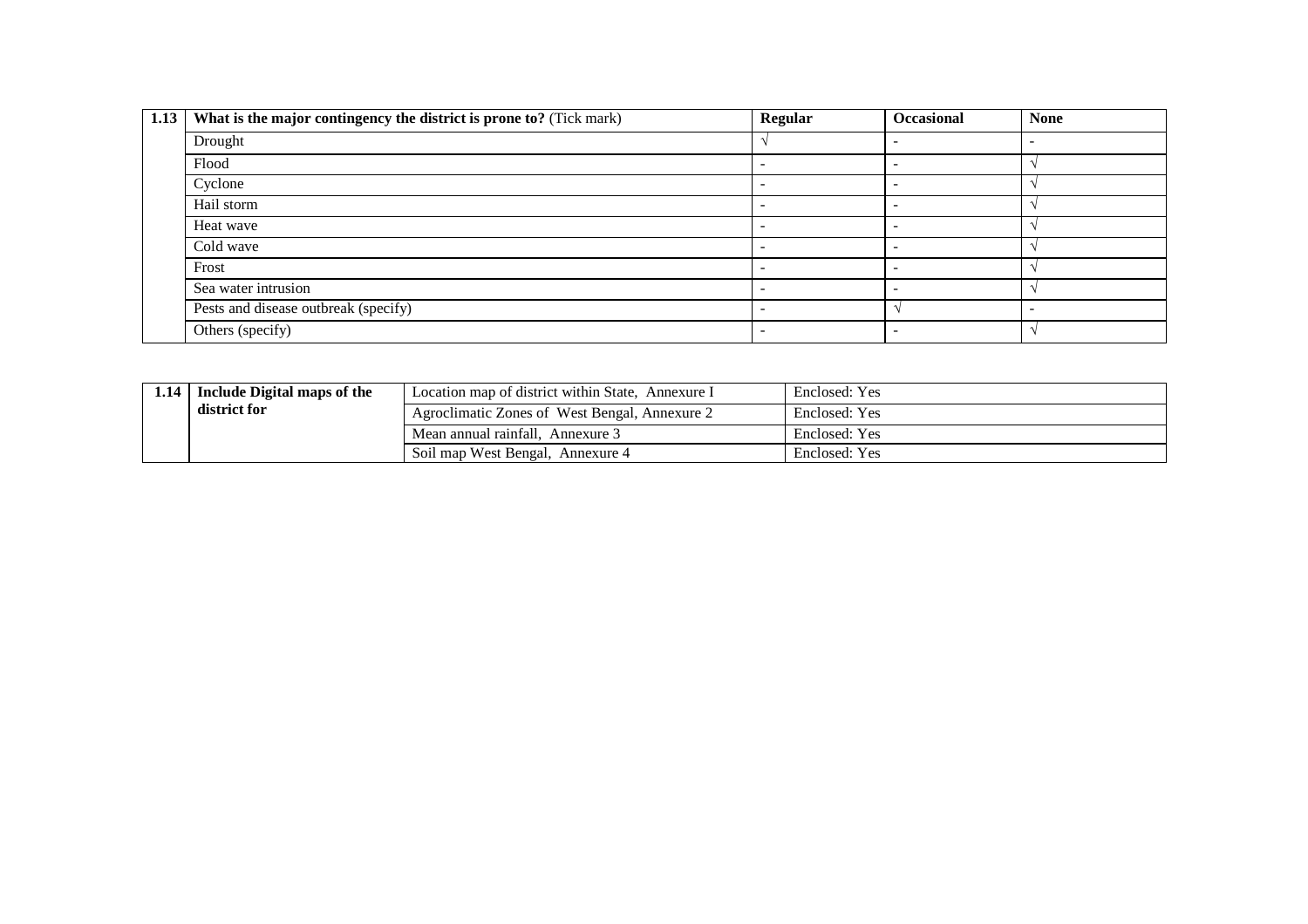#### **Annexure –I**

**Location map of Bankura district** 



**Purba**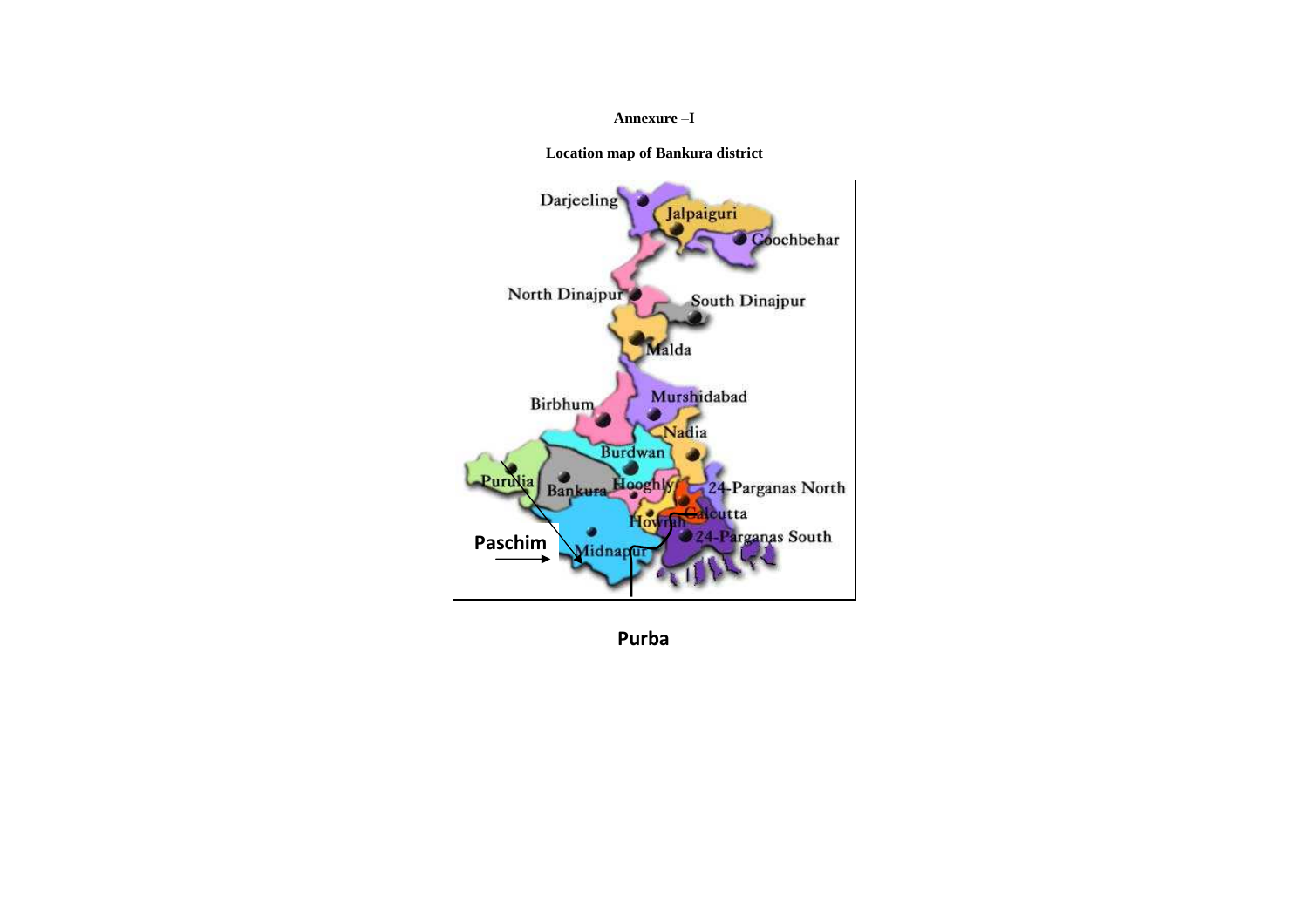#### **Annexure-II**

### **Agroclimatic Zones of West Bengal**

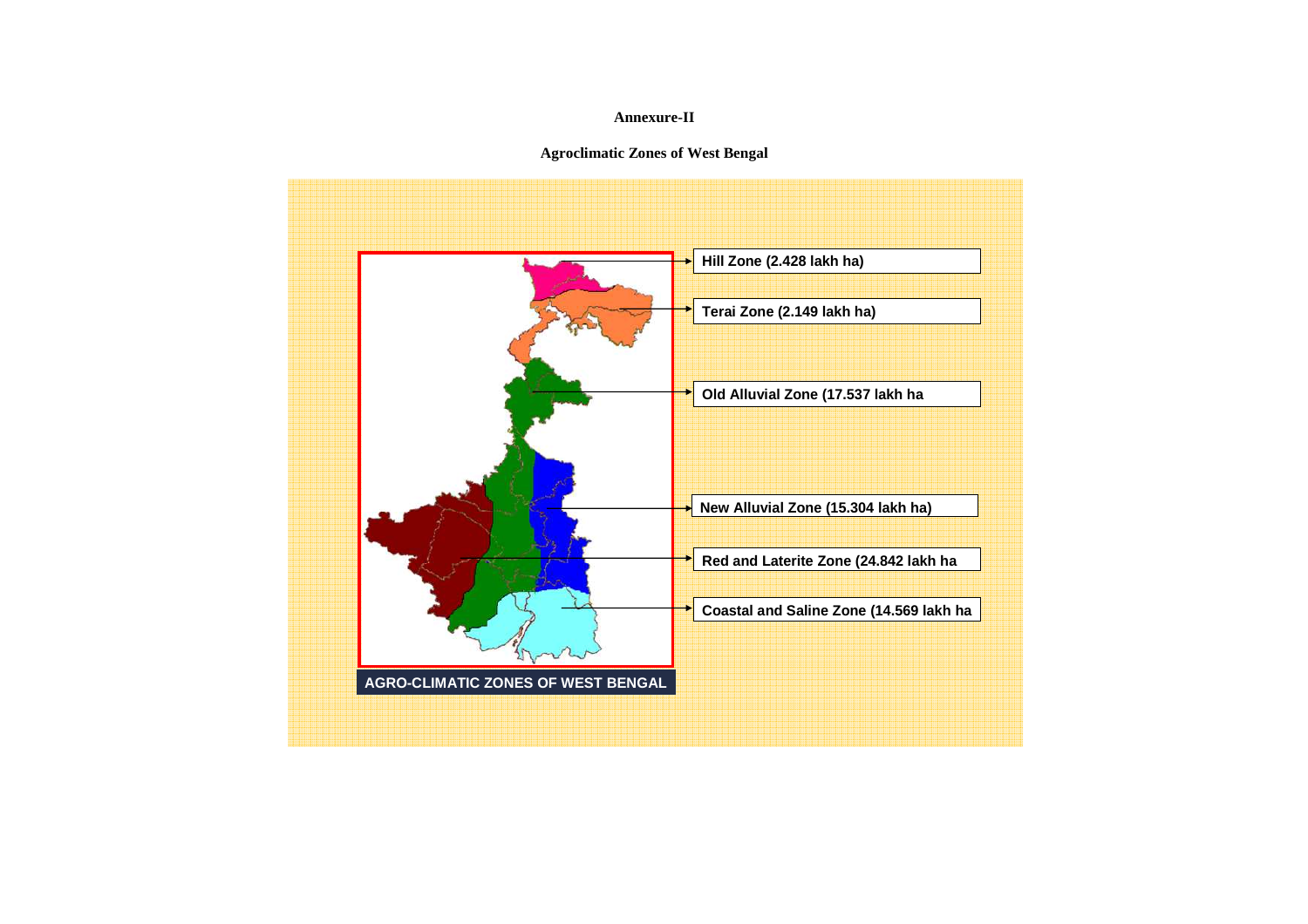



**Mean monthly rainfall of Bankura district (1998-2007)**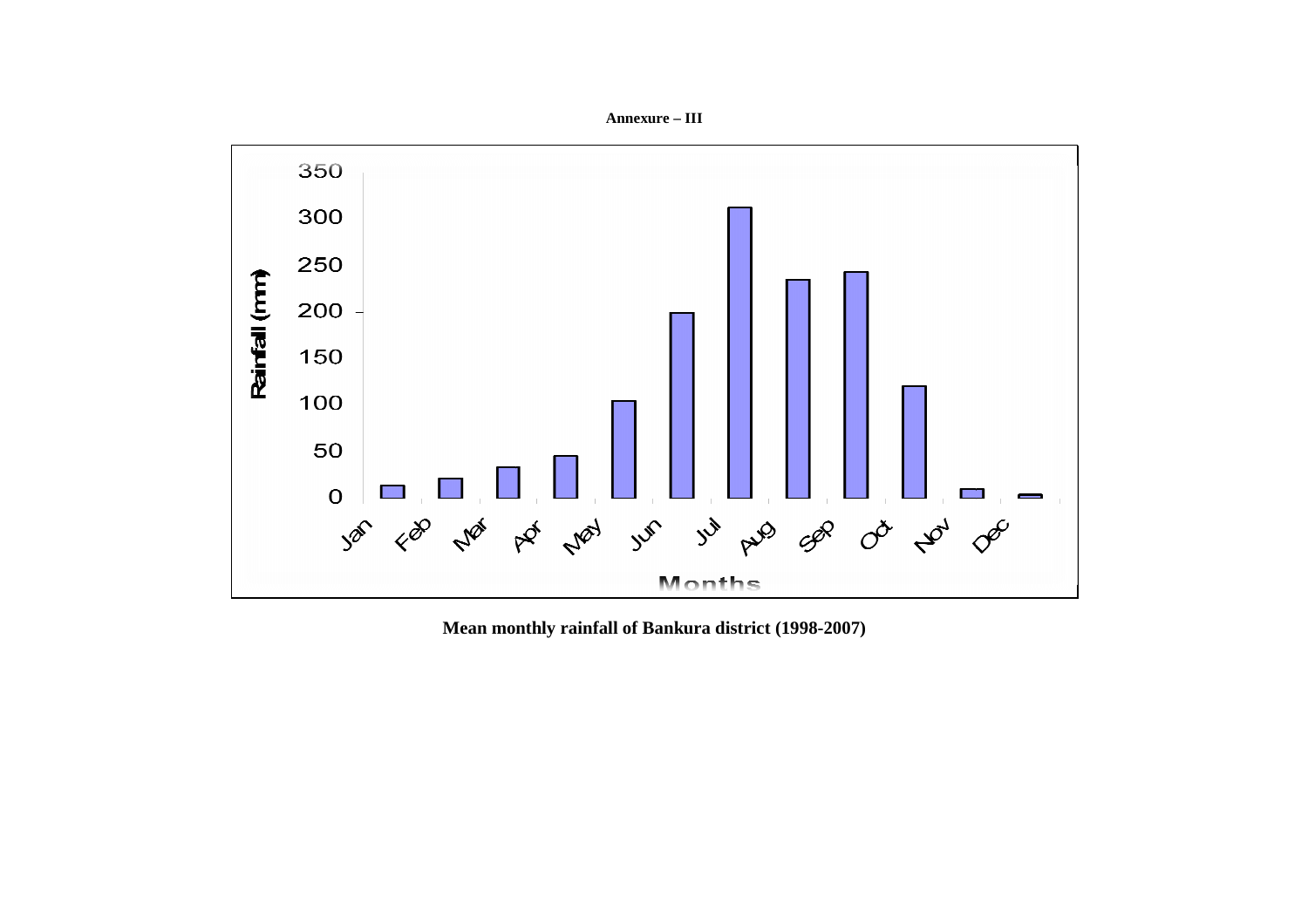#### **Annexure-IV**

#### **Soil map of Bankura district**



Source: NBSS & LUP Regional Centre, Kolkata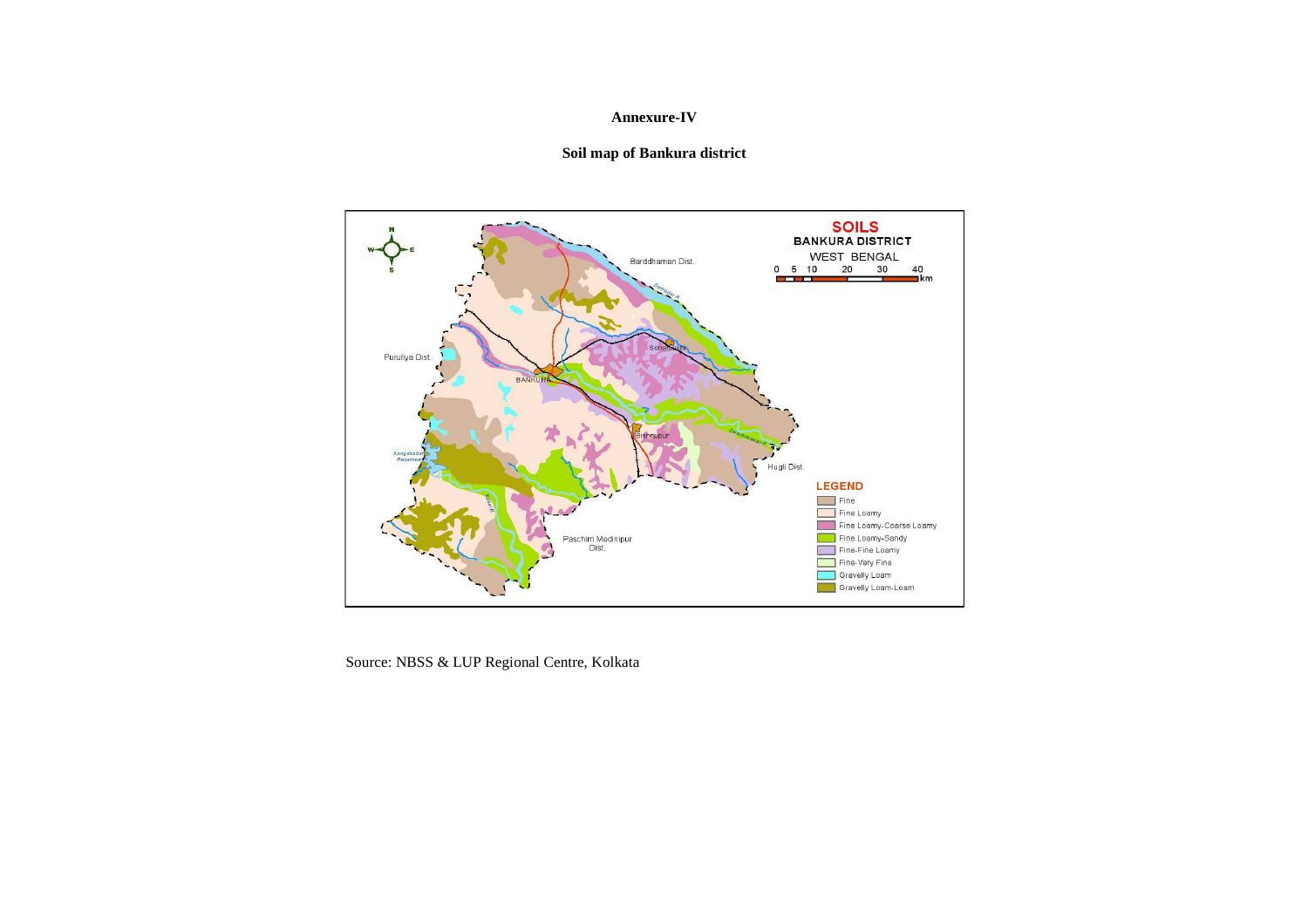#### **2.0 Strategies for weather related contingencies**

**2.1 Drought** 

**2.1.1 Rainfed situation** 

| <b>Condition</b>                                 |                                                                                        |                                                                                      | <b>Suggested Contingency measures</b>                                                                                                                                                                                                      |                                                                                                                                                                                                                                                                                                                                                                                                                                                                                                                                                                                                         |                                                                                                               |  |
|--------------------------------------------------|----------------------------------------------------------------------------------------|--------------------------------------------------------------------------------------|--------------------------------------------------------------------------------------------------------------------------------------------------------------------------------------------------------------------------------------------|---------------------------------------------------------------------------------------------------------------------------------------------------------------------------------------------------------------------------------------------------------------------------------------------------------------------------------------------------------------------------------------------------------------------------------------------------------------------------------------------------------------------------------------------------------------------------------------------------------|---------------------------------------------------------------------------------------------------------------|--|
| Early<br>season<br>drought<br>(delayed<br>onset) | Major<br>Farming<br>situation                                                          | <b>Normal Crop</b><br>/ Cropping<br>system                                           | Change in crop/<br>cropping system<br>including variety                                                                                                                                                                                    | <b>Agronomic measures</b>                                                                                                                                                                                                                                                                                                                                                                                                                                                                                                                                                                               | <b>Remarks</b> on<br>Implementation                                                                           |  |
| Delay by 2<br>weeks<br>$3rd$ week of<br>June     | Red & laterite<br>soils,<br>undulated<br>land. Shallow<br>to moderately<br>deep coarse | Aman rice-<br>Fallow<br>Aman rice-<br>Wheat/<br>Mustard/                             | No change<br>$-do-$                                                                                                                                                                                                                        | Dry seeding of rice/ drum seeding<br>$\bullet$<br>Timely weeding<br>$\bullet$<br>$-do-$                                                                                                                                                                                                                                                                                                                                                                                                                                                                                                                 | Linkage with seed<br>farms, Department<br>of Agriculture,<br>NSC, WBSC,<br><b>BCKVV</b> for supply<br>of seed |  |
|                                                  | loamy fine<br>loamy soils<br>(hillocks,<br>gravelly<br>situation)                      | Vegetables<br>Cauliflower<br>Okra                                                    | No change. Prefer<br>varieties like Early<br>Kunwari, Pusa Early<br>Synthetic, Synthetic 78-1<br>No change. Prefer<br>varieties like Arka<br>Anamika, Arka Abhay,<br>Pusa A-4, VRO-6, Azad<br>Krishna (OP), Mahyco-<br>12, No-152 (Hybrid) | Raising of seed bed under transparent plastic cover<br>$\bullet$<br>Spray the 15 days old seedlings with the starter solution of<br>$\bullet$<br>ammonium sulphate (50g/10 litres of water)<br>Transplant healthy seedlings of 35-40 days old<br>$\bullet$<br>Soaking the seeds in 0.2% Bavistin over night to protect the<br>$\bullet$<br>seedlings from wilt disease<br>4-5 foliar sprays of Imidacloprid (3.5 ml/ 101 or<br>Thiamethoxam (3.5 ml/ 101) to control whitefly                                                                                                                           |                                                                                                               |  |
|                                                  |                                                                                        | Cucurbits<br>(Cucumber,<br>Ridge gourd,<br>Bottle gourd,<br>Bitter gourd<br>$etc.$ ) | No change. Prefer local<br>cultivars                                                                                                                                                                                                       | Prepare mounds in the furrow for sowing of seeds<br>$\bullet$<br>Application of 150-250 ppm Ethrel (1.5-2.0 ml/10 l of<br>$\bullet$<br>water), 400 ppm (4 ml/10 l of water) maleic hydrazide twice,<br>first at two true leaves of the plants i.e. 15 days after sowing<br>and subsequently repeated 7 days after helps in increasing<br>the yield<br>The crop needs to be trained over low trellis of 1.5 m high<br>٠<br>above the ground<br>After 85 to 90 days of sowing, older leaves near the bottom<br>$\bullet$<br>of the vine are pruned<br>Timely control of downy mildew disease<br>$\bullet$ |                                                                                                               |  |
|                                                  | Red & laterite<br>soils,                                                               | Aman rice-<br>Fallow                                                                 | No change                                                                                                                                                                                                                                  | Dry seeding of rice/ drum seeding<br>$\bullet$                                                                                                                                                                                                                                                                                                                                                                                                                                                                                                                                                          |                                                                                                               |  |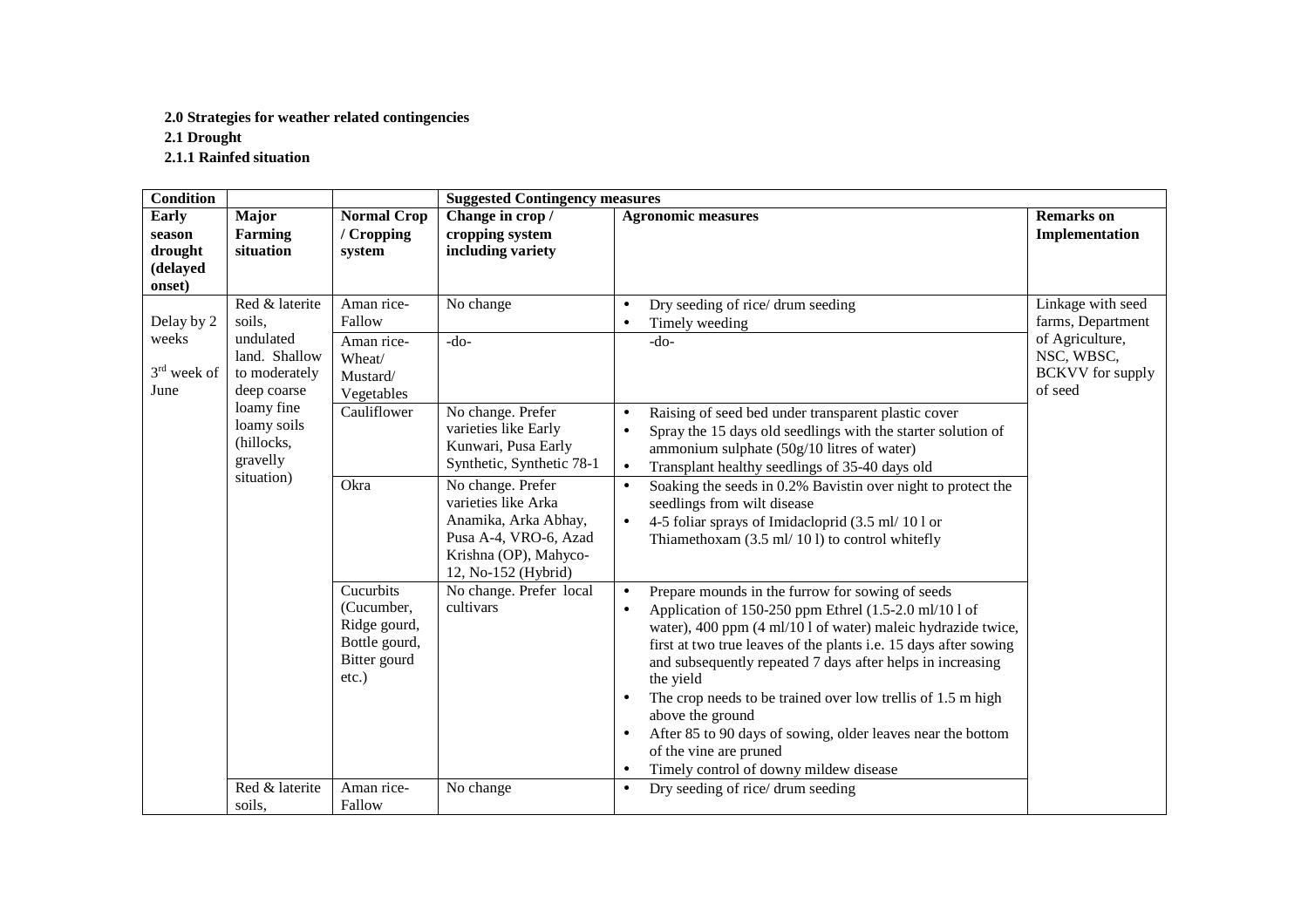| undulated                                             |                                                                                      |                                                                                                                                           | $\bullet$                           | Timely weed control                                                                                                                                                                                                                                                                                                                                                                                                                                    |  |
|-------------------------------------------------------|--------------------------------------------------------------------------------------|-------------------------------------------------------------------------------------------------------------------------------------------|-------------------------------------|--------------------------------------------------------------------------------------------------------------------------------------------------------------------------------------------------------------------------------------------------------------------------------------------------------------------------------------------------------------------------------------------------------------------------------------------------------|--|
| land.<br>Moderately<br>deep to deep<br>coarse loamy   | Aman rice-<br>Wheat/<br>Mustard/<br>Vegetables                                       | $-do-$                                                                                                                                    |                                     | $-do-$                                                                                                                                                                                                                                                                                                                                                                                                                                                 |  |
| to fine loamy<br>red soils                            | Cauliflower                                                                          | No change. Prefer<br>varieties like Early<br>Kunwari, Pusa Early<br>Synthetic, Synthetic 78-1                                             | $\bullet$<br>$\bullet$<br>$\bullet$ | Raising of seed bed under transparent plastic cover<br>Spray the 15 days old seedlings with the starter solution of<br>ammonium sulphate (50g/10litres of water)<br>Transplant healthy seedlings of 35-40 days old                                                                                                                                                                                                                                     |  |
|                                                       | Okra                                                                                 | No change. Prefer<br>varieties like Arka<br>Anamika, Arka Abhay,<br>Pusa A-4, VRO-6, Azad<br>Krishna (OP), Mahyco-<br>12, No-152 (Hybrid) | $\bullet$                           | Soaking the seeds in 0.2% Bavistin over night to protect the<br>seedlings from wilt disease;<br>4-5 foliar sprays of Imidacloprid (3.5 ml/ 10 l or<br>Thiamethoxam $(3.5 \text{ ml}/101)$ to control whitefly                                                                                                                                                                                                                                          |  |
|                                                       | Cucurbits<br>(Cucumber,<br>Ridge gourd,<br>Bottle gourd,<br>Bitter gourd<br>$etc.$ ) | No change. Prefer local<br>cultivars                                                                                                      | $\bullet$<br>$\bullet$<br>$\bullet$ | Prepare mounds in the furrow for sowing of seeds<br>Application of 150-250 ppm Ethrel (1.5-2.0 ml/10 l of<br>water), 400 ppm (4 ml/10 l of water) maleic hydrazide twice,<br>first at two true leaves of the plants i.e. 15 days after sowing<br>and subsequently repeated 7 days after helps in increasing<br>the yield<br>The crop needs to be trained over low trellis of 1.5 m high<br>above the ground<br>Timely control of downy mildew disease. |  |
| Red & laterite<br>soils,<br>undulated                 | Aman rice-<br>Fallow                                                                 | No change                                                                                                                                 | $\bullet$                           | Dry seeding of rice/ drum seeding<br>Timely weed control                                                                                                                                                                                                                                                                                                                                                                                               |  |
| land. Shallow<br>to moderately<br>deep loamy<br>soils | Aman rice-<br>Wheat/<br>Mustard/<br>Vegetables                                       | $-do-$                                                                                                                                    | $-do-$                              |                                                                                                                                                                                                                                                                                                                                                                                                                                                        |  |
|                                                       | Cauliflower                                                                          | $-do-$                                                                                                                                    | $-do-$                              |                                                                                                                                                                                                                                                                                                                                                                                                                                                        |  |
|                                                       | Okra                                                                                 | No change. Prefer<br>varieties like Early<br>Kunwari, Pusa Early<br>Synthetic, Synthetic 78-1                                             |                                     | Soaking the seeds in 0.2% Bavistin over night to protect the<br>seedlings from wilt disease<br>4-5 foliar sprays of Imidacloprid (3.5 ml/ 10 l) or<br>Thiamethoxam (3.5 ml/ 101) to control whitefly                                                                                                                                                                                                                                                   |  |
|                                                       | Cucurbits<br>(Cucumber,<br>ridge gourd,                                              | No change. Prefer<br>varieties like Arka<br>Anamika, Arka Abhay,                                                                          |                                     | Soaking the seeds in 0.2% Bavistin over night to protect the<br>seedlings from wilt disease;<br>4-5 foliar sprays of Imidaclorpid (3.5 ml/ 101 or                                                                                                                                                                                                                                                                                                      |  |
|                                                       |                                                                                      |                                                                                                                                           |                                     |                                                                                                                                                                                                                                                                                                                                                                                                                                                        |  |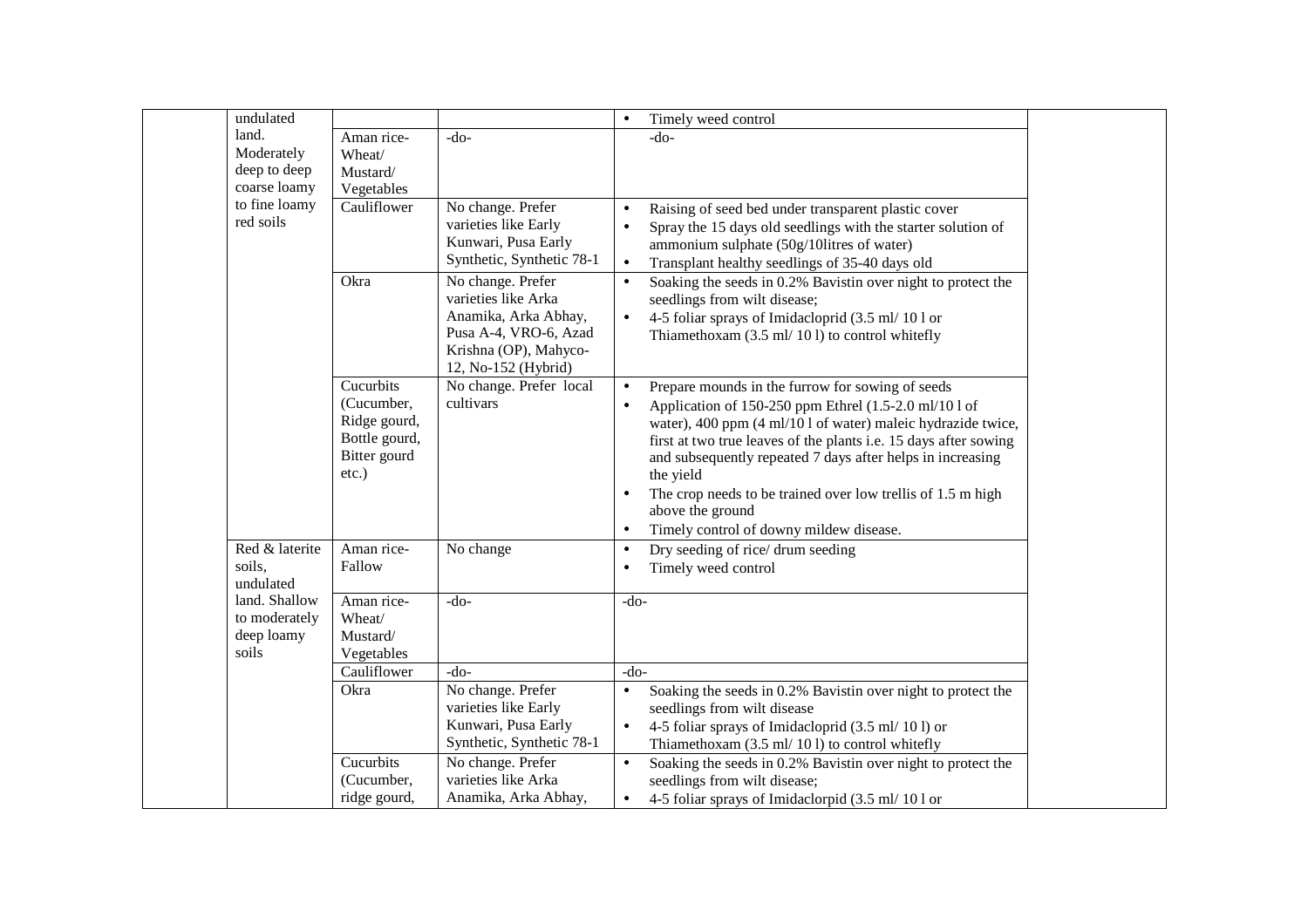|  | bottle gourd, | VRO-6.<br>Pusa A-4,<br>. Azad | <b>CONTRACTOR</b><br>Thiamethoxam $(3.5 \text{ ml} / 101)$ to control whitefly |  |
|--|---------------|-------------------------------|--------------------------------------------------------------------------------|--|
|  | bitter gourd  | Krishna (OP), Mahyco-         |                                                                                |  |
|  | etc.          | $12$ , No-152 (Hybrid)        |                                                                                |  |

| <b>Condition</b>                                        |                                                                                  |                                                                                      | <b>Suggested Contingency measures</b>                                                                                                  |                                                                                                                                                                                                                                                                                                                                                                                                                                                                                                                                                                                        |                                                                                                    |
|---------------------------------------------------------|----------------------------------------------------------------------------------|--------------------------------------------------------------------------------------|----------------------------------------------------------------------------------------------------------------------------------------|----------------------------------------------------------------------------------------------------------------------------------------------------------------------------------------------------------------------------------------------------------------------------------------------------------------------------------------------------------------------------------------------------------------------------------------------------------------------------------------------------------------------------------------------------------------------------------------|----------------------------------------------------------------------------------------------------|
| <b>Early</b><br>season<br>drought<br>(delayed<br>onset) | Major<br><b>Farming</b><br>situation                                             | Normal Crop/<br><b>Cropping</b><br>system                                            | Change in crop / cropping<br>system including variety                                                                                  | <b>Agronomic measures</b>                                                                                                                                                                                                                                                                                                                                                                                                                                                                                                                                                              | <b>Remarks</b> on<br>Implementation                                                                |
| Delay by 4<br>weeks<br>$1st$ week of<br>July            | Red $&$ laterite<br>soils,<br>undulated<br>land. Shallow<br>to moderately        | Aman rice-<br>Fallow<br>Aman rice-<br>Wheat/Mustard/<br>Vegetables                   | No change<br>$-do-$                                                                                                                    | Dry seeding of rice/ drum seeding<br>$\bullet$<br>Timely weed control<br>$\bullet$<br>$-do-$                                                                                                                                                                                                                                                                                                                                                                                                                                                                                           | Linkage with seed<br>farms, Department<br>of Agriculture,<br>NSC, WBSC,<br><b>BCKVV</b> for supply |
|                                                         | deep coarse<br>loamy fine<br>loamy soils<br>(hillocks,<br>gravelly<br>situation) | Cauliflower                                                                          | No change. Prefer varieties like<br>Pusa Deepali, Pusa Katki                                                                           | Raising of seed bed under transparent plastic cover<br>$\bullet$<br>Spray the 15 days old seedlings with the starter<br>$\bullet$<br>solution of ammonium sulphate (50g/10litres of<br>water)<br>Transplant healthy seedlings of 35-40 days old<br>$\bullet$<br>Three foliar sprays of 0.3% borax after 20, 35 and 50<br>$\bullet$<br>days after transplanting                                                                                                                                                                                                                         | of seed                                                                                            |
|                                                         |                                                                                  | Okra                                                                                 | No change. Prefer varieties like<br>Arka Anamika, Arka Abhay,<br>Pusa A-4, VRO-6, Azad<br>Krishna (OP), Mahyco-12, No-<br>152 (Hybrid) | Soaking the seeds in 0.2% Bavistin over night to<br>$\bullet$<br>protect the seedlings from wilt disease;<br>4-5 foliar sprays of Imidacloprid (3.5 ml/ 101 or<br>$\bullet$<br>Thiamethoxam $(3.5 \text{ ml}/101)$ to control whitefly                                                                                                                                                                                                                                                                                                                                                 |                                                                                                    |
|                                                         |                                                                                  | Cucurbits<br>(Cucumber,<br>Ridge gourd,<br>Bottle gourd,<br>Bitter gourd<br>$etc.$ ) | No change. Prefer local<br>cultivars                                                                                                   | Prepare mounds in the furrow for sowing of seeds<br>$\bullet$<br>Application of 150-250 ppm Ethrel (1.5-2.0 ml/101)<br>$\bullet$<br>of water), 400 ppm (4 ml/10 l of water) maleic<br>hydrazide twice, first at two true leaves of the plants<br>i.e. 15 days after sowing and subsequently repeated 7<br>days after helps in increasing the yield<br>The crop needs to be trained over low trellis of 1.5 m<br>$\bullet$<br>high above the ground<br>After 85 to 90 days of sowing, older leaves near the<br>bottom of the vine are pruned<br>Timely control of downy mildew disease. |                                                                                                    |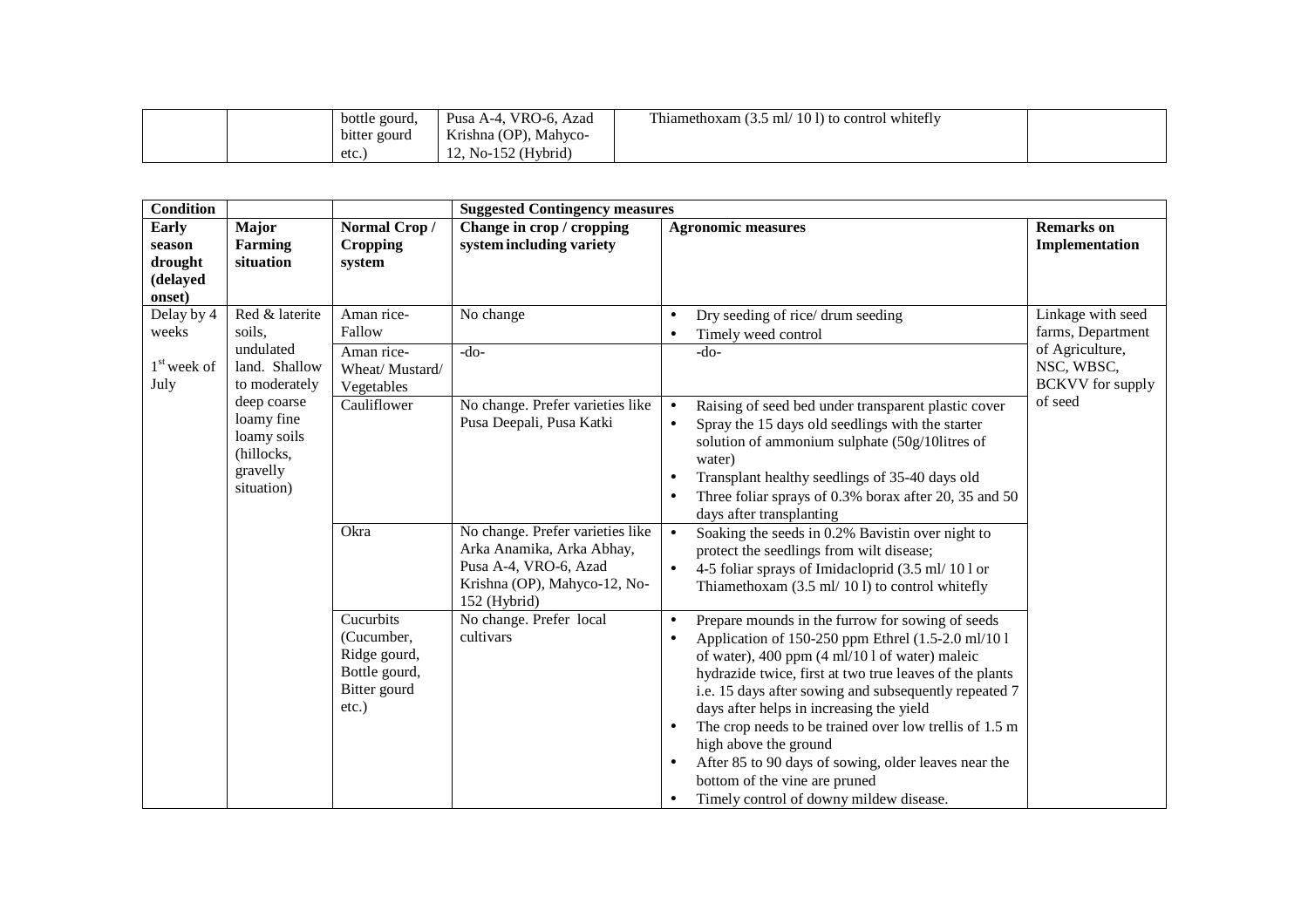|                                                            | Cabbage                                                                              | High temperature tolerant<br>hybrids                                                                                                   | Raising of seed bed under transparent plastic cover;<br>$\bullet$<br>Spray the 15 days old seedlings with the starter<br>solution of ammonium sulphate (50g/10litres of<br>water);<br>Transplant healthy seedlings of 35-40 days old<br>$\bullet$                                                                                                                                                                                                                                                                                                                                      |
|------------------------------------------------------------|--------------------------------------------------------------------------------------|----------------------------------------------------------------------------------------------------------------------------------------|----------------------------------------------------------------------------------------------------------------------------------------------------------------------------------------------------------------------------------------------------------------------------------------------------------------------------------------------------------------------------------------------------------------------------------------------------------------------------------------------------------------------------------------------------------------------------------------|
| Red & laterite<br>soils,                                   | Aman rice-<br>Fallow                                                                 | No change                                                                                                                              | Dry seeding of rice/ drum seeding.<br>$\bullet$<br>Timely weed control                                                                                                                                                                                                                                                                                                                                                                                                                                                                                                                 |
| undulated<br>land.<br>Moderately                           | Aman rice-<br>Wheat/ Mustard/<br>Vegetables                                          | $-do-$                                                                                                                                 | $-do-$                                                                                                                                                                                                                                                                                                                                                                                                                                                                                                                                                                                 |
| deep to deep<br>coarse loamy<br>to fine loamy<br>red soils | Cauliflower                                                                          | No change. Prefer varieties like<br>Early Kunwari, Pusa Early<br>Synthetic, Synthetic 78-1                                             | Raising of seed bed under transparent plastic cover<br>$\bullet$<br>Spray the 15 days old seedlings with the starter<br>$\bullet$<br>solution of ammonium sulphate (50g/10litres of<br>water)<br>Transplant healthy seedlings of 35-40 days old<br>Three foliar sprays of 0.3% borax after 20, 35 and 50<br>days after transplanting                                                                                                                                                                                                                                                   |
|                                                            | Okra                                                                                 | No change. Prefer varieties like<br>Arka Anamika, Arka Abhay,<br>Pusa A-4, VRO-6, Azad<br>Krishna (OP), Mahyco-12, No-<br>152 (Hybrid) | Soaking the seeds in 0.2% Bavistin over night to<br>$\bullet$<br>protect the seedlings from wilt disease;<br>$\bullet$<br>4-5 foliar sprays of Imidacloprid (3.5 ml/ 101 or<br>Thiamethoxam $(3.5 \text{ ml}/101)$ to control whitefly                                                                                                                                                                                                                                                                                                                                                 |
|                                                            | Cucurbits<br>(Cucumber,<br>Ridge gourd,<br>Bottle gourd,<br>Bitter gourd<br>$etc.$ ) | No change. Prefer local<br>cultivars                                                                                                   | Prepare mounds in the furrow for sowing of seeds<br>$\bullet$<br>Application of 150-250 ppm Ethrel (1.5-2.0 ml/10 l<br>of water), 400 ppm (4 ml/10 l of water) maleic<br>hydrazide twice, first at two true leaves of the plants<br>i.e. 15 days after sowing and subsequently repeated<br>7 days after helps in increasing the yield<br>The crop needs to be trained over low trellis of 1.5<br>$\bullet$<br>m high above the ground<br>After 85 to 90 days of sowing, older leaves near the<br>bottom of the vine are pruned<br>Timely control of downy mildew disease.<br>$\bullet$ |
|                                                            | Cabbage                                                                              | High temperature tolerant<br>hybrids                                                                                                   | Raising of seed bed under transparent plastic cover<br>$\bullet$<br>Spray the 15 days old seedlings with the starter<br>٠<br>solution of ammonium sulphate (50g/10litres of<br>water)<br>Transplant healthy seedlings of 35-40 days old<br>Three foliar sprays of 0.3% borax after 20, 35 and 50                                                                                                                                                                                                                                                                                       |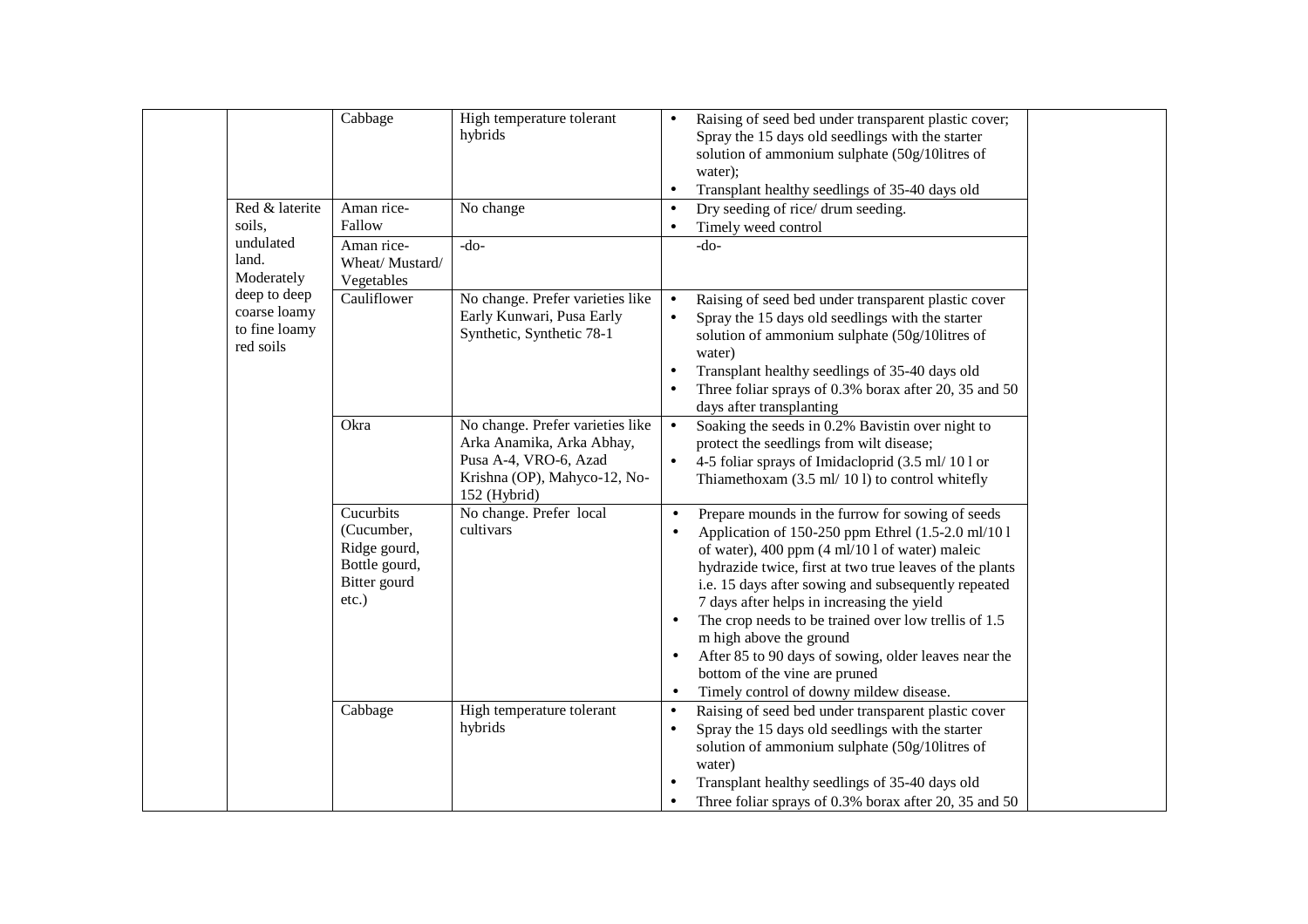|                |                |                                  |           | days after transplanting                              |
|----------------|----------------|----------------------------------|-----------|-------------------------------------------------------|
| Red & laterite | Aman rice-     | No change                        | $\bullet$ | Dry seeding of rice/ drum seeding                     |
| soils.         | Fallow         |                                  | $\bullet$ | Timely weed control                                   |
| undulated      | Aman rice-     | $-do-$                           |           | $-do-$                                                |
| land. Shallow  | Wheat/Mustard/ |                                  |           |                                                       |
| to moderately  | Vegetables     |                                  |           |                                                       |
| deep loamy     | Cauliflower    | $-do-$                           |           | $-do-$                                                |
| soils          | Okra           | No change. Prefer varieties like |           | Spray the 15 days old seedlings with the starter      |
|                |                | Early Kunwari, Pusa Early        |           | solution of ammonium sulphate (50g/10litres of        |
|                |                | Synthetic, Synthetic 78-1        |           | water)                                                |
|                |                |                                  | $\bullet$ | Three foliar sprays of 0.3% borax after 20, 35 and 50 |
|                |                |                                  |           | days after transplanting                              |
|                | Cucurbits      | No change. Prefer varieties like | $\bullet$ | Soaking the seeds in 0.2% Bavistin over night to      |
|                | (Cucumber,     | Arka Anamika, Arka Abhay,        |           | protect the seedlings from wilt disease               |
|                | Ridge gourd,   | Pusa A-4, VRO-6, Azad            | $\bullet$ | 4-5 foliar sprays of Imidacloprid (3.5 ml/ 10 l or    |
|                | Bottle gourd,  | Krishna (OP), Mahyco-12, No-     |           | Thiamethoxam (3.5 ml/ 10 l) to control whitefly       |
|                | Bitter gourd   | $152$ (Hybrid)                   |           |                                                       |
|                | etc.)          |                                  |           |                                                       |
|                | Cabbage        | High temperature tolerant        | $\bullet$ | Raising of seed bed under transparent plastic cover   |
|                |                | hybrids                          | $\bullet$ | Spray the 15 days old seedlings with the starter      |
|                |                |                                  |           | solution of ammonium sulphate (50g/10litres of        |
|                |                |                                  |           | water)                                                |
|                |                |                                  | $\bullet$ | Three foliar sprays of 0.3% borax after 20, 35 and 50 |
|                |                |                                  |           | days after transplanting                              |

| Condition              |                         |                                  | <b>Suggested Contingency measures</b>                 |                                        |                                     |
|------------------------|-------------------------|----------------------------------|-------------------------------------------------------|----------------------------------------|-------------------------------------|
| <b>Early</b><br>season | <b>Major</b><br>Farming | <b>Normal Crop</b><br>' Cropping | Change in crop / cropping system<br>including variety | <b>Agronomic measures</b>              | <b>Remarks</b> on<br>Implementation |
| drought<br>(delayed    | situation               | system                           |                                                       |                                        |                                     |
| onset)                 |                         |                                  |                                                       |                                        |                                     |
| Delay by 6             | Red & laterite          | Aman rice-                       | No change or                                          | Transplant 3-4 aged seedlings per hill | Linkage with seed                   |
| weeks                  | soils.                  | Fallow                           | alternatively go for Maize,                           | Follow Dapog & SRI method              | farms, Department                   |
|                        | undulated               |                                  | Groundnut, Black gram in high land                    |                                        | of Agriculture,                     |
| $3rd$ week of          | land.                   |                                  | situation                                             |                                        | NSC, WBSC,                          |
| July                   | Shallow to              | Aman rice-                       | -do-                                                  | -do-                                   | <b>BCKVV</b> for supply             |
|                        | moderately              | Wheat/                           |                                                       |                                        | of seed                             |
|                        | deep coarse             | Mustard/                         |                                                       |                                        |                                     |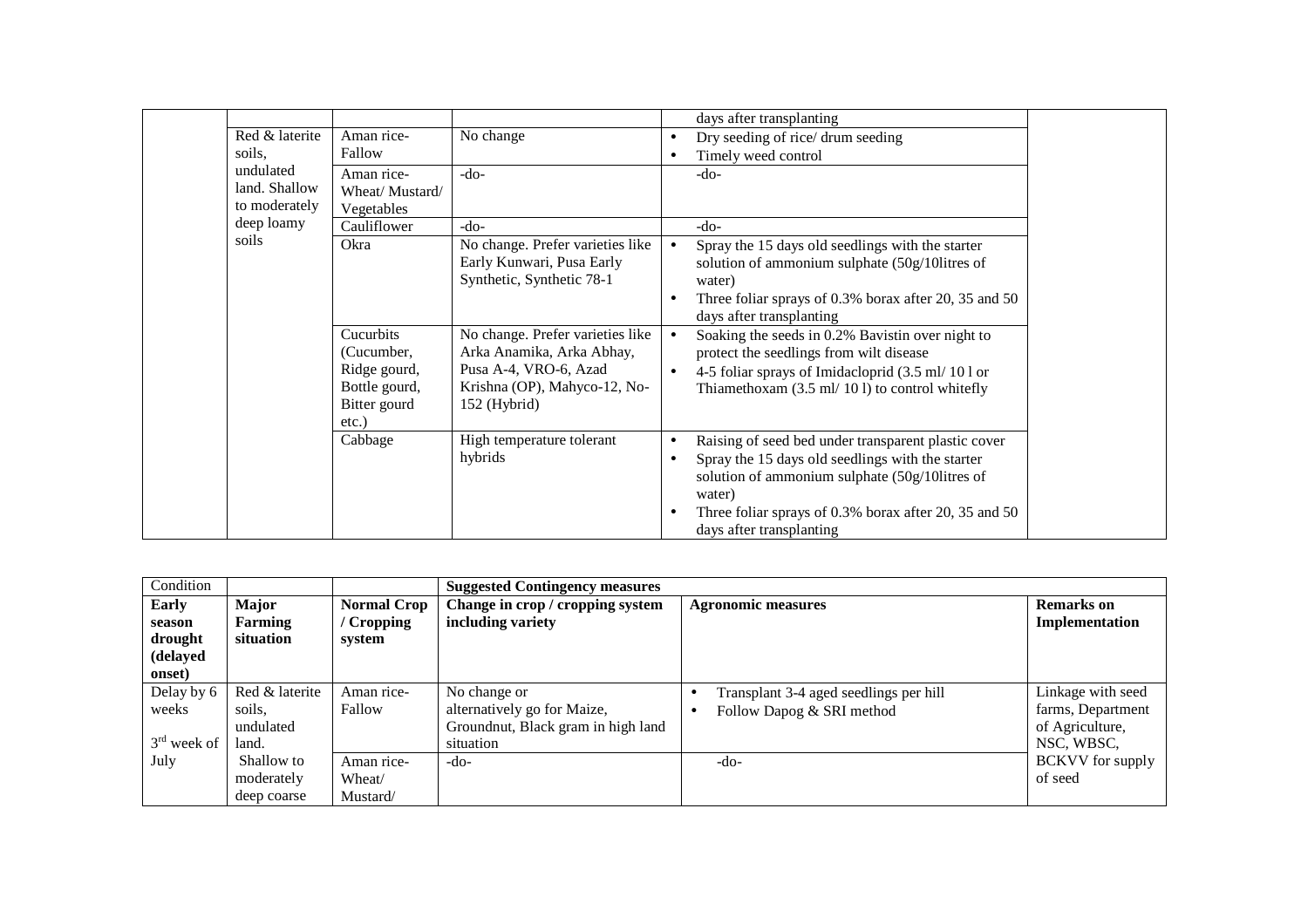| loamy fine                                                  | Vegetables                                     |                                                                                                                                    |                                                                                                                                                                                                                                                                                                                                                                   |  |
|-------------------------------------------------------------|------------------------------------------------|------------------------------------------------------------------------------------------------------------------------------------|-------------------------------------------------------------------------------------------------------------------------------------------------------------------------------------------------------------------------------------------------------------------------------------------------------------------------------------------------------------------|--|
| loamy soils<br>(hillocks,<br>gravelly<br>situation)         | Cauliflower                                    | No change. Prefer varieties like<br>Hisar-1, Improved Japanese, Pusa<br>Sharad, Pant Gobi-4, Pant Shubra                           | Raising of seed bed under transparent plastic<br>$\bullet$<br>cover<br>Spray the 15 days old seedlings with the starter<br>$\bullet$<br>solution of ammonium sulphate (50g/10litres of<br>water)                                                                                                                                                                  |  |
|                                                             |                                                |                                                                                                                                    | Transplant healthy seedlings of 35-40 days old<br>$\bullet$<br>Three foliar sprays of 0.3% borax after 20, 35 and<br>$\bullet$<br>50 days after transplanting                                                                                                                                                                                                     |  |
|                                                             | Cabbage                                        | No change. Prefer varieties like<br>Green Express, Green 621                                                                       | $-do-$                                                                                                                                                                                                                                                                                                                                                            |  |
|                                                             | Okra                                           | No change. Prefer varieties like Arka<br>Anamika, Arka Abhay, Pusa A-4,<br>VRO-6, Azad Krishna (OP),<br>Mahyco-12, No-152 (Hybrid) | Soaking the seeds in 0.2% Bavistin over night to<br>$\bullet$<br>protect the seedlings from wilt disease<br>4-5 foliar sprays of Imidacloprid (3.5 ml/ 10 l or<br>$\bullet$<br>Thiamethoxam (3.5 ml/ 101) to control whitefly                                                                                                                                     |  |
|                                                             | <b>Brinjal</b>                                 | No change. Prefer varieties<br>Muktakeshi, BCB-11, BCB-30<br>Bhangar, Patakata                                                     | Raising of seed bed under transparent plastic<br>$\bullet$<br>cover<br>After transplanting two foliar sprays of 0.5%<br>$\bullet$<br>$ZnSO4$ and single spray of 0.15% $CuSO4$ increase<br>yield and quality of fruits                                                                                                                                            |  |
| Red & laterite<br>soils,<br>undulated<br>land.              | Aman rice-<br>Fallow                           | No change.<br>Alternatively go for maize,<br>Groundnut, black gram in high land<br>situation                                       | Transplant 3-4 aged seedlings per hill<br>$\bullet$<br>Follow Dapog & SRI method<br>$\bullet$<br>Use of herbicides/ harrowing<br>$\bullet$                                                                                                                                                                                                                        |  |
| Moderately<br>deep to deep<br>coarse loamy<br>to fine loamy | Aman rice-<br>Wheat/<br>Mustard/<br>Vegetables | -do-                                                                                                                               | $-do-$                                                                                                                                                                                                                                                                                                                                                            |  |
| red soils                                                   | Cauliflower                                    | No change. Prefer varieties like<br>Hisar-1, Improved Japanese, Pusa<br>Sharad, Pant Gobi-4, Pant Shubra                           | Raising of seed bed under transparent plastic<br>$\bullet$<br>cover<br>Spray the 15 days old seedlings with the starter<br>$\bullet$<br>solution of ammonium sulphate (50g/10litres of<br>water)<br>Transplant healthy seedlings of 35-40 days old<br>$\bullet$<br>Three foliar sprays of 0.3% borax after 20, 35 and<br>$\bullet$<br>50 days after transplanting |  |
|                                                             | Cabbage                                        | No change. Prefer varieties like<br>Green Express, Green 621                                                                       | $-do-$                                                                                                                                                                                                                                                                                                                                                            |  |
|                                                             | Okra                                           | No change. Prefer varieties like Arka                                                                                              | Soaking the seeds in 0.2% Bavistin over night to<br>$\bullet$                                                                                                                                                                                                                                                                                                     |  |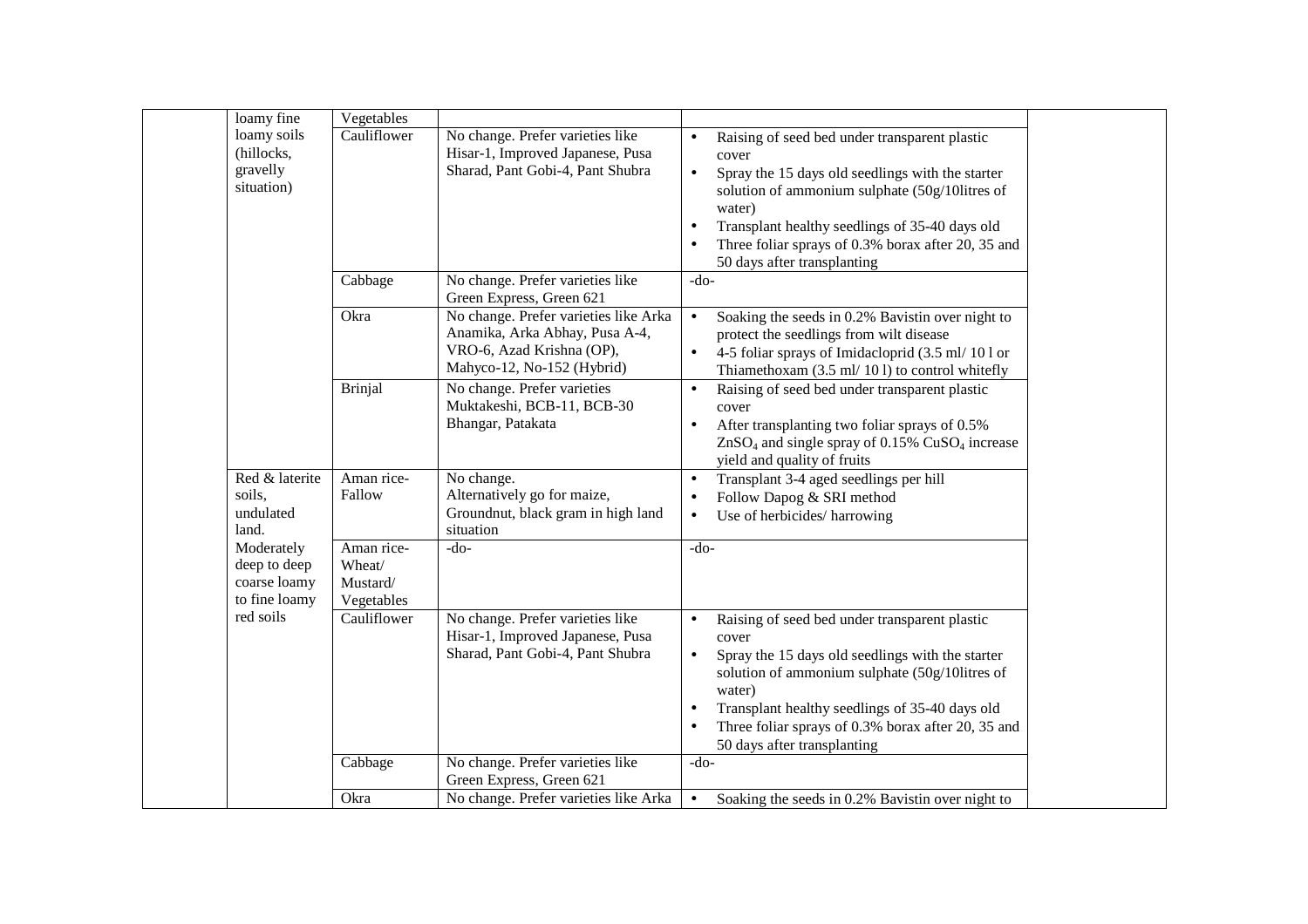|                                                | Brinjal                                        | Anamika, Arka Abhay, Pusa A-4,<br>VRO-6, Azad Krishna (OP),<br>Mahyco-12, No-152 (Hybrid)<br>No change. Prefer varieties<br>Muktakeshi, BCB-11, BCB-30,<br>Bhangar, Patakata | protect the seedlings from wilt disease;<br>4-5 foliar sprays of Imidacloprid (3.5 ml/ 10 l or<br>$\bullet$<br>Thiamethoxam $(3.5 \text{ ml}/101)$ to control whitefly<br>Raising of seed bed under transparent plastic<br>$\bullet$<br>cover;<br>After transplanting two foliar sprays of 0.5%<br>$\bullet$<br>$ZnSO4$ and single spray of 0.15% $CuSO4$ increase<br>yield and quality of fruits |
|------------------------------------------------|------------------------------------------------|------------------------------------------------------------------------------------------------------------------------------------------------------------------------------|---------------------------------------------------------------------------------------------------------------------------------------------------------------------------------------------------------------------------------------------------------------------------------------------------------------------------------------------------------------------------------------------------|
| Red & laterite<br>soils,                       | Aman rice-<br>Fallow                           | No change                                                                                                                                                                    | Dry seeding of rice/ drum seeding<br>$\bullet$<br>Timely weed control<br>$\bullet$                                                                                                                                                                                                                                                                                                                |
| undulated<br>land.<br>Shallow to<br>moderately | Aman rice-<br>Wheat/<br>Mustard/<br>Vegetables | $-do-$                                                                                                                                                                       | $-do-$                                                                                                                                                                                                                                                                                                                                                                                            |
| deep loamy<br>soils                            | Cauliflower                                    | No change. Prefer varieties like<br>Hisar-1, Improved Japanese, Pusa<br>Sharad, Pant Gobi-4, Pant Shubra                                                                     | Raising of seed bed under transparent plastic<br>$\bullet$<br>cover<br>Spray the 15 days old seedlings with the starter<br>$\bullet$<br>solution of ammonium sulphate (50g/10litres of<br>water)<br>Transplant healthy seedlings of 35-40 days old<br>Three foliar sprays of 0.3% borax after 20, 35 and<br>50 days after transplanting                                                           |
|                                                | Cabbage                                        | No change. Prefer varieties like<br>Green Express, Green 621                                                                                                                 | $-do-$                                                                                                                                                                                                                                                                                                                                                                                            |
|                                                | Okra                                           | No change. Prefer varieties like Early<br>Kunwari, Pusa Early Synthetic,<br>Synthetic 78-1                                                                                   | $\bullet$<br>Raising of seed bed under transparent plastic<br>cover<br>Spray the 15 days old seedlings with the starter<br>$\bullet$<br>solution of ammonium sulphate (50g/10litres of<br>water)<br>Transplant healthy seedlings of 35-40 days old<br>Three foliar sprays of 0.3% borax after 20, 35 and<br>50 days after transplanting                                                           |
|                                                | <b>Brinjal</b>                                 | No change. Prefer varieties<br>Muktakeshi, BCB-11, BCB-30,<br>Bhangar, Patakata                                                                                              | Raising of seed bed under transparent plastic<br>$\bullet$<br>cover;<br>After transplanting two foliar sprays of 0.5%<br>$ZnSO4$ and single spray of 0.15% $CuSO4$ increase<br>yield and quality of fruits                                                                                                                                                                                        |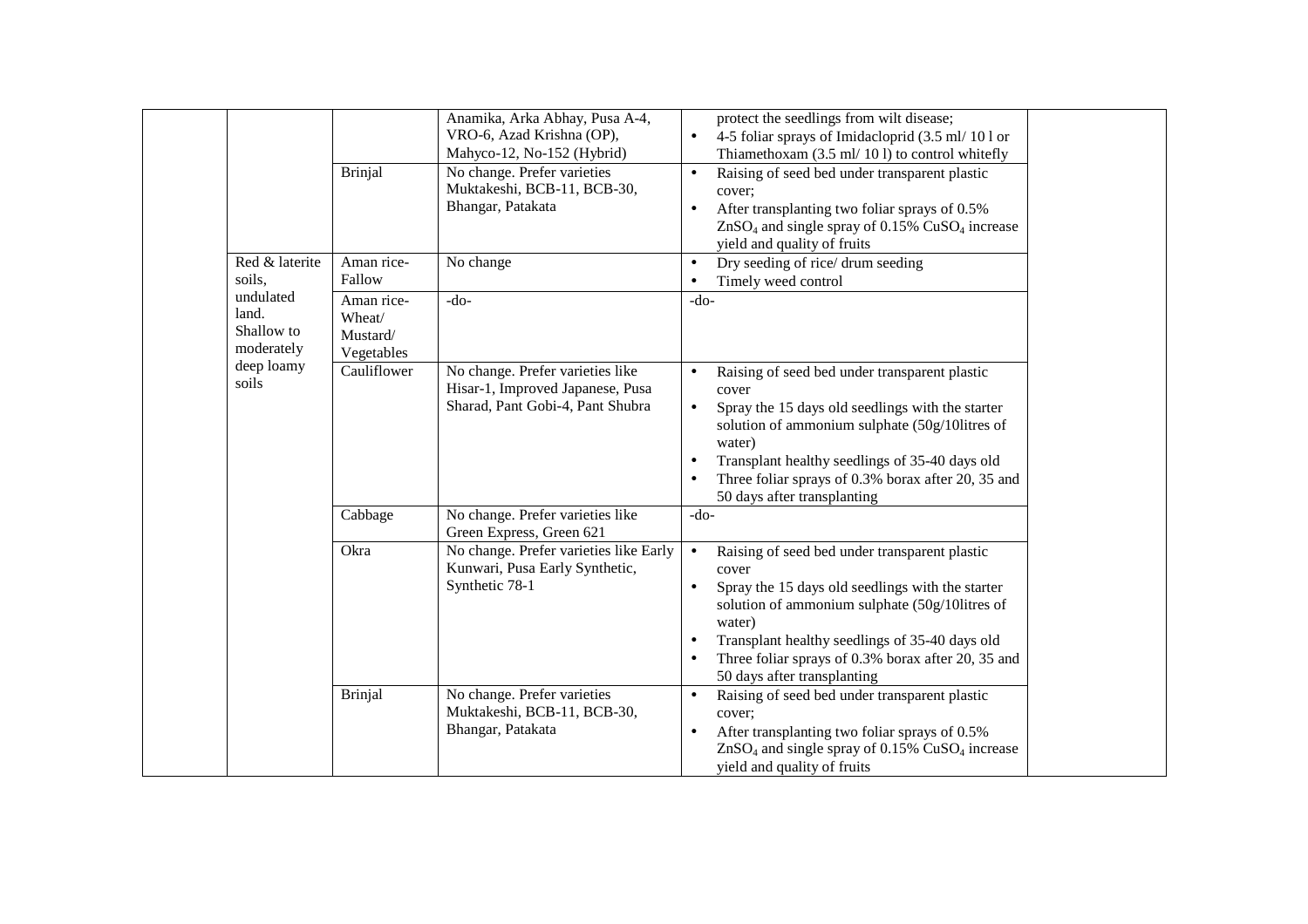| <b>Condition</b>                              |                                                     | <b>Suggested Contingency measures</b>       |                                                                                                       |                                                                                                                                                                                                                                                                                                                                      |                                                           |  |
|-----------------------------------------------|-----------------------------------------------------|---------------------------------------------|-------------------------------------------------------------------------------------------------------|--------------------------------------------------------------------------------------------------------------------------------------------------------------------------------------------------------------------------------------------------------------------------------------------------------------------------------------|-----------------------------------------------------------|--|
| <b>Early</b><br>season<br>drought<br>(delayed | Major<br><b>Farming</b><br>situation                | Normal Crop/<br><b>Cropping system</b>      | Change in crop / cropping<br>system including variety                                                 | <b>Agronomic measures</b>                                                                                                                                                                                                                                                                                                            | <b>Remarks</b> on<br>Implementation                       |  |
| onset)                                        |                                                     |                                             |                                                                                                       |                                                                                                                                                                                                                                                                                                                                      |                                                           |  |
| Delay by 8<br>weeks                           | Red & laterite<br>soils,<br>undulated               | Aman rice-Fallow                            | Vegetables / short duration<br>rice in upland & medium<br>land situation                              | Transplant 3-4 aged seedlings per hill<br>$\bullet$<br>Follow Dapog & SRI method<br>$\bullet$                                                                                                                                                                                                                                        | Linkage with seed<br>farms, Department<br>of Agriculture, |  |
| $1st$ week of<br>Aug                          | land.<br>Shallow to<br>moderately                   | Aman rice- Wheat/<br>Mustard/<br>Vegetables | $-do-$                                                                                                | $-do-$                                                                                                                                                                                                                                                                                                                               | NSC, WBSC,<br><b>BCKVV</b> for<br>supply of seed          |  |
|                                               | deep coarse<br>loamy fine                           | Aman (winter rice)<br>rice-Fallow           | $-do-$                                                                                                | $-do-$                                                                                                                                                                                                                                                                                                                               |                                                           |  |
|                                               | loamy soils<br>(hillocks,<br>gravelly<br>situation) | Cauliflower                                 | No change. Prefer varieties<br>like Pusa Synthetic, Pusa<br>Himjyoti, Pusa Shubhra,                   | Raising of seed bed under transparent plastic cover<br>$\bullet$<br>Spray the 15 days old seedlings with the starter<br>$\bullet$<br>solution of ammonium sulphate (50g/10litres of<br>water)<br>Transplant healthy seedlings of 35-40 days old<br>Three foliar sprays of 0.3% borax after 20, 35 and 50<br>days after transplanting |                                                           |  |
|                                               |                                                     | Cabbage                                     | No change. Prefer varieties<br>like Green Express, KK<br>cross, Green-621, Royal<br>Challenger        | $-do-$                                                                                                                                                                                                                                                                                                                               |                                                           |  |
|                                               |                                                     | <b>Brinjal</b>                              | No change. Prefer varieties<br>like Muktakeshi, BCB-11,<br>BCB-30; Bhangar, Patakata                  | Raising of seed bed under transparent plastic cover<br>$\bullet$<br>After transplanting two foliar sprays of $0.5\%$ ZnSO <sub>4</sub><br>$\bullet$<br>and single spray of 0.15% CuSO <sub>4</sub> increase yield and<br>quality of fruits                                                                                           |                                                           |  |
|                                               |                                                     | Tomato                                      | No change. Prefer varieties<br>like TLBRH-6, JKTH-3098,<br>BCTH-4 (All leaf curl<br>tolerant hybrids) | Raising of seed bed under 50 mesh nylon net<br>$\bullet$<br>4-5 foliar sprays of Imidacloprid (3.5 ml/ 10 l of<br>water or Thiamethoxam (3.5 ml/ 10 l of water) to<br>control whitefly                                                                                                                                               |                                                           |  |
|                                               |                                                     | Chilli                                      | No change. Prefer varieties<br>like BCC-1, BCCH S1-4,                                                 | Raising of seed bed under 50 mesh nylon net<br>Spraying of Diafenthiuron $\omega$ 0.5 g/l of water and<br>$\bullet$                                                                                                                                                                                                                  |                                                           |  |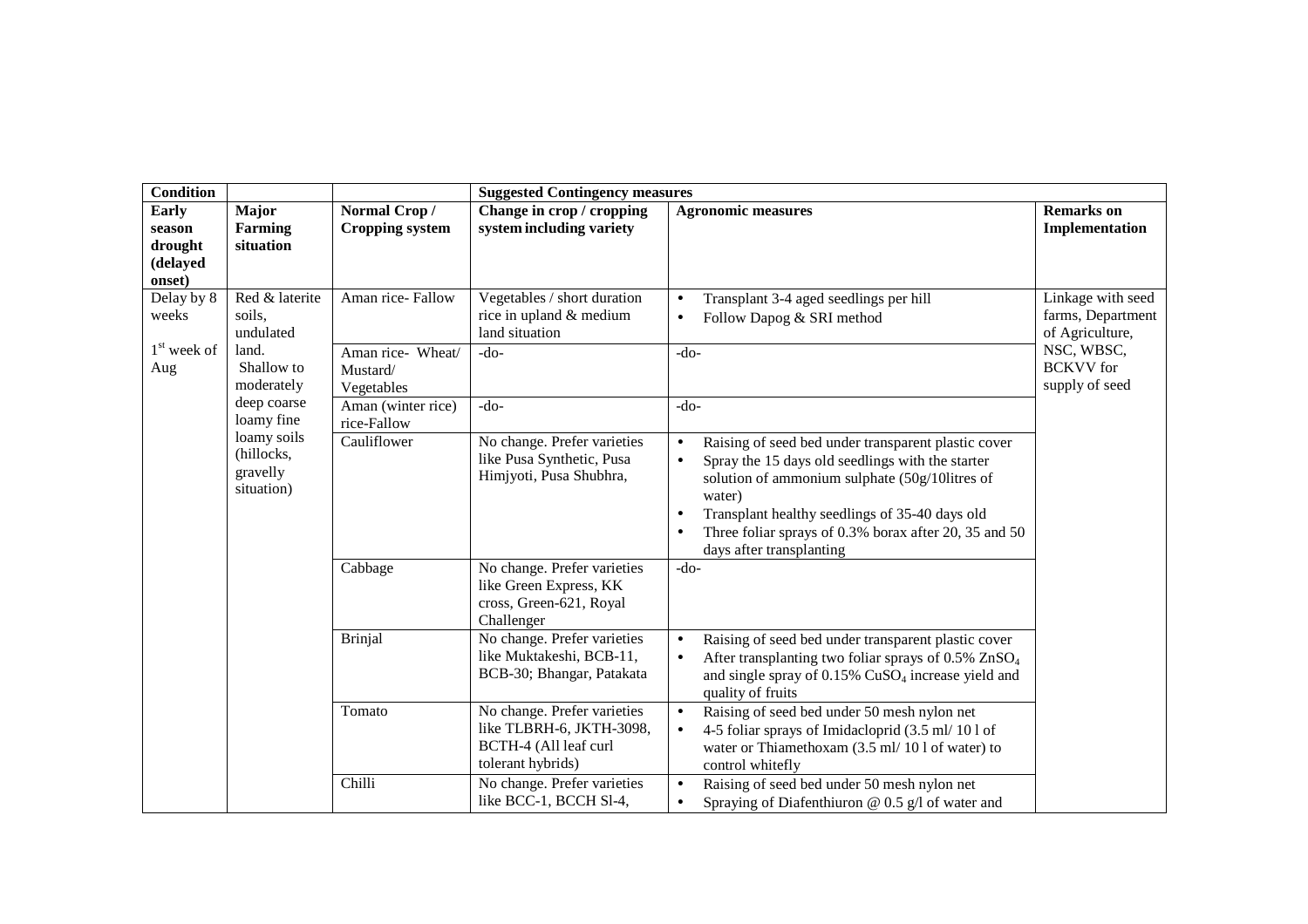|                                                |                                             | Beldanga local                                                                                                                         | Dicofol $@$ 2.5 ml/l of water to control thrips and<br>yellow mite, respectively.                                                                                                                                                                                                                                                                 |
|------------------------------------------------|---------------------------------------------|----------------------------------------------------------------------------------------------------------------------------------------|---------------------------------------------------------------------------------------------------------------------------------------------------------------------------------------------------------------------------------------------------------------------------------------------------------------------------------------------------|
| Red & laterite<br>soils,<br>undulated          | Aman rice-Fallow                            | Vegetables / short duration<br>rice in upland& medium land<br>situation                                                                | Transplant 3-4 aged seedlings per hill<br>$\bullet$<br>Follow Dapog & SRI method<br>$\bullet$                                                                                                                                                                                                                                                     |
| land.<br>Moderately<br>deep to deep            | Aman rice- Wheat/<br>Mustard/<br>Vegetables | $-do-$                                                                                                                                 | $-do-$                                                                                                                                                                                                                                                                                                                                            |
| coarse loamy<br>to fine loamy                  | Aman (winter rice)<br>rice-Fallow           | $-do-$                                                                                                                                 | $-do-$                                                                                                                                                                                                                                                                                                                                            |
| red soils                                      | Cauliflower                                 | No change. Prefer varieties<br>like Pusa Synthetic, Pusa<br>Himjyoti, Pusa Shubhra,                                                    | Raising of seed bed under transparent plastic cover<br>$\bullet$<br>Spray the 15 days old seedlings with the starter<br>$\bullet$<br>solution of ammonium sulphate (50g/10litres of<br>water)<br>Transplant healthy seedlings of 35-40 days old<br>$\bullet$<br>Three foliar sprays of 0.3% borax after 20, 35 and 50<br>days after transplanting |
|                                                | Cabbage                                     | No change. Prefer varieties<br>like Green Express, KK<br>cross, Green-621, Royal<br>Challenger                                         | $-do-$                                                                                                                                                                                                                                                                                                                                            |
|                                                | <b>Brinjal</b>                              | No change. Prefer varieties<br>like Arka Anamika, Arka<br>Abhay, Pusa A-4, VRO-6,<br>Azad Krishna (OP), Mahyco-<br>12, No-152 (Hybrid) | Soaking the seeds in 0.2% Bavistin over night to<br>$\bullet$<br>protect the seedlings from wilt disease;<br>4-5 foliar sprays of Imidacloprid (3.5 ml/ 10 l or<br>$\bullet$<br>Thiamethoxam (3.5 ml/ 10 l) to control whitefly                                                                                                                   |
|                                                | Tomato                                      | No change. Prefer varieties<br>like TLBRH-6, JKTH-3098,<br>BCTH-4 (All leaf curl<br>tolerant hybrids)                                  | Raising of seed bed under 50 mesh nylon net<br>$\bullet$<br>4-5 foliar sprays of Imidacloprid (3.5 ml/ 10 l of<br>$\bullet$<br>water or Thiamethoxam (3.5 ml/ 10 l of water) to<br>control whitefly                                                                                                                                               |
|                                                | Chilli                                      | No change. Prefer varieties<br>like BCC-1, BCCH S1-4,<br>Beldanga local                                                                | Raising of seed bed under 50 mesh nylon net;<br>$\bullet$<br>Spraying of Diafenthiuron $@$ 0.5 g/l of water and<br>$\bullet$<br>Dicofol @ 2.5 ml/l of water to control thrips and<br>yellow mite, respectively                                                                                                                                    |
| Red & laterite<br>soils,<br>undulated<br>land. | Aman rice-Fallow                            | Vegetables / short duration<br>rice in upland& medium land<br>situation                                                                | Transplant 3-4 aged seedlings per hill<br>$\bullet$<br>Follow Dapog & SRI method<br>$\bullet$                                                                                                                                                                                                                                                     |
| Shallow to                                     | Aman rice- Wheat/                           | $-do-$                                                                                                                                 | $-do-$                                                                                                                                                                                                                                                                                                                                            |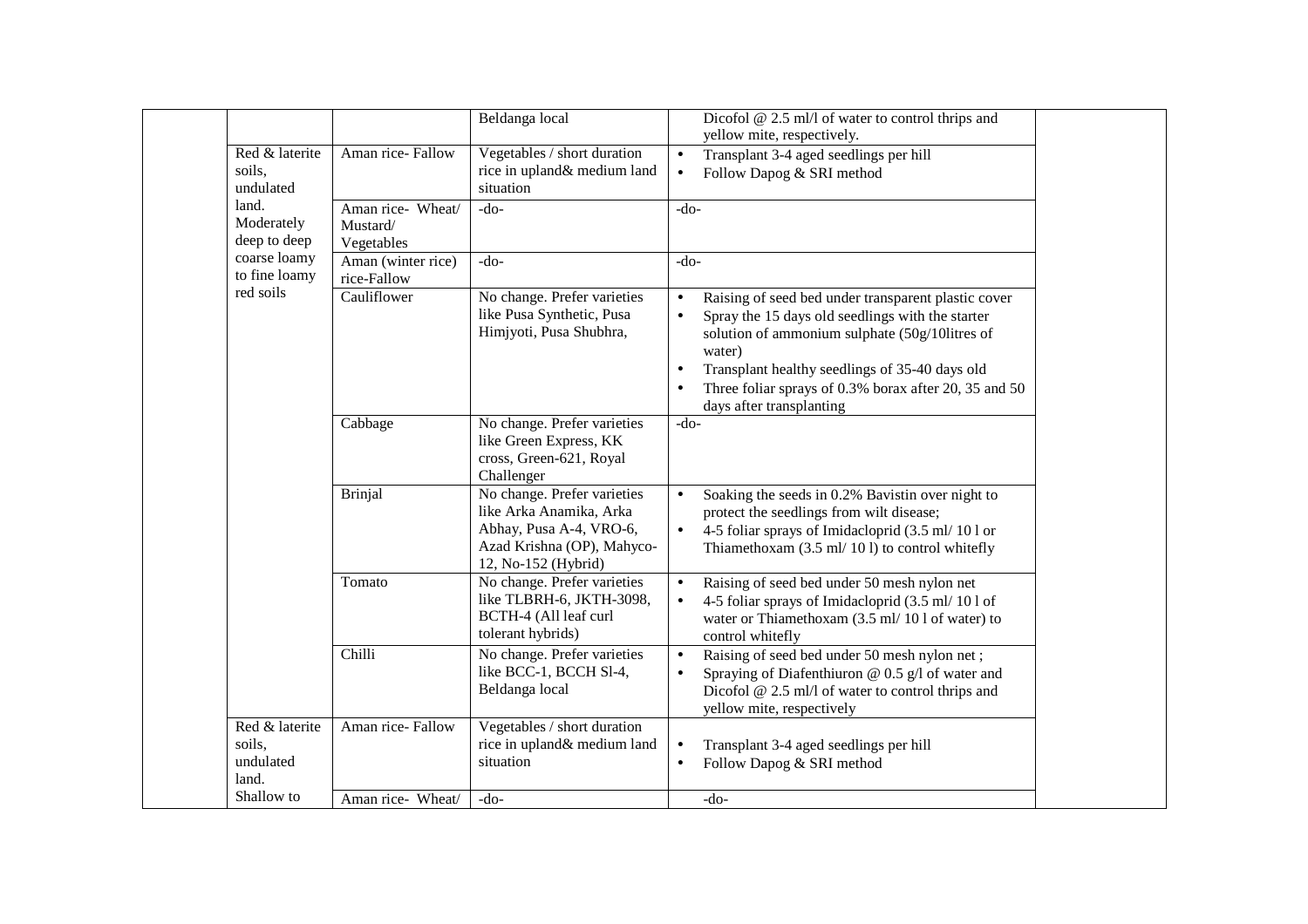|            | Mustard/           |                                                                                                       |                                                                                                                                                                                                                                                                                                                              |  |
|------------|--------------------|-------------------------------------------------------------------------------------------------------|------------------------------------------------------------------------------------------------------------------------------------------------------------------------------------------------------------------------------------------------------------------------------------------------------------------------------|--|
| moderately |                    |                                                                                                       |                                                                                                                                                                                                                                                                                                                              |  |
| deep loamy | vegetables         |                                                                                                       |                                                                                                                                                                                                                                                                                                                              |  |
| soils      | Aman (winter rice) | $-do-$                                                                                                | $-do-$                                                                                                                                                                                                                                                                                                                       |  |
|            | rice-Fallow        |                                                                                                       |                                                                                                                                                                                                                                                                                                                              |  |
|            | Cauliflower        | No change. Prefer varieties<br>like Pusa Synthetic, Pusa<br>Himjyoti, Pusa Shubhra,                   | Raising of seed bed under transparent plastic cover<br>Spray the 15 days old seedlings with the starter<br>$\bullet$<br>solution of ammonium sulphate (50g/10litres of<br>water)<br>Transplant healthy seedlings of 35-40 days old<br>Three foliar sprays of 0.3% borax after 20, 35 and 50<br>٠<br>days after transplanting |  |
|            | Cabbage            | No change. Prefer varieties<br>like Green Express, KK<br>cross, Green-621, Royal<br>Challenger        | $-do-$                                                                                                                                                                                                                                                                                                                       |  |
|            | <b>Brinjal</b>     | No change. Prefer varieties<br>like Muktakeshi, BCB-11,<br>BCB-30, Bhangar, Patakata                  | Raising of seed bed under transparent plastic cover<br>After transplanting two foliar sprays of 0.5% ZnSO <sub>4</sub><br>$\bullet$<br>and single spray of 0.15% CuSO <sub>4</sub> increase yield and<br>quality of fruits                                                                                                   |  |
|            | Tomato             | No change. Prefer varieties<br>like TLBRH-6, JKTH-3098,<br>BCTH-4 (All leaf curl<br>tolerant hybrids) | Raising of seed bed under 50 mesh nylon net<br>$\bullet$<br>4-5 foliar sprays of Imidacloprid (3.5 ml/ 10 l of<br>$\bullet$<br>water or Thiamethoxam (3.5 ml/ 10 l of water) to<br>control whitefly                                                                                                                          |  |
|            | Chilli             | No change. Prefer varieties<br>like BCC-1, BCCH S1-4,<br>Beldanga local                               | Raising of seed bed under 50 mesh nylon net<br>$\bullet$<br>Spraying of Diafenthiuron $@$ 0.5 g/l of water and<br>$\bullet$<br>Dicofol $@$ 2.5 ml/l of water to control thrips and<br>yellow mite, respectively                                                                                                              |  |

| <b>Condition</b>                                                                       |                                                                                                |                                                    | Suggested contingency measures                                                                                                                                      |                                                   |
|----------------------------------------------------------------------------------------|------------------------------------------------------------------------------------------------|----------------------------------------------------|---------------------------------------------------------------------------------------------------------------------------------------------------------------------|---------------------------------------------------|
| <b>Major Farming</b><br><b>Early season</b><br>drought (Normal<br>situation<br>onset)  |                                                                                                | Normal Crop/<br>Crop management<br>cropping system |                                                                                                                                                                     | Soil nutrient & moisture conservation<br>measures |
| Normal onset<br>followed by 15-20<br>days dry spell after<br>sowing leading to<br>poor | Red & laterite soils,<br>undulated land.<br>Shallow to<br>moderately deep<br>coarse loamy fine | Aman rice-Fallow                                   | Take up gap filling either with<br>available nursery or by splitting the<br>tillers from the surviving hills<br>Inter culture / weeding<br>Supplemental irrigation. | Apply 30-50 kg N /ha after relief of drought.     |
| germination/crop                                                                       | loamy soils (hillocks,                                                                         | Aman rice- Wheat/                                  | -do-                                                                                                                                                                | -do-                                              |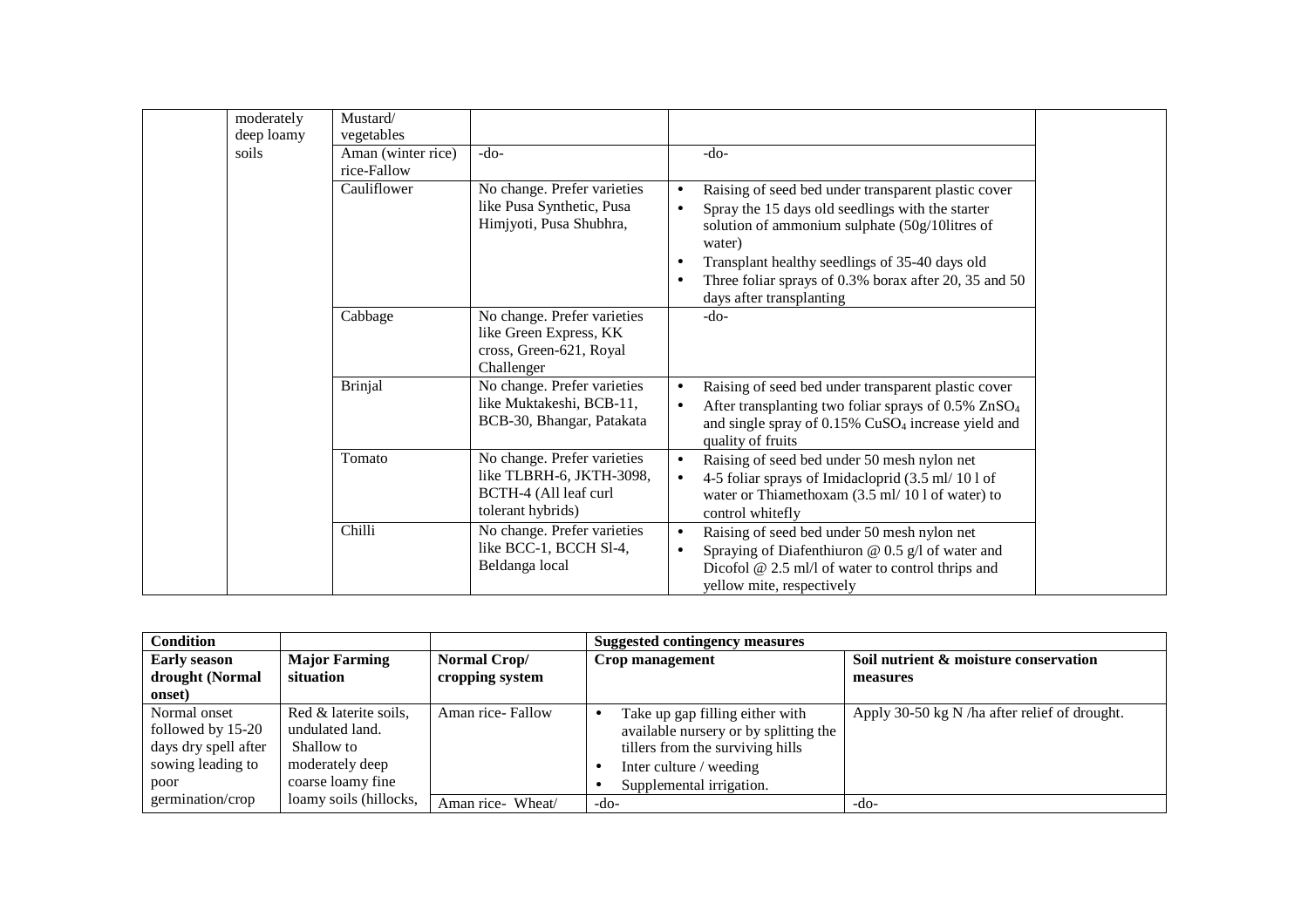| stand etc. | gravelly situation)   | Mustard/Vegetables |        |        |
|------------|-----------------------|--------------------|--------|--------|
|            | Red & laterite soils, | Aman rice-Fallow   | -do-   | -do-   |
|            | undulated land.       | Aman rice- Wheat/  | $-do-$ | $-do-$ |
|            | Moderately deep to    | Mustard/Vegetables |        |        |
|            | deep coarse loamy to  |                    |        |        |
|            | fine loamy red soils  |                    |        |        |
|            | Red & laterite soils, | Aman rice-Fallow   | -do-   | $-do-$ |
|            | undulated land.       | Aman rice- Wheat/  | -do-   | $-do-$ |
|            | Shallow to            | Mustard/Vegetables |        |        |
|            | moderately deep       |                    |        |        |
|            | loamy soils           |                    |        |        |

| <b>Condition</b>                            |                                                                                                                          |                                         | <b>Suggested contingency measures</b>                                                                                                                                                   |                                                   |
|---------------------------------------------|--------------------------------------------------------------------------------------------------------------------------|-----------------------------------------|-----------------------------------------------------------------------------------------------------------------------------------------------------------------------------------------|---------------------------------------------------|
|                                             | <b>Major Farming</b><br>situation                                                                                        | Normal Crop/<br>cropping system         | Crop management                                                                                                                                                                         | Soil nutrient & moisture conservation<br>measures |
| Mid season dry spell<br>at Vegetative stage | Red & laterite soils,<br>undulated land.<br>Shallow to<br>moderately deep<br>coarse loamy fine<br>loamy soils (hillocks, | Aman rice-Fallow                        | Take up gap filling either with<br>$\bullet$<br>available nursery or by splitting<br>the tillers from the surviving<br>hills<br>Inter culture / weeding<br>٠<br>Supplemental irrigation | Apply 30-50 kg N /ha after relief of drought.     |
|                                             | gravelly situation)                                                                                                      | Aman rice- Wheat/<br>Mustard/Vegetables | $-do-$                                                                                                                                                                                  | $-do-$                                            |
|                                             | Red & laterite soils,<br>undulated land.                                                                                 | Aman rice-Fallow                        | $-do-$                                                                                                                                                                                  | $-do-$                                            |
|                                             | Moderately deep to<br>deep coarse loamy to<br>fine loamy red soils                                                       | Aman rice- Wheat/<br>Mustard/Vegetables | $-do-$                                                                                                                                                                                  | $-do-$                                            |
|                                             | Red & laterite soils,<br>undulated land.<br>Shallow to<br>moderately deep<br>loamy soils                                 | Aman rice-Fallow                        | $-do-$                                                                                                                                                                                  | $-do-$                                            |
|                                             |                                                                                                                          | Aman rice- Wheat/<br>Mustard/Vegetables | $-do-$                                                                                                                                                                                  | $-do-$                                            |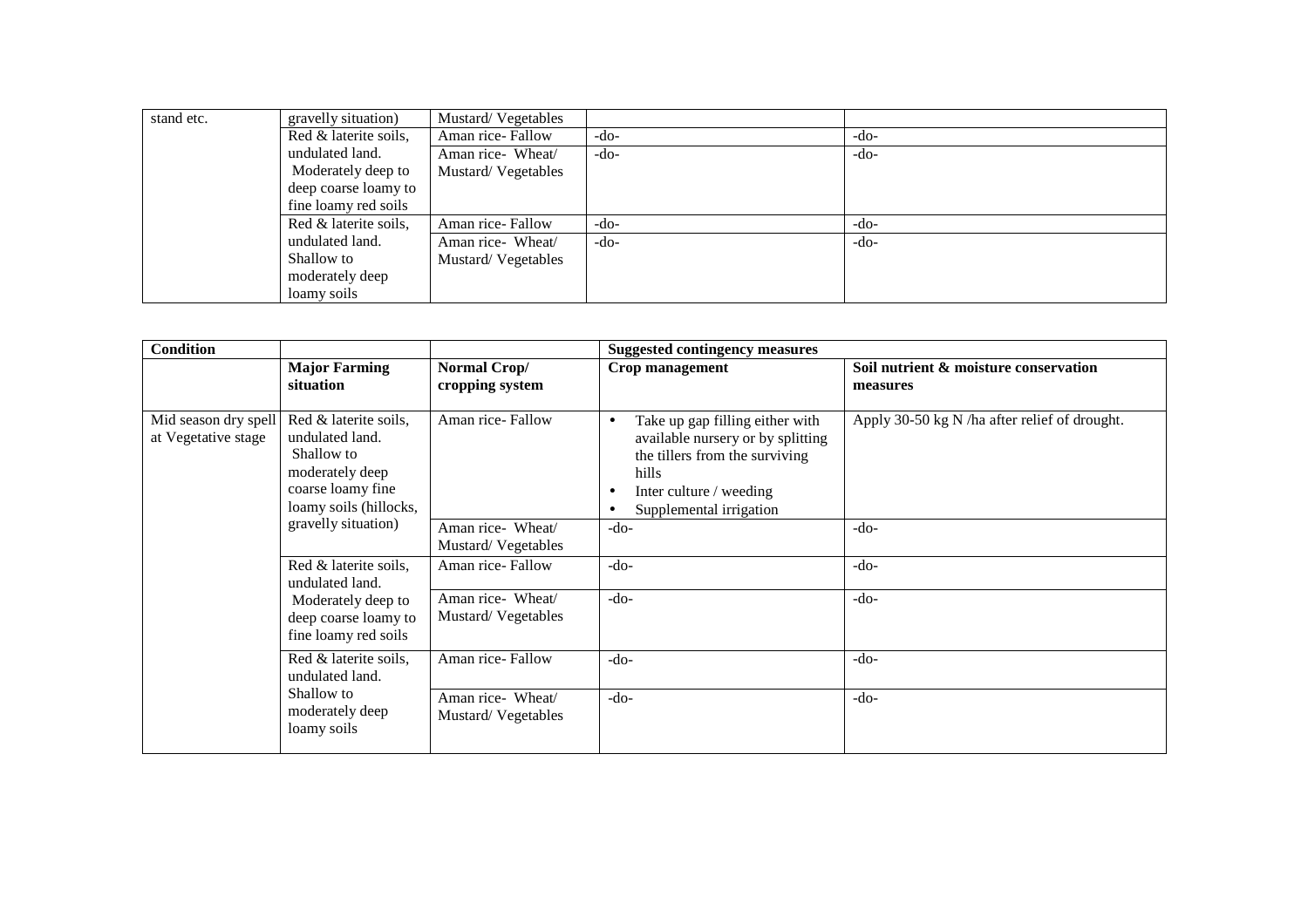| <b>Condition</b>                           |                                                                                                                |                                         | <b>Suggested contingency measures</b>                                                                               |                                                                                                                                                        |  |
|--------------------------------------------|----------------------------------------------------------------------------------------------------------------|-----------------------------------------|---------------------------------------------------------------------------------------------------------------------|--------------------------------------------------------------------------------------------------------------------------------------------------------|--|
|                                            | <b>Major Farming</b><br>situation                                                                              | Normal Crop/<br>cropping system         | Crop management                                                                                                     | Soil nutrient & moisture conservation<br>measures                                                                                                      |  |
| Mid season dry spell<br>at Flowering stage | Red & laterite soils,<br>undulated land.<br>Shallow to<br>moderately deep                                      | Aman rice-Fallow                        | Supplemental irrigation<br>$\bullet$<br>Plan for land preparation to sow the<br>fodder crops like maize and sorghum | Spray 2% urea or DAP<br>$\bullet$<br>Top dressing of 50 kg N/ha after the<br>$\bullet$<br>relief of dry spell<br>Need based pesticide application<br>٠ |  |
|                                            | coarse loamy fine<br>loamy soils (hillocks,<br>gravelly situation)                                             | Aman rice- Wheat/<br>Mustard/Vegetables | If the damage is severe, prepare land for <i>rabi</i><br>vegetables                                                 | $-do-$                                                                                                                                                 |  |
|                                            | Red & laterite soils,<br>undulated land.<br>Moderately deep to<br>deep coarse loamy to<br>fine loamy red soils | Aman rice-Fallow                        | Supplemental irrigation<br>$\bullet$<br>Plan for land preparation to sow the<br>fodder crops like maize and sorghum | $-do-$                                                                                                                                                 |  |
|                                            |                                                                                                                | Aman rice- Wheat/<br>Mustard/Vegetables | If the damage is severe, prepare land for <i>rabi</i><br>vegetables                                                 | $-do-$                                                                                                                                                 |  |
|                                            | Red & laterite soils,<br>undulated land.<br>Shallow to<br>moderately deep<br>loamy soils                       | Aman rice-Fallow                        | Supplemental irrigation<br>$\bullet$<br>Plan for land preparation to sow the<br>fodder crops like maize and sorghum | $-do-$                                                                                                                                                 |  |
|                                            |                                                                                                                | Aman rice- Wheat/<br>Mustard/Vegetables | If the damage is severe, prepare land for <i>rabi</i><br>vegetables                                                 | $-do-$                                                                                                                                                 |  |

| <b>Condition</b>  |                                           |                  |                                   |                                               |
|-------------------|-------------------------------------------|------------------|-----------------------------------|-----------------------------------------------|
|                   | <b>Major Farming</b>                      | Normal Crop/     | Crop management                   | <b>Rabi Crop planning</b>                     |
|                   | situation                                 | cropping system  |                                   |                                               |
| Terminal drought  | Red & laterite soils,                     | Aman rice-Fallow | Supplemental irrigation with farm | Sowing of linseed/ Khesari as paira crop      |
| (Early withdrawal | undulated land.                           |                  | pond water / other sources        |                                               |
| of monsoon)       | Shallow to moderately   Aman rice- Wheat/ |                  | -do-                              | Sowing of short duration rape seed varieties  |
|                   | deep coarse loamy fine Mustard/Vegetables |                  |                                   | like Sanjucta, Asech, B-54, Jhanti            |
|                   | loamy soils (hillocks,                    |                  |                                   | Sowing of lentil / wheat / mustard/vegetables |
|                   | gravelly situation)                       |                  |                                   |                                               |
|                   | Red & laterite soils,                     | Aman rice-Fallow | -do-                              | Sowing of linseed/ Khesari as paira crop      |
|                   | undulated land                            |                  |                                   |                                               |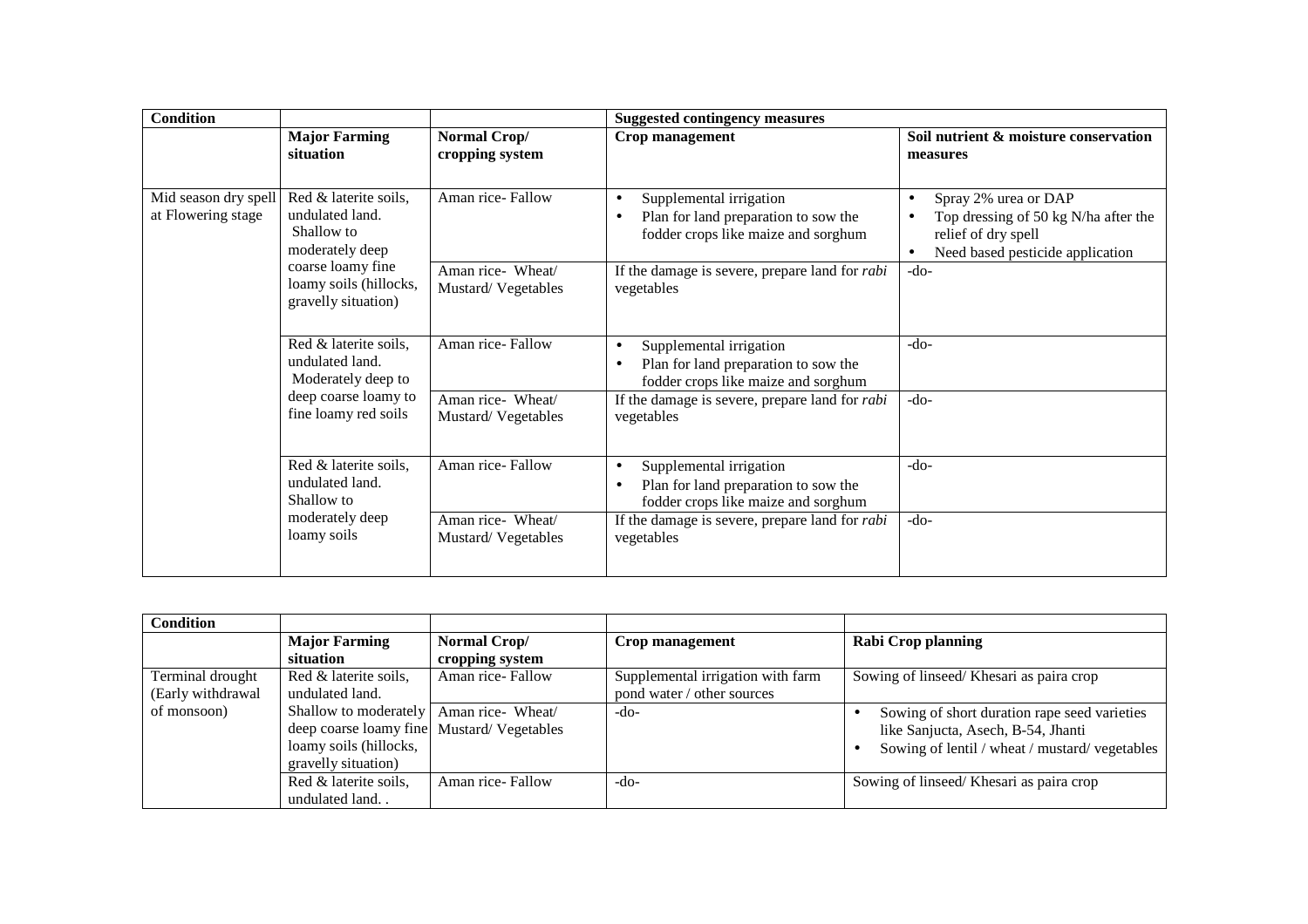| Moderately deep to<br>deep coarse loamy to<br>fine loamy red soils | Aman rice- Wheat/<br>Mustard/Vegetables | -do- | Sowing of short duration rape seed varieties<br>like Sanjucta, Asech, B-54, Jhanti<br>Sowing of lentil / wheat / mustard/ vegetables |
|--------------------------------------------------------------------|-----------------------------------------|------|--------------------------------------------------------------------------------------------------------------------------------------|
| Red & laterite soils,<br>undulated land.                           | Aman rice-Fallow                        | -do- | Sowing of linseed/ Khesari as paira crop                                                                                             |
| Shallow to<br>moderately deep<br>loamy soils                       | Aman rice- Wheat/<br>Mustard/Vegetables | -do- | Sowing of short duration rape seed varieties<br>like Sanjucta, Asech, B-54, Jhanti<br>Sowing of lentil / wheat / mustard/vegetables  |

#### **2.1.2Drought - Irrigated situation**

| <b>Condition</b>                                             |                                                                                                                                                 |                                                             | <b>Suggested Contingency measures</b>                                                                        |                                                                                                                                                                                                                                                                                                                                                                                                                                              |                                                                                                                                                         |  |
|--------------------------------------------------------------|-------------------------------------------------------------------------------------------------------------------------------------------------|-------------------------------------------------------------|--------------------------------------------------------------------------------------------------------------|----------------------------------------------------------------------------------------------------------------------------------------------------------------------------------------------------------------------------------------------------------------------------------------------------------------------------------------------------------------------------------------------------------------------------------------------|---------------------------------------------------------------------------------------------------------------------------------------------------------|--|
|                                                              | <b>Major Farming</b>                                                                                                                            | <b>Normal Crop/cropping</b>                                 | Change in                                                                                                    | <b>Agronomic measures</b>                                                                                                                                                                                                                                                                                                                                                                                                                    | <b>Remarks</b> on                                                                                                                                       |  |
|                                                              | situation                                                                                                                                       | system                                                      | crop/cropping system                                                                                         |                                                                                                                                                                                                                                                                                                                                                                                                                                              | Implementation                                                                                                                                          |  |
| Delayed release of<br>water in canals due<br>to low rainfall | Red & laterite soils,<br>undulated land.<br>Shallow to<br>moderately deep<br>coarse loamy fine<br>loamy soils (hillocks,<br>gravelly situation) | Aman rice-Fallow<br>Aman rice- Wheat/<br>Mustard/Vegetables | No change. Prefer direct<br>sowing of short duration<br>rice like Raasi, Khitesh,<br>Kiron, Bhupan<br>$-do-$ | Adopt SRI method<br>$\bullet$<br>Adopt alternate wetting and drying<br>upto primordial initiation stage to<br>save water<br>Better weed Management.<br>$\bullet$<br>Adopt alternate wetting and drying<br>٠<br>upto primordial initiation stage to<br>save water<br>Better weed management<br>$\bullet$<br>If rice crop cannot be taken, select<br>٠<br>fodder crops like maize and<br>sorghum or prepare land for rabi<br>wheat $/$ mustard | Linkage with<br>NFSM, ISOPOM,<br>for seed and farm<br>equipment.<br>Link watershed<br>programme<br>NREGS for the<br>support of farm<br>pond technology, |  |
|                                                              | Red & laterite soils,<br>undulated land.<br>Moderately deep to<br>deep coarse loamy to                                                          | Aman rice-Fallow                                            | $-do-$                                                                                                       | Adopt alternate wetting and drying<br>٠<br>upto primordial initiation stage to<br>save water<br>Better weed Management.<br>٠                                                                                                                                                                                                                                                                                                                 |                                                                                                                                                         |  |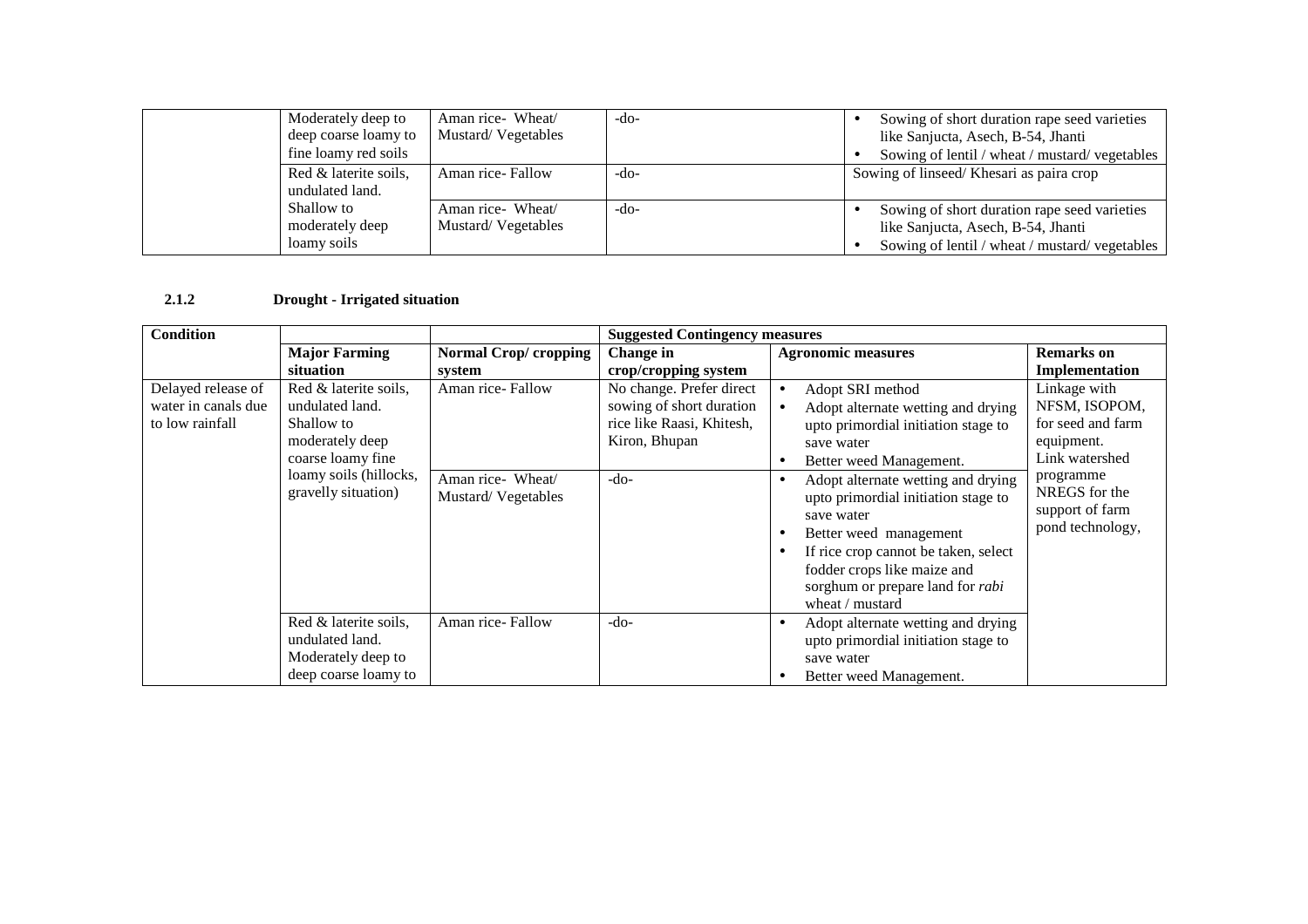| fine loamy red soils                                                      | Aman rice- Wheat/<br>Mustard/Vegetables | $-do-$ | Adopt alternate wetting and drying<br>$\bullet$<br>upto primordial initiation stage to<br>save water<br>Better weed management<br>$\bullet$<br>If rice crop cannot be taken, select<br>$\bullet$<br>fodder crops like maize and<br>sorghum or prepare land for <i>rabi</i><br>wheat $/$ mustard |
|---------------------------------------------------------------------------|-----------------------------------------|--------|-------------------------------------------------------------------------------------------------------------------------------------------------------------------------------------------------------------------------------------------------------------------------------------------------|
| Red & laterite soils,<br>undulated land.<br>Shallow to<br>moderately deep | Aman rice-Fallow                        | $-do-$ | Adopt alternate wetting and drying<br>$\bullet$<br>upto primordial initiation stage to<br>save water<br>Better weed Management.<br>$\bullet$                                                                                                                                                    |
| loamy soils                                                               | Aman rice- Wheat/<br>Mustard/Vegetables | $-do-$ | Adopt alternate wetting and drying<br>$\bullet$<br>upto primordial initiation stage to<br>save water<br>Better weed management<br>$\bullet$<br>If rice crop cannot be taken, select<br>$\bullet$<br>fodder crops like maize and<br>sorghum or prepare land for <i>rabi</i><br>wheat / mustard   |

| <b>Condition</b>    |                        |               | <b>Suggested Contingency measures</b> |                                              |                   |
|---------------------|------------------------|---------------|---------------------------------------|----------------------------------------------|-------------------|
|                     | <b>Major Farming</b>   | <b>Normal</b> | Change in                             | <b>Agronomic measures</b>                    | <b>Remarks</b> on |
|                     | situation              | Crop/         | crop/cropping system                  |                                              | Implementation    |
|                     |                        | cropping      |                                       |                                              |                   |
|                     |                        | system        |                                       |                                              |                   |
| Limited release of  | Red & laterite soils,  | Aman rice-    | No change. Prefer direct              | Adopt SRI method<br>$\bullet$                | Linkage with      |
| water in canals due | undulated land.        | Fallow        | sowing of short duration              | Adopt alternate wetting and drying upto      | NFSM, ISOPOM,     |
| to low rainfall     | Shallow to             |               | rice varieties like Raasi,            | primordial initiation stage to save water    | for seed and farm |
|                     | moderately deep        |               | Khitesh, Kiron, Bhupan                | Better weed Management.                      | equipment.        |
|                     | coarse loamy fine      | Aman rice-    | $-do-$                                | Adopt alternate wetting and drying upto      | Link watershed    |
|                     | loamy soils (hillocks, | Wheat/        |                                       | primordial initiation stage to save water    | programme         |
|                     | gravelly situation)    | Mustard/      |                                       | Better weed management<br>$\bullet$          | NREGS for the     |
|                     |                        | Vegetables    |                                       | If rice crop cannot be taken, select fodder  | support of farm   |
|                     |                        |               |                                       | crops like maize and sorghum or prepare land | pond technology   |
|                     |                        |               |                                       | for <i>rabi</i> wheat / mustard              |                   |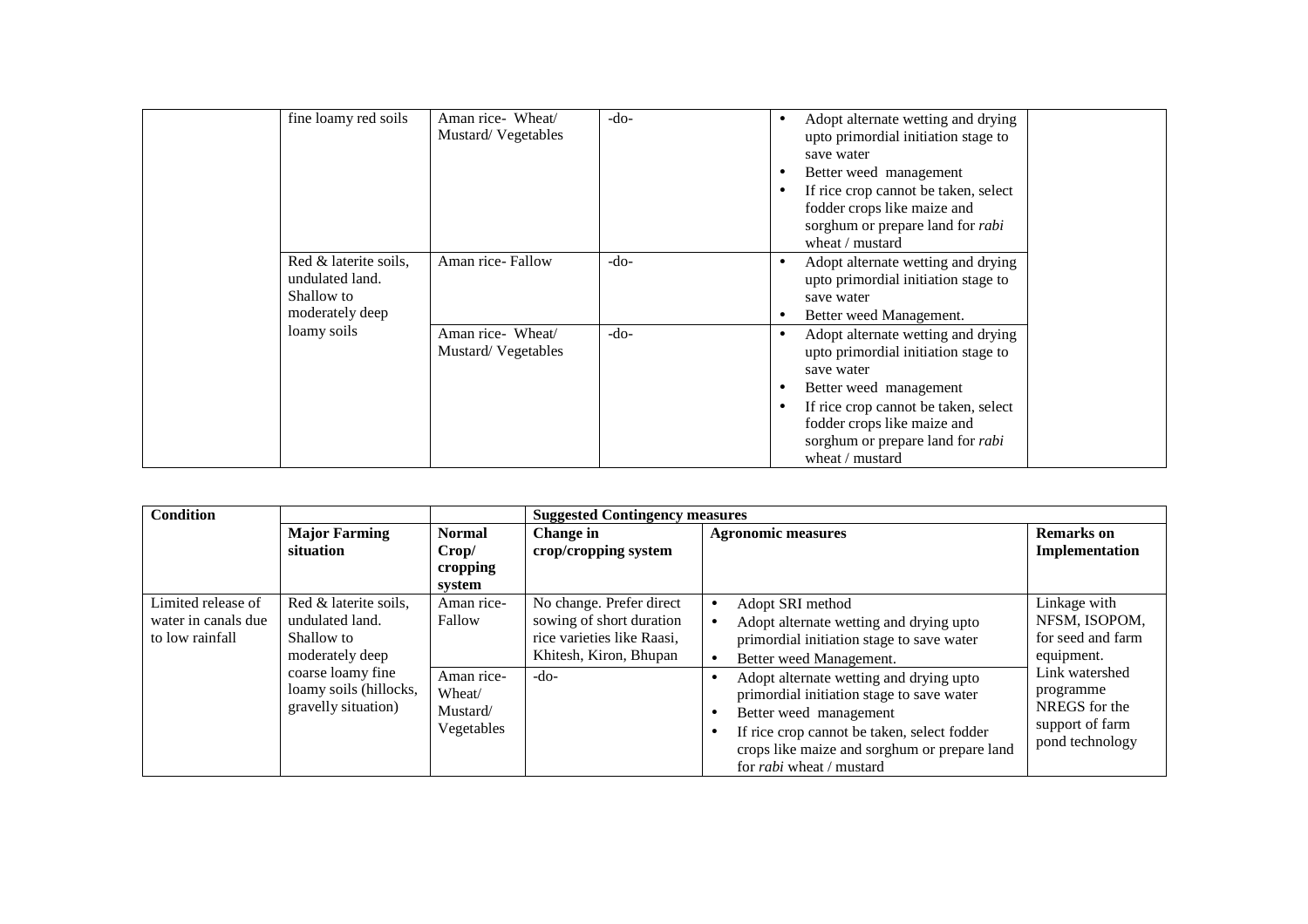| Red & laterite soils,<br>undulated land.               | Aman rice-<br>Fallow                           | -do-   | $\bullet$           | Adopt alternate wetting and drying upto<br>primordial initiation stage to save water                                                                                                                                                             |  |
|--------------------------------------------------------|------------------------------------------------|--------|---------------------|--------------------------------------------------------------------------------------------------------------------------------------------------------------------------------------------------------------------------------------------------|--|
| Moderately deep to                                     |                                                |        | ٠                   | Better weed Management.                                                                                                                                                                                                                          |  |
| deep coarse loamy to<br>fine loamy red soils           | Aman rice-<br>Wheat/<br>Mustard/<br>Vegetables | $-do-$ | ٠<br>٠<br>$\bullet$ | Adopt alternate wetting and drying upto<br>primordial initiation stage to save water<br>Better weed management<br>If rice crop cannot be taken, select fodder<br>crops like maize and sorghum or prepare land<br>for <i>rabi</i> wheat / mustard |  |
| Red & laterite soils,<br>undulated land.<br>Shallow to | Aman rice-<br>Fallow                           | $-do-$ | ٠<br>٠              | Adopt alternate wetting and drying upto<br>primordial initiation stage to save water<br>Better weed Management.                                                                                                                                  |  |
| moderately deep<br>loamy soils                         | Aman rice-<br>Wheat/<br>Mustard/<br>Vegetables | $-do-$ | ٠<br>٠<br>٠         | Adopt alternate wetting and drying upto<br>primordial initiation stage to save water<br>Better weed management<br>If rice crop cannot be taken, select fodder<br>crops like maize and sorghum or prepare land<br>for <i>rabi</i> wheat / mustard |  |

| <b>Condition</b>                                                                       |                                                                                                                                                 |                                                | <b>Suggested Contingency measures</b>                                                                        |                                                                                                                                                                                                                                                                       |                                                                                                                                     |
|----------------------------------------------------------------------------------------|-------------------------------------------------------------------------------------------------------------------------------------------------|------------------------------------------------|--------------------------------------------------------------------------------------------------------------|-----------------------------------------------------------------------------------------------------------------------------------------------------------------------------------------------------------------------------------------------------------------------|-------------------------------------------------------------------------------------------------------------------------------------|
|                                                                                        | <b>Major Farming</b><br>situation                                                                                                               | <b>Normal</b><br>Crop/<br>cropping<br>system   | Change in<br>crop/cropping system                                                                            | <b>Agronomic measures</b>                                                                                                                                                                                                                                             | <b>Remarks</b> on<br>Implementation                                                                                                 |
| Non release of<br>water in canals<br>under delayed onset<br>of monsoon in<br>catchment | Red & laterite soils,<br>undulated land.<br>Shallow to<br>moderately deep<br>coarse loamy fine<br>loamy soils (hillocks,<br>gravelly situation) | Aman rice-<br>Fallow                           | No change. Prefer direct<br>sowing of short duration<br>rice varieties like Raasi,<br>Khitesh, Kiron, Bhupan | Adopt SRI method<br>Adopt alternate wetting and drying upto<br>primordial initiation stage to save water<br>Better weed Management.<br>If rice crop cannot be taken, select fodder<br>crops like maize and sorghum or prepare land<br>for <i>rabi</i> wheat / mustard | Linkage with<br>NFSM, ISOPOM,<br>for seed and farm<br>equipment.<br>Link watershed<br>programme<br>NREGS for the<br>support of farm |
|                                                                                        |                                                                                                                                                 | Aman rice-<br>Wheat/<br>Mustard/<br>Vegetables | Rice (Raasi, Khitesh,<br>Kiron, Bhupan) – Khesari<br>linseed / pulses / oilseed<br>(mustard / rape seed)     | Adopt alternate wetting and drying upto<br>$\bullet$<br>primordial initiation stage to save water<br>Better weed management                                                                                                                                           | pond technology                                                                                                                     |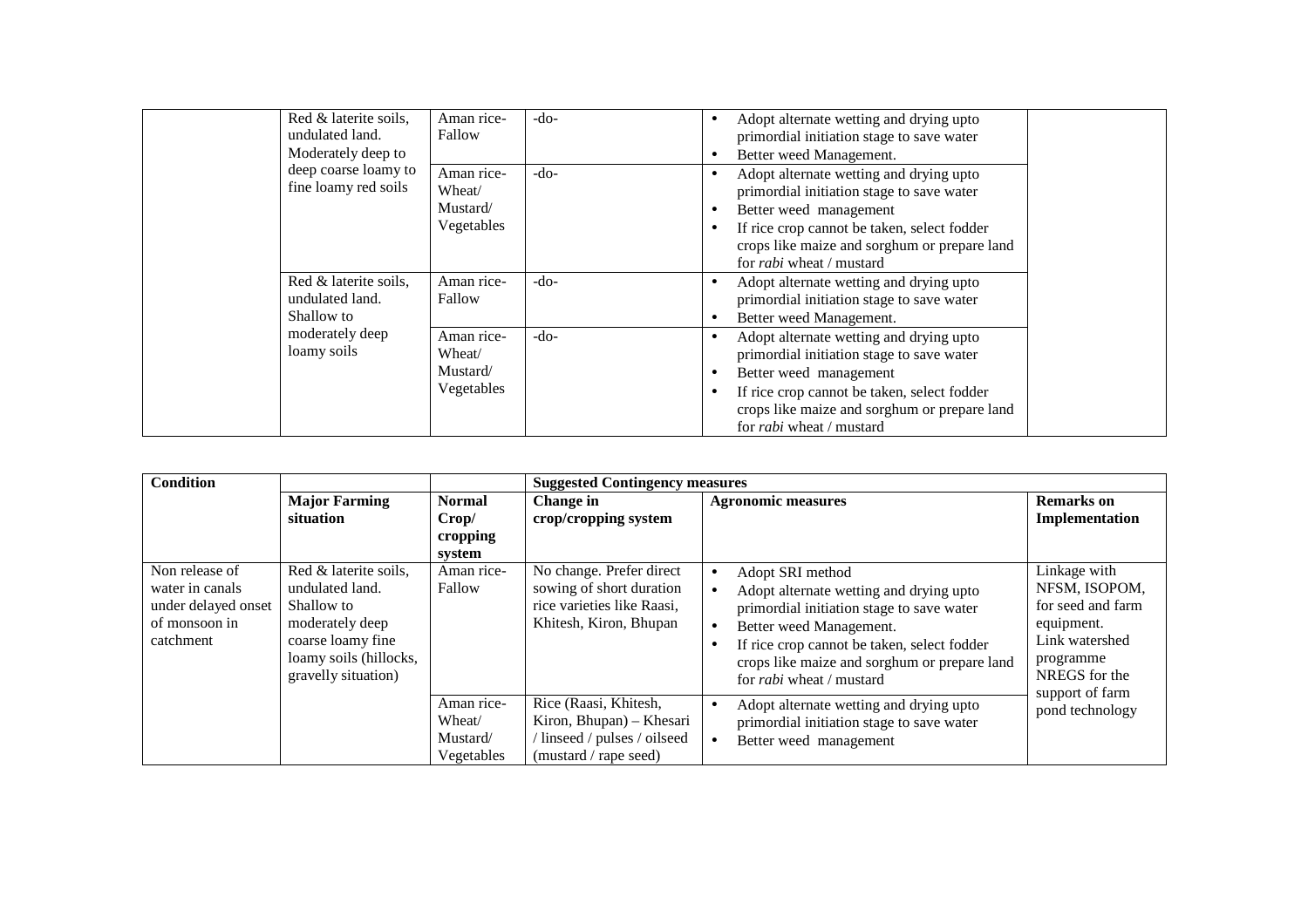| Red & laterite soils,<br>undulated land.<br>Moderately deep to<br>deep coarse loamy to<br>fine loamy red soils | Aman rice-<br>Fallow                           | No change. Prefer direct<br>sowing of short duration<br>rice varieties like Raasi,<br>Khitesh, Kiron, Bhupan                                                            | Adopt SRI method<br>$\bullet$<br>Adopt alternate wetting and drying upto<br>primordial initiation stage to save water<br>Better weed Management.<br>$\bullet$<br>If rice crop cannot be taken, select fodder<br>$\bullet$<br>crops like maize and sorghum or prepare land<br>for <i>rabi</i> wheat / mustard              |
|----------------------------------------------------------------------------------------------------------------|------------------------------------------------|-------------------------------------------------------------------------------------------------------------------------------------------------------------------------|---------------------------------------------------------------------------------------------------------------------------------------------------------------------------------------------------------------------------------------------------------------------------------------------------------------------------|
|                                                                                                                | Aman rice-<br>Wheat/<br>Mustard/<br>Vegetables | Rice (Raasi, Khitesh,<br>Kiron, Bhupan) -<br>Khesari / linseed / pulses /<br>oilseed (mustard / rape<br>seed)                                                           | Adopt alternate wetting and drying upto<br>$\bullet$<br>primordial initiation stage to save water<br>Better weed management<br>$\bullet$                                                                                                                                                                                  |
| Red & laterite soils,<br>undulated land.<br>Shallow to<br>moderately deep<br>loamy soils                       | Aman rice-<br>Fallow                           | No change. Prefer direct<br>sowing of short duration<br>rice varieties like Raasi,<br>Khitesh, Kiron, Bhupan                                                            | Adopt SRI method<br>$\bullet$<br>Adopt alternate wetting and drying upto<br>$\bullet$<br>primordial initiation stage to save water<br>Better weed Management.<br>$\bullet$<br>If rice crop cannot be taken, select fodder<br>$\bullet$<br>crops like maize and sorghum or prepare land<br>for <i>rabi</i> wheat / mustard |
|                                                                                                                | Aman rice-<br>Wheat/<br>Mustard/<br>Vegetables | Prefer direct sowing of<br>short duration rice variety<br>to follow the crop<br>sequences of Rice -<br>khesari / linseed / pulses /<br>oilseed (mustard / rape<br>seed) | Adopt alternate wetting and drying upto<br>$\bullet$<br>primordial initiation stage to save water<br>Better weed management<br>$\bullet$                                                                                                                                                                                  |

| <b>Condition</b>                                                                         |                                                                                                                                                 |                                | <b>Suggested Contingency measures</b>                                                                        |                                                                                                                                                                                                                                                                        |                                                                                                                  |
|------------------------------------------------------------------------------------------|-------------------------------------------------------------------------------------------------------------------------------------------------|--------------------------------|--------------------------------------------------------------------------------------------------------------|------------------------------------------------------------------------------------------------------------------------------------------------------------------------------------------------------------------------------------------------------------------------|------------------------------------------------------------------------------------------------------------------|
|                                                                                          | <b>Major Farming</b><br>situation                                                                                                               | <b>Normal</b><br>Crop/cropping | Change in<br>crop/cropping system                                                                            | <b>Agronomic measures</b>                                                                                                                                                                                                                                              | <b>Remarks</b> on<br>Implementation                                                                              |
|                                                                                          |                                                                                                                                                 | system                         |                                                                                                              |                                                                                                                                                                                                                                                                        |                                                                                                                  |
| Insufficient<br>groundwater<br>recharge due to<br>low rainfall<br>Any other<br>condition | Red & laterite soils,<br>undulated land.<br>Shallow to<br>moderately deep<br>coarse loamy fine<br>loamy soils (hillocks,<br>gravelly situation) | Aman rice-<br>Fallow           | No change. Prefer direct<br>sowing of short duration<br>rice varieties like Raasi,<br>Khitesh, Kiron, Bhupan | Adopt SRI method<br>Adopt alternate wetting and drying up to<br>primordial initiation stage to save water<br>Better weed Management.<br>If rice crop cannot be taken, select fodder<br>crops like maize and sorghum or prepare land<br>for <i>rabi</i> wheat / mustard | Linkage with<br>NFSM, ISOPOM,<br>for seed and farm<br>equipment.<br>Link watershed<br>programme<br>NREGS for the |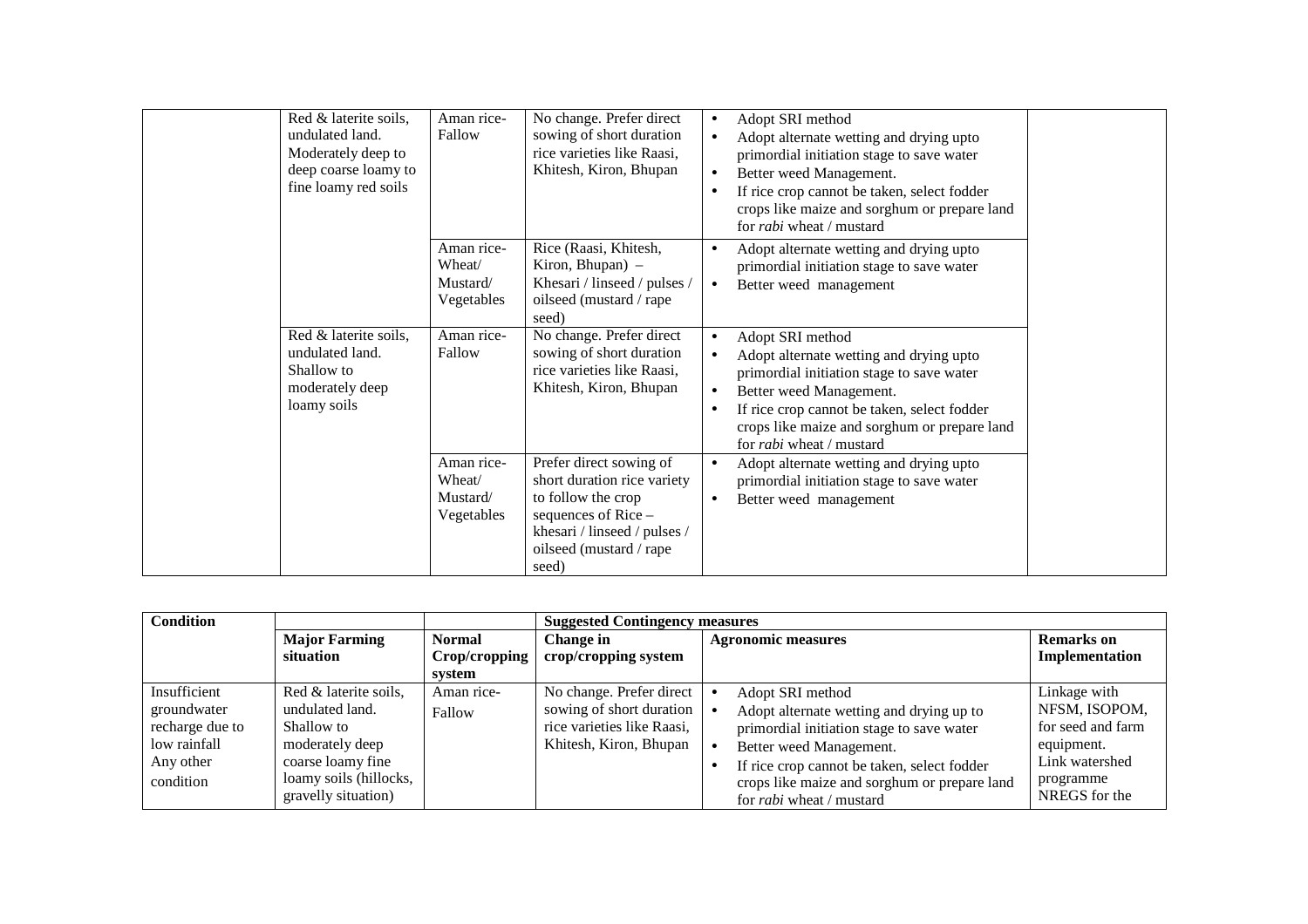|                                                                                                                | Aman rice-<br>Wheat/<br>Mustard/<br>Vegetables | Rice (Raasi, Khitesh,<br>Kiron, Bhupan) -<br>Khesari / linseed /<br>pulses / oilseed<br>(mustard / rape seed) | support of farm<br>Adopt SRI method<br>$\bullet$<br>pond technology.<br>Adopt alternate wetting and drying up to<br>$\bullet$<br>primordial initiation stage to save water<br>Better weed Management.<br>$\bullet$<br>If rice crop cannot be taken, select fodder<br>$\bullet$<br>crops like maize and sorghum or prepare land<br>for <i>rabi</i> wheat / mustard |
|----------------------------------------------------------------------------------------------------------------|------------------------------------------------|---------------------------------------------------------------------------------------------------------------|-------------------------------------------------------------------------------------------------------------------------------------------------------------------------------------------------------------------------------------------------------------------------------------------------------------------------------------------------------------------|
| Red & laterite soils,<br>undulated land.<br>Moderately deep to<br>deep coarse loamy to<br>fine loamy red soils | Aman rice-<br>fallow                           | No change. Prefer direct<br>sowing of short duration<br>rice varieties like Raasi,<br>Khitesh, Kiron, Bhupan  | Adopt SRI method<br>$\bullet$<br>Adopt alternate wetting and drying up to<br>primordial initiation stage to save water<br>Better weed Management.<br>$\bullet$<br>If rice crop cannot be taken, select fodder<br>$\bullet$<br>crops like maize and sorghum or prepare land<br>for <i>rabi</i> wheat / mustard                                                     |
|                                                                                                                | Aman rice-<br>wheat/<br>mustard/<br>vegetables | Rice (Raasi, Khitesh,<br>Kiron, Bhupan) –<br>Khesari / linseed /<br>pulses / oilseed<br>(mustard / rape seed) | Adopt alternate wetting and drying up to<br>$\bullet$<br>primordial initiation stage to save water<br>Better weed management<br>$\bullet$                                                                                                                                                                                                                         |
| Red & laterite soils,<br>undulated land.<br>Shallow to<br>moderately deep<br>loamy soils                       | Aman rice-<br>fallow                           | No change. Prefer direct<br>sowing of short duration<br>rice varieties like Raasi,<br>Khitesh, Kiron, Bhupan  | Adopt SRI method<br>$\bullet$<br>Adopt alternate wetting and drying up to<br>$\bullet$<br>primordial initiation stage to save water<br>Better weed Management.<br>$\bullet$<br>If rice crop cannot be taken, select fodder<br>$\bullet$<br>crops like maize and sorghum or prepare land<br>for <i>rabi</i> wheat / mustard                                        |
|                                                                                                                | Aman rice-<br>wheat/<br>mustard/<br>vegetables | Rice (Raasi, Khitesh,<br>Kiron, Bhupan) -<br>Khesari / linseed /<br>pulses / oilseed<br>(mustard / rape seed) | Adopt alternate wetting and drying up to<br>$\bullet$<br>primordial initiation stage to save water<br>Better weed management<br>$\bullet$                                                                                                                                                                                                                         |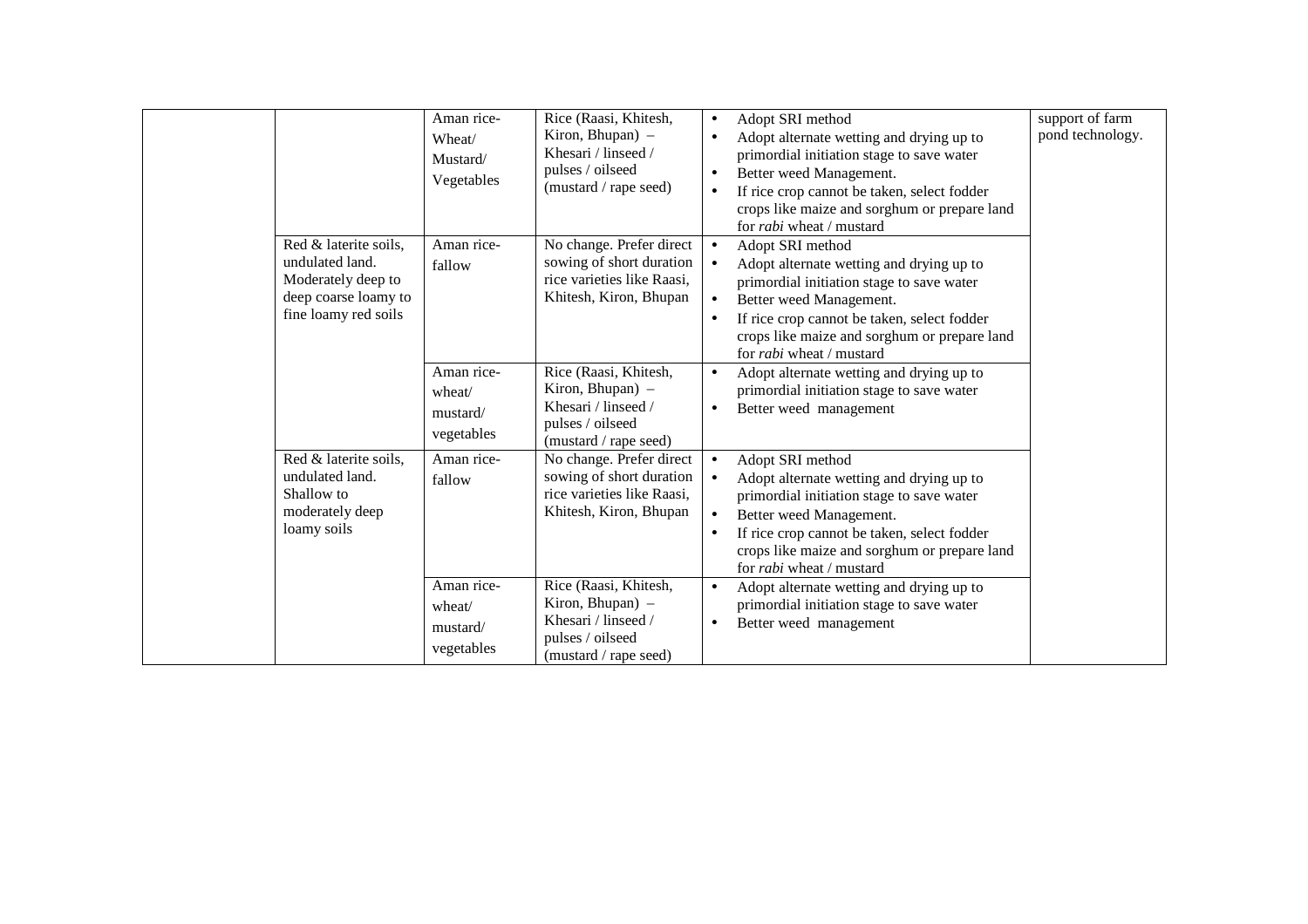### **Unusual rains (untimely, unseasonal etc)** (for both rainfed and irrigated situations)

|                                 | Condition - Continuous high rainfall in a short span leading to water logging                                                                                                                                                               |                                                                                                                                                                           |                                                                                                                                                                                                                                                     |                                                                                                                                                             |
|---------------------------------|---------------------------------------------------------------------------------------------------------------------------------------------------------------------------------------------------------------------------------------------|---------------------------------------------------------------------------------------------------------------------------------------------------------------------------|-----------------------------------------------------------------------------------------------------------------------------------------------------------------------------------------------------------------------------------------------------|-------------------------------------------------------------------------------------------------------------------------------------------------------------|
| <b>Crop</b>                     | <b>Suggested contingency measure</b>                                                                                                                                                                                                        |                                                                                                                                                                           |                                                                                                                                                                                                                                                     |                                                                                                                                                             |
|                                 | <b>Flowering stage</b><br><b>Vegetative stage</b>                                                                                                                                                                                           |                                                                                                                                                                           | <b>Crop maturity stage</b>                                                                                                                                                                                                                          | Post harvest                                                                                                                                                |
| Rice                            | Drain excess water<br>$\bullet$<br>Post pone top dressing of N<br>$\bullet$<br>fertilizer till water recedes<br>Take up gap filling either with<br>$\bullet$<br>available nursery or splitting<br>the tillers from surviving hills          | Drain excess water                                                                                                                                                        | Drain excess water<br>$\bullet$<br>Immediate harvesting + kept<br>under shed with airy places.<br>Spray 2% brine solution to<br>prevent premature germination<br>in the field<br>Allow the crop to dry<br>$\bullet$<br>completely before harvesting | Dry the grain to proper<br>moisture content before<br>bagging and storage                                                                                   |
| Wheat                           | Drain excess water<br>$\bullet$<br>Take up gap filling if<br>$\bullet$<br>population is $< 75\%$<br>Take inter cultivation at<br>$\bullet$<br>optimum soil moisture<br>condition to loosen and aerate<br>the soil and to control weeds      | Drain excess water<br>$\bullet$<br>Take inter cultivation at optimum<br>$\bullet$<br>soil moisture condition to loosen<br>and aerate the soil and to control<br>weeds     | Drain excess water<br>$\bullet$<br>Allow the crop to dry<br>completely before harvesting                                                                                                                                                            | Dry the grain to proper<br>moisture content before<br>bagging and storage                                                                                   |
| Mustard &<br>other oil<br>seed. | Drain excess water<br>$\bullet$<br>Take inter cultivation at<br>$\bullet$<br>optimum soil moisture<br>condition to loosen and aerate<br>the soil and to control weeds<br>Spray Mancozeb (0.25 %) to<br>$\bullet$<br>control fungal diseases | Drain excess water<br>$\bullet$<br>Take inter cultivation at optimum<br>$\bullet$<br>soil moisture condition to loosen<br>and aerate the soil and to control<br>weeds     | Drain excess water<br>$\bullet$<br>Allow the crop to dry<br>completely before harvest                                                                                                                                                               | Dry the grain to proper<br>moisture content before<br>bagging and storage                                                                                   |
| Horticulture                    |                                                                                                                                                                                                                                             |                                                                                                                                                                           |                                                                                                                                                                                                                                                     |                                                                                                                                                             |
| Cauliflower                     | Drain excess water<br>$\bullet$<br>Three sprays of 0.1%<br>$\bullet$<br>Ammonium molybdate 15, 30<br>and 45 days after transplanting.                                                                                                       | Drain excess water<br>$\bullet$<br>Blanching i.e. covering the curd<br>$\bullet$<br>through tying the outer leaves up<br>over the curd improve curd<br>colour and quality | Early harvesting                                                                                                                                                                                                                                    | Large leaves are trimmed away<br>leaving only sufficient jacket<br>leaves to protect the curd from<br>bruising and other mechanical<br>injury in transport. |

**2.2**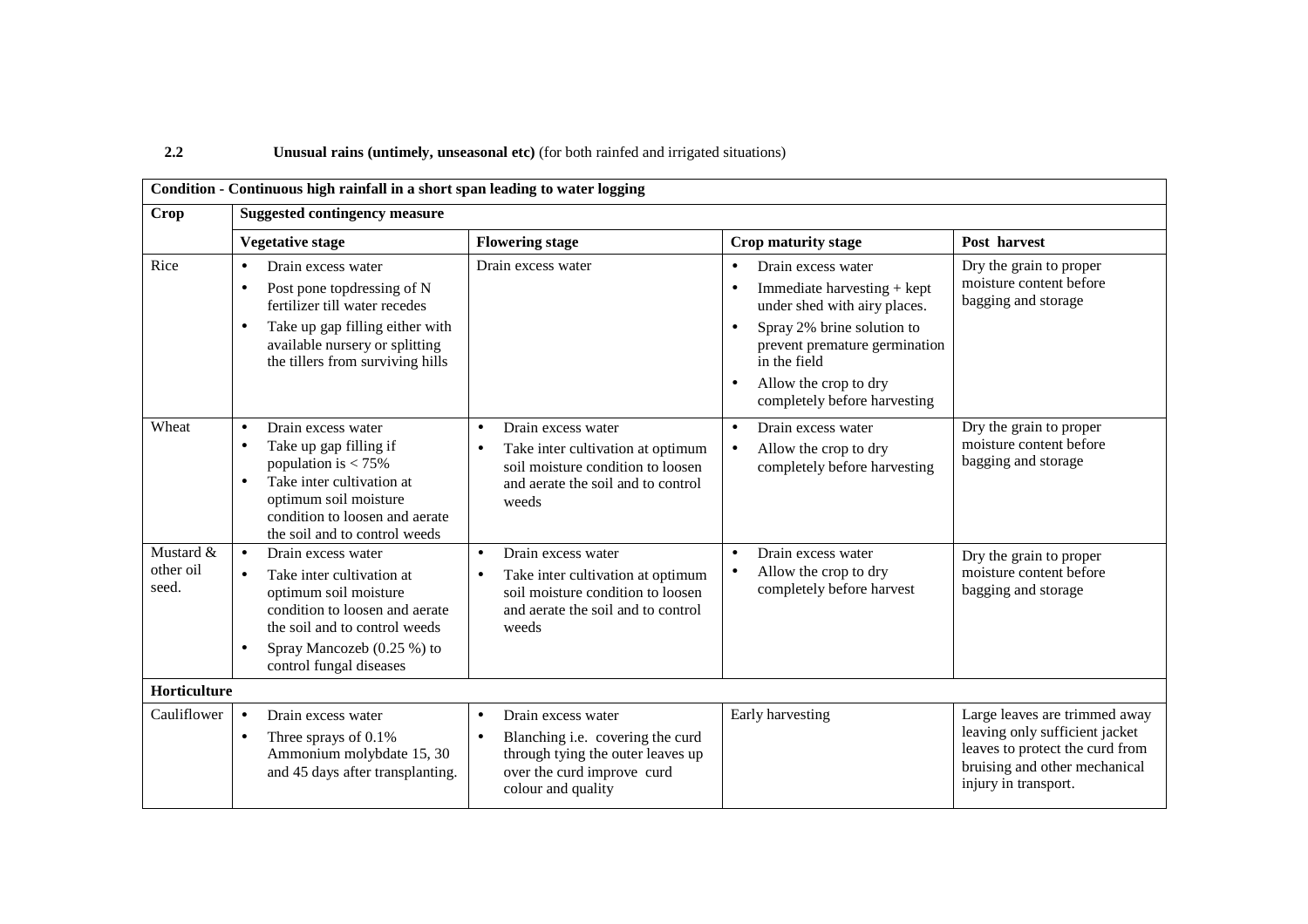|                     | Condition-Heavy rainfall with high speed winds in a short span                                                                                       |                                                                                                                                                                                                                                                                                                                                              |                                                                                                                                                                        |                                                                           |
|---------------------|------------------------------------------------------------------------------------------------------------------------------------------------------|----------------------------------------------------------------------------------------------------------------------------------------------------------------------------------------------------------------------------------------------------------------------------------------------------------------------------------------------|------------------------------------------------------------------------------------------------------------------------------------------------------------------------|---------------------------------------------------------------------------|
| Rice                | Drain excess water<br>$\bullet$<br>Takeup gap filling either with<br>$\bullet$<br>available nursery or splitting<br>the tillers from surviving hills | Drain excess water                                                                                                                                                                                                                                                                                                                           | Immediate harvesting<br>$\bullet$<br>Arrange for drying of the<br>produce in airy sheds<br>Spray 2% brine solution to<br>prevent premature germination<br>in the field | Dry the grain to proper<br>moisture content before<br>bagging and storage |
| <b>Horticulture</b> |                                                                                                                                                      |                                                                                                                                                                                                                                                                                                                                              |                                                                                                                                                                        |                                                                           |
| Cauliflower         | Drain excess water                                                                                                                                   | Drain excess water<br>$\bullet$<br>Spraying the crop with Copper-<br>$\bullet$<br>oxychloride (0.3%) or Mancozeb<br>$(0.25\%)$ / Chlorothalonil $(0.2\%)$<br>or Difenconazole (0.5g/lt) with<br>sticker at 10 days interval to<br>prevent curd blight.                                                                                       | Immediate harvesting                                                                                                                                                   | Maintain optimum moisture<br>before marketing                             |
| Cabbage             | Drain excess water                                                                                                                                   | Spray the crop with Cypermethrin<br>@0.1% with sticker to control cabbage<br>borer                                                                                                                                                                                                                                                           | $-do-$                                                                                                                                                                 | $-do-$                                                                    |
| Okra                | Drain excess water                                                                                                                                   | Spraying the crop with Cypermethrin<br>@ 0.1% to control fruit borer.                                                                                                                                                                                                                                                                        | $-do-$                                                                                                                                                                 | $-do-$                                                                    |
| <b>Brinjal</b>      | Drain excess water                                                                                                                                   | Clipping off the infested shoot by<br>brinjal fruit and shoot borer at regular<br>interval and spraying the crop with<br>Cartap hydrochloride @ 1 g/l of water<br>/ Spinosad @ (0.15ml/l), 0.25%<br>Carbaryl or 0.05% Endosulfan at the<br>early flowering stage and after<br>harvesting of fruits during bearing<br>stage is very effective | Immediate harvesting                                                                                                                                                   | $\overline{a}$                                                            |
|                     | Condition-Outbreak of pests and diseases due to unseasonal rains                                                                                     |                                                                                                                                                                                                                                                                                                                                              |                                                                                                                                                                        |                                                                           |
| Okra                | Four spraying of systemic<br>insecticides<br>starting from 20 days after sowing<br>at 10 days interval                                               | Spraying the crop with Cypermethrin<br>@ 0.1% to control fruit borer                                                                                                                                                                                                                                                                         | Spraying the crop<br>with Cypermethrin @<br>0.1% to control fruit borer                                                                                                |                                                                           |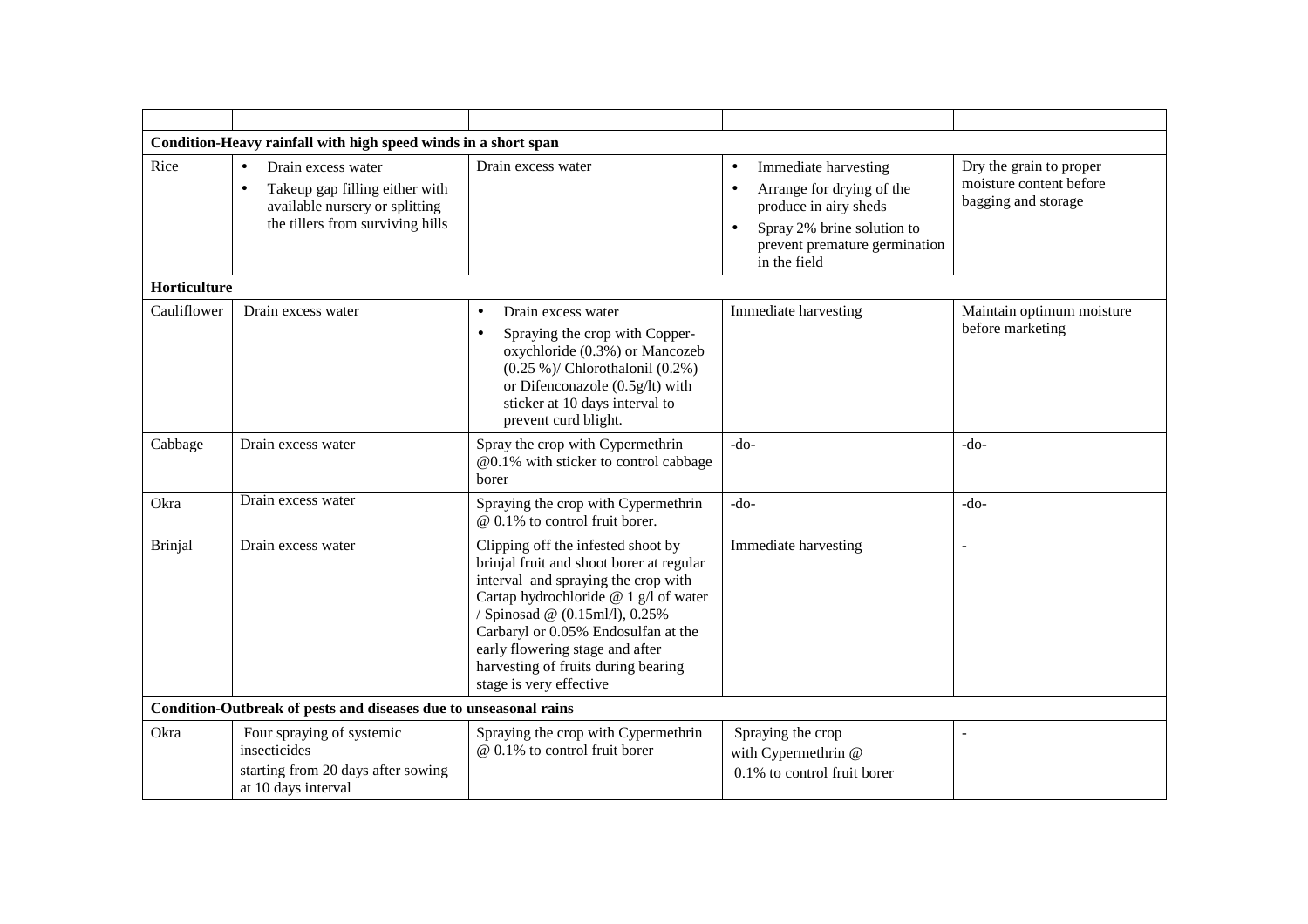| Cucurbits | Two sprays of 0.25% Fosetyl Al or      | Apply poison bait.                     |  |
|-----------|----------------------------------------|----------------------------------------|--|
|           | Cyamoxanil-Mancozeb                    | Bait is prepared by mixing 20 g        |  |
|           | or Metalaxyl-Mancozeb                  | Malathion 50% WP with 500 g            |  |
|           | at 10 days interval effectively        | molasses $+20$ g yeast hydrolysate.    |  |
|           | control downy mildew disease.          | This mixture is mixed with 2 litres    |  |
|           |                                        | of water for poison baiting and 20     |  |
|           |                                        | liters of water for bait spray for the |  |
|           |                                        | control of fruit fly                   |  |
| Chilli    | Spraying of Profenophos @              | Spray the crop with Hexaconazole       |  |
|           | 1ml/litre/ Diafenthiuron @ 1           | $0.1\%$ followed by 0.3% Blitox        |  |
|           | g/litre/ Propergite @1 g/litre for the | after                                  |  |
|           | control of thrips and mites at 15-20   | removal of the infected twigs at 10    |  |
|           | days interval                          | days interval for the control of       |  |
|           |                                        | dieback or anthracnose                 |  |

# **2.3 Floods: Not applicable**

# **2.4 Extreme events: Heat wave / Cold wave/Frost/ Hailstorm /Cyclone-Not applicable**

- **2.5Contingent strategies for Livestock, Poultry & Fisheries 2.5.1 Livestock**
- 

|                                 | <b>Suggested contingency measures</b>                                                                                                                                                                                                                                                                                                                                                                             |                                                                                                                                                                                                                                                                                                                         |                                                                                                                                                               |
|---------------------------------|-------------------------------------------------------------------------------------------------------------------------------------------------------------------------------------------------------------------------------------------------------------------------------------------------------------------------------------------------------------------------------------------------------------------|-------------------------------------------------------------------------------------------------------------------------------------------------------------------------------------------------------------------------------------------------------------------------------------------------------------------------|---------------------------------------------------------------------------------------------------------------------------------------------------------------|
|                                 | Before the event <sup>s</sup>                                                                                                                                                                                                                                                                                                                                                                                     | During the event                                                                                                                                                                                                                                                                                                        | After the event                                                                                                                                               |
| <b>Drought</b>                  |                                                                                                                                                                                                                                                                                                                                                                                                                   |                                                                                                                                                                                                                                                                                                                         |                                                                                                                                                               |
| Feed and fodder<br>availability | Cultivation of perennial fodder in barren lands and<br>on the bank of the rivers; feeding of Babla,<br>Soobabul, Akashmoni, Stylo, Antropogon fodder<br>in natural disadvantageous situation,<br>Insurance of livestock<br>Alert nearby Govt. fodder farms to stock straw<br>and fodder<br>Irrigation by installing deep tube wells<br>Strengthening of Govt. fodder farms to cultivate<br>unconventional fodders | Establishing Control Room,<br>Feed fodder from nearby Govt. fodder farms,<br>perennial fodder.<br>Collect fodder from nearby less affected<br>areas<br>Feed region specific concentrated feed<br>supplements<br>Distribute fodder through cattle shed in<br>organized manner through BLDOs (1 shed<br>per 4-5 villages) | Claim insurance<br>Feed supplements<br>Cull the unproductive stock<br>Repayment of Credit for livestock<br>rearing may be waived or extended<br>for long time |
| Drinking water                  | Dig deep tube wells in the pockets of water sheds<br>and use on community basis<br>Pond preparation / reclamation                                                                                                                                                                                                                                                                                                 | Use water from deep tube well, river or other<br>water reservoirs.<br>Treatment of water.                                                                                                                                                                                                                               | Sterilize drinking water, if possible                                                                                                                         |
|                                 | Conservation of Rain water                                                                                                                                                                                                                                                                                                                                                                                        | Receive water supply from nearby less                                                                                                                                                                                                                                                                                   |                                                                                                                                                               |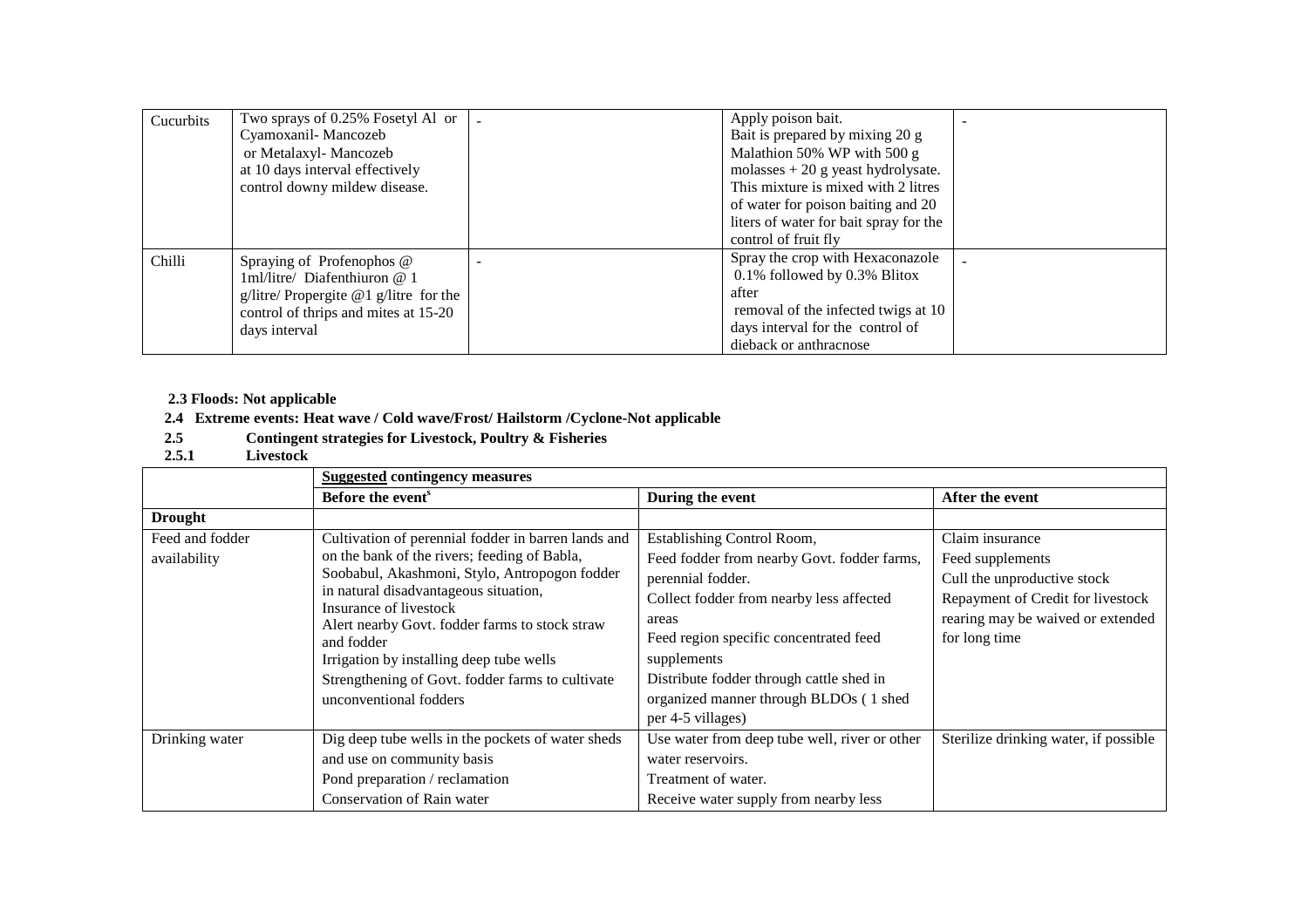|                    |                                                    | affected places                                 |                                  |
|--------------------|----------------------------------------------------|-------------------------------------------------|----------------------------------|
| Health and disease | Make alert for the Govt. & Non-Govt departments    | Organize health camp, treatment of animals      | Treat sick animals               |
| management         | for adequate storage of medicines, vaccines,       | in community cattle sheds.                      | Cull permanently unproductive    |
|                    | saline/dextrose                                    | Use stress relieving medicines & protect        | animals                          |
|                    | Make provisions of cattle shed on community        | animal houses from extreme hot air              | Introduce new stock from the     |
|                    | basis                                              | Use Departmental committee and form             | unaffected areas                 |
|                    | <b>Constitute Departmental Disaster Management</b> | Control room                                    |                                  |
|                    | Committee at the Block, Sub-division & District    |                                                 |                                  |
|                    | level for planning, management & stocking of       |                                                 |                                  |
|                    | medicine/vaccines etc.                             |                                                 |                                  |
| <b>Floods</b>      |                                                    |                                                 |                                  |
| Feed and fodder    | Stock dry straw in the nearby Govt. fodder farms,  | Supply fodder from nearby Govt. fodder          | Claim insurance                  |
| availability       | ask the private parties to stock straw,            | farms, private parties, community fodder        | Feed supplements                 |
|                    | Insurance of livestock                             | bank etc.                                       | Cull the unproductive stock      |
|                    | Alert nearby Govt. fodder farms to stock straw     | Feed region specific concentrated feed          | Introduce new stock from the     |
|                    | and also insist upon ample production of green     | supplements                                     | unaffected areas                 |
|                    | fodder                                             | Establish Control Room at the Block, Sub-       |                                  |
|                    | <b>Constitute Departmental Disaster Management</b> | division & District level for prompt            |                                  |
|                    | Committee at the Block, Sub-division & District    | management action                               |                                  |
|                    | level for planning of management action            |                                                 |                                  |
| Drinking water     | Establish water reservoir from the ground water or | Use water from deep tube well, river or other   | Ground water disinfection        |
|                    | river or rain water harvesting in water sheds on   | water reservoirs.                               | Use disinfection of nearby water |
|                    | community basis                                    | In devastating areas use ground water after     | sources                          |
|                    |                                                    | local people                                    |                                  |
| Health and disease | Make alert for the Govt. & Non-Govt departments    | Organize health camp, treatment of animals,     | Treat sick animals               |
| management         | for adequate storage of medicines, vaccines,       | Mass use of protective and curing medicines     | Cull permanently unproductive    |
|                    | saline/dextrose                                    | for gut sterilization                           | animals                          |
|                    | Organize awareness camp                            | Use Departmental Disaster Management            |                                  |
|                    | Utilize Departmental Disaster Management           | Committee at different levels for prompt        |                                  |
|                    | Committee at different levels for prevention &     | therapy                                         |                                  |
|                    | therapy of animals                                 |                                                 |                                  |
| Cyclone            |                                                    |                                                 |                                  |
| Feed and fodder    | Stocking of green and dry fodder in Govt. &        | Supply fodder from nearby Govt. fodder          | Claim insurance                  |
| availability       | Private farms.                                     | farms, private parties, prepared hay or silage, | Feed supplements                 |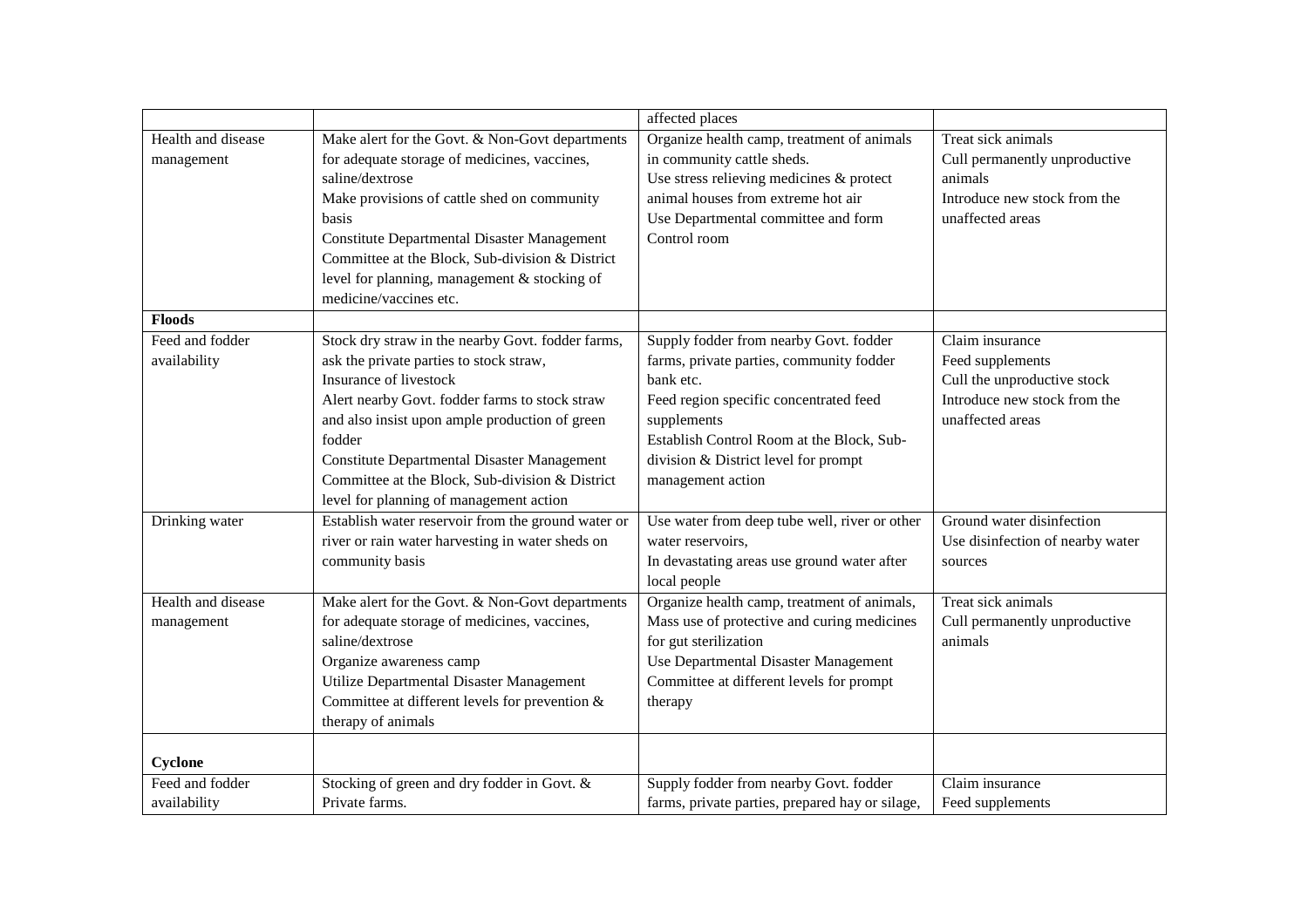|                         | Insurance of livestock                               | community fodder bank etc.                  | Cull the unproductive stock      |
|-------------------------|------------------------------------------------------|---------------------------------------------|----------------------------------|
|                         | Better forecasting for fodder farms                  | Feed region specific concentrated feed      | Introduce new stock from the     |
|                         | <b>Constitute Departmental Disaster Management</b>   | supplements                                 | unaffected areas                 |
|                         | Committee                                            | Establish Control Room at the Block, Sub-   |                                  |
|                         |                                                      | division & District level for prompt        |                                  |
|                         |                                                      | management action                           |                                  |
| Drinking water          | Establish water reservoir on community basis         | Use water from safe source                  | Ground water disinfection        |
|                         |                                                      |                                             | Use disinfection of nearby water |
|                         |                                                      |                                             | sources                          |
| Health and disease      | Make alert for the Govt. & Non-Govt.                 | Organize health camp, treatment of animals, | Treat sick animals               |
| management              | departments for adequate storage of medicines,       | Mass use of protective and curing medicines | Cull permanently unproductive    |
|                         | vaccines, saline/dextrose                            | for gut sterilization                       | animals                          |
|                         | Organize awareness camp                              | Use Departmental Disaster Management        |                                  |
|                         | Utilize Departmental Disaster Management             | Committee at different levels for prompt    |                                  |
|                         | Committee at different levels for prevention $&$     | therapy                                     |                                  |
|                         | therapy of animals                                   |                                             |                                  |
| Heat wave and cold wave |                                                      |                                             |                                  |
| Shelter/environment     | Make arrangements of safe drinking water.            | Give ample green fodder during heat wave,   |                                  |
| management              | Preparation of animal houses on scientific manner.   | Make arrangements of ample drinking water,  |                                  |
|                         | Establish shelters at safe position in the areas for | Feed ample water mixed with molasses and    |                                  |
|                         | avoidance of heat/cold wave.                         | common salt.                                |                                  |
|                         | Plant the trees giving shed to the houses            | Give shed of straw over roof of animal      |                                  |
|                         | Use protection of curtains over the windows          | house.                                      |                                  |
|                         |                                                      | In cold wave give drinking water with       |                                  |
|                         |                                                      | concentrate mixture to feed.                |                                  |
| Health and disease      | Store medicine, saline etc.                          | Administer stress removing medicaments      |                                  |
| management              | House animals in safe & comfortable area             |                                             |                                  |

# **2.5.2 Poultry**

|                  |                                  |                            |                 | Convergence/linkages with |
|------------------|----------------------------------|----------------------------|-----------------|---------------------------|
|                  | Suggested contingency measures   |                            |                 | ongoing programs, if any  |
|                  | Before the event <sup>"</sup>    | During the event           | After the event |                           |
| <b>Drought</b>   |                                  |                            |                 |                           |
| Shortage of feed | Assessment of cage management in | Establishing Control Room, | Avail insurance |                           |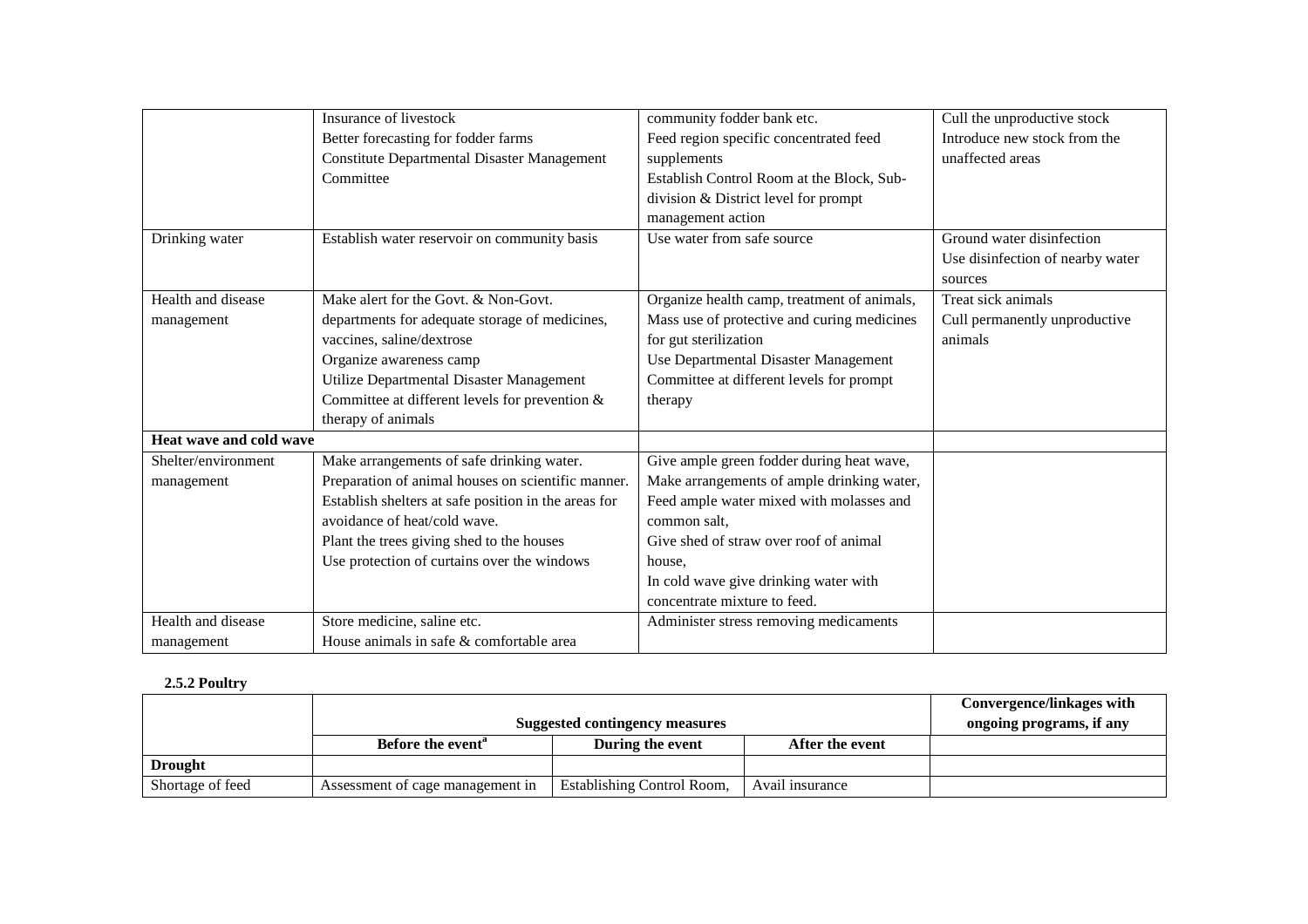| ingredients        | shed areas                            | Feed from stocked feed        | Introduce new stock from     |  |
|--------------------|---------------------------------------|-------------------------------|------------------------------|--|
|                    | Insurance                             | Keep the birds in             | the unaffected areas         |  |
|                    | Bank linkage                          | specifically constructed shed |                              |  |
|                    | Instruct Govt. feed supplies to stock | with provision of saline      |                              |  |
|                    | feed for urgency                      | water & feed ingredients.     |                              |  |
| Drinking water     | Install bore well                     | Use drinking water from       | Use disinfection and         |  |
|                    | In city area seek drinking water      | different kind of water       | sterilization of drinking    |  |
|                    | supply                                | reservoirs                    | water                        |  |
| Health and disease | Emergency preparedness of Govt.       | Undisrupted supply of         | Treatment of affected birds. |  |
| management         | department                            | medicines                     | Culling of affected birds &  |  |
|                    | Organize awareness camp               | Organize mass health camp     | subsequent disposal          |  |
|                    | Formulate Departmental Disaster       | & treat birds                 |                              |  |
|                    | Management Committee at Block,        | Utilize Departmental          |                              |  |
|                    | Sub-division & District levels for    | Disaster Management           |                              |  |
|                    | proper planning & give requisition    | Committee for prompt          |                              |  |
|                    | of medicine, vaccines, biological     | therapy & control of          |                              |  |
|                    | beforehand for the Govt. supplies     | diseases                      |                              |  |
|                    | Bio-security measurers must be in     |                               |                              |  |
|                    | action for prevention of emerging     |                               |                              |  |
|                    | diseases to obstacle in the           |                               |                              |  |
|                    | transmission of disease               |                               |                              |  |
| <b>Floods</b>      |                                       |                               |                              |  |
| Shortage of feed   | Establishing shed for keeping of      | Supply from nearby Private    | Cull dead and affected       |  |
| ingredients        | birds on community basis.             | or Govt. feed plants          | birds and subsequently to    |  |
|                    | Emergency preparedness for Govt.      |                               | be buried in isolated place  |  |
|                    | feed plants and also for non-Govt.    |                               | Introduce new stock from     |  |
|                    | companies                             |                               | the unaffected areas         |  |
| Drinking water     | Sterilization of drinking water.      | Use water from dig well       |                              |  |
|                    | Dig deep tube wells.                  | after disinfection            |                              |  |
| Health and disease | Store medicines & vaccines.           | Control room.                 | Culling of affected birds &  |  |
| management         | Arrangement of vehicle, police,       | Organize mass health camp     | subsequent disposal          |  |
|                    | local administrations.                | & treat birds                 |                              |  |
|                    | Organize awareness cap                |                               |                              |  |
|                    | Obtain allotment of fund from Head    |                               |                              |  |
|                    | Quarter upto Block level for feed,    |                               |                              |  |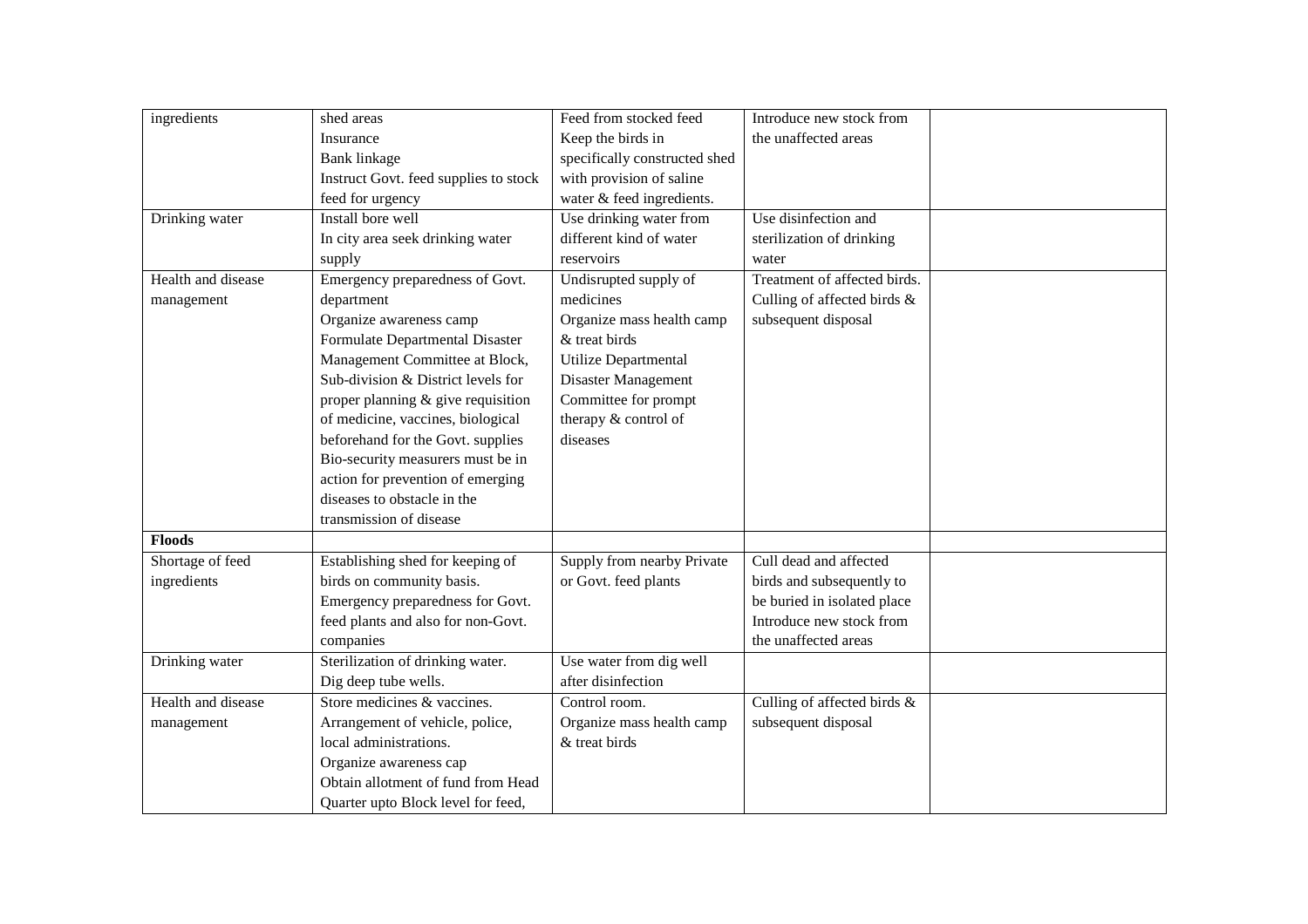|                     | medicine, vaccines etc.                |                              |                          |                          |
|---------------------|----------------------------------------|------------------------------|--------------------------|--------------------------|
| Cyclone             |                                        |                              |                          |                          |
| Shortage of feed    |                                        |                              |                          |                          |
| ingredients         |                                        | $\qquad \qquad \blacksquare$ |                          |                          |
| Drinking water      |                                        | $\overline{\phantom{a}}$     | $\overline{\phantom{0}}$ | $\overline{\phantom{a}}$ |
| Health and disease  | Group Insurance or Community           | $\blacksquare$               |                          |                          |
| management          | Insurancing for affected animals       |                              |                          |                          |
|                     | against diseases of birds              |                              |                          |                          |
| Heat wave and cold  |                                        |                              |                          |                          |
| wave                |                                        |                              |                          |                          |
| Shelter/environment | Construct houses at safe place for     | Avoid further spread of      | Re-introduce birds from  |                          |
| management          | emergency housing of poultry birds     | disease by housing the birds | unaffected areas         |                          |
|                     | one per 4-5 villages.                  | in the safe location outside |                          |                          |
|                     | Establish shelters at safe position in | the infected zone            |                          |                          |
|                     | the upland at Block/Sub-               |                              |                          |                          |
|                     | division/District level                |                              |                          |                          |
|                     | Bio-security system should be          |                              |                          |                          |
|                     | practiced in all the occasions of      |                              |                          |                          |
|                     | emerging poultry diseases              |                              |                          |                          |
| Health and disease  | Preparedness for timely supply of      |                              |                          |                          |
| management          | medicines/vaccines/biological is       |                              |                          |                          |
|                     | essential                              |                              |                          |                          |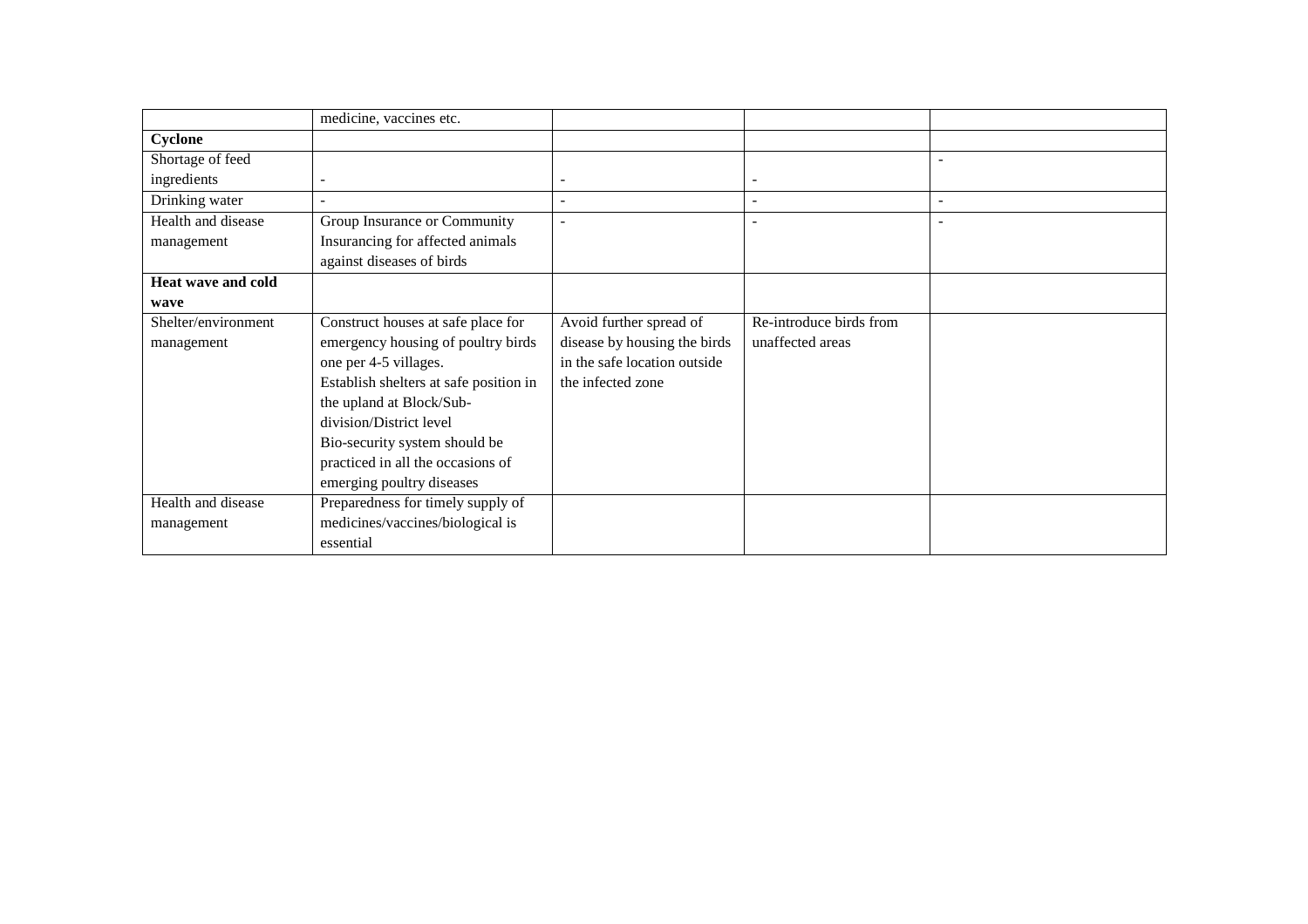|                                      | <b>Suggested contingency measures</b>   |                                        |                                        |
|--------------------------------------|-----------------------------------------|----------------------------------------|----------------------------------------|
|                                      | Before the event <sup>a</sup>           | During the event                       | After the event                        |
| 1) Drought                           |                                         |                                        |                                        |
| A. Capture                           |                                         |                                        |                                        |
| <b>Marine</b>                        | Not applicable                          | Not applicable                         | Not applicable                         |
| <b>Inland</b>                        |                                         |                                        |                                        |
| (i) Shallow water depth due to       | Proposed for excavation of earth from   | Supply of water into the water         | Proper post-event management,          |
| insufficient rains/inflow            | periphery areas so that water can       | body from tube well, nearby river      | retention of water, disinfecting water |
|                                      | retain in the deep pockets and          | etc. and observe mortality of fish     | (if possible) to prevent disease out-  |
|                                      | building of high embankment             | and proper management of the said      | breaks.                                |
|                                      |                                         | water body.                            |                                        |
| (ii) Changes in water quality        | Water and soil quality tests suggested  | Proper management in ponds for         | Proper disinfection of water and       |
|                                      | from time to time.                      | soil and water as per the test report. | maintenance of water temperature and   |
|                                      |                                         |                                        | plankton quantity.                     |
| (iii) Any other                      | Nil                                     | Nil                                    | Nil                                    |
| <b>B.</b> Aquaculture                |                                         |                                        |                                        |
| (i) Shallow water in ponds due to    | Proposed for excavation of earth from   | Control of pond water quality          | Suggested for disinfection of pond     |
| insufficient rains/inflow            | the pond so that water can retain       | parameters and maintenance of          | water through liming and periodic      |
|                                      | during drought and supply of water in   | optimum level of planktons (fish       | netting to assess the biomass.         |
|                                      | to the pond from tube well / river etc. | food) in the pond through proper       |                                        |
|                                      |                                         | fertilization (if required)            |                                        |
| (ii) Impact of salt load build up in | Not applicable                          | Not applicable                         | Not applicable                         |
| ponds / change in water quality      | (No saline water nearby)                | (No saline water nearby)               | (No saline water nearby)               |
| (iii) Any other                      | Nil                                     | Nil                                    | Nil                                    |
| 2) Floods                            |                                         |                                        |                                        |
| A. Capture                           |                                         |                                        |                                        |
| Marine                               | Not applicable                          | Not applicable                         | Not applicable                         |
|                                      | (No marine fishery resource)            | (No marine fishery resource)           | (No marine fishery resource)           |
| Inland                               |                                         |                                        |                                        |
| (i) Average compensation paid due to | Creating awareness among the            | Advise to shift to high land / flood   | Monetary compensation to the           |
| loss of human life                   | fishermen on emergency strategies to    | shelter camps to save life.            | affected family for loss of life.      |
|                                      | be adopted in the case of flood.        |                                        |                                        |
| (ii) No. of boats / nets/damaged     | Training fishermen on protection of     | Keeping the boat / net in dry / high   | Damage reports are to be sent to       |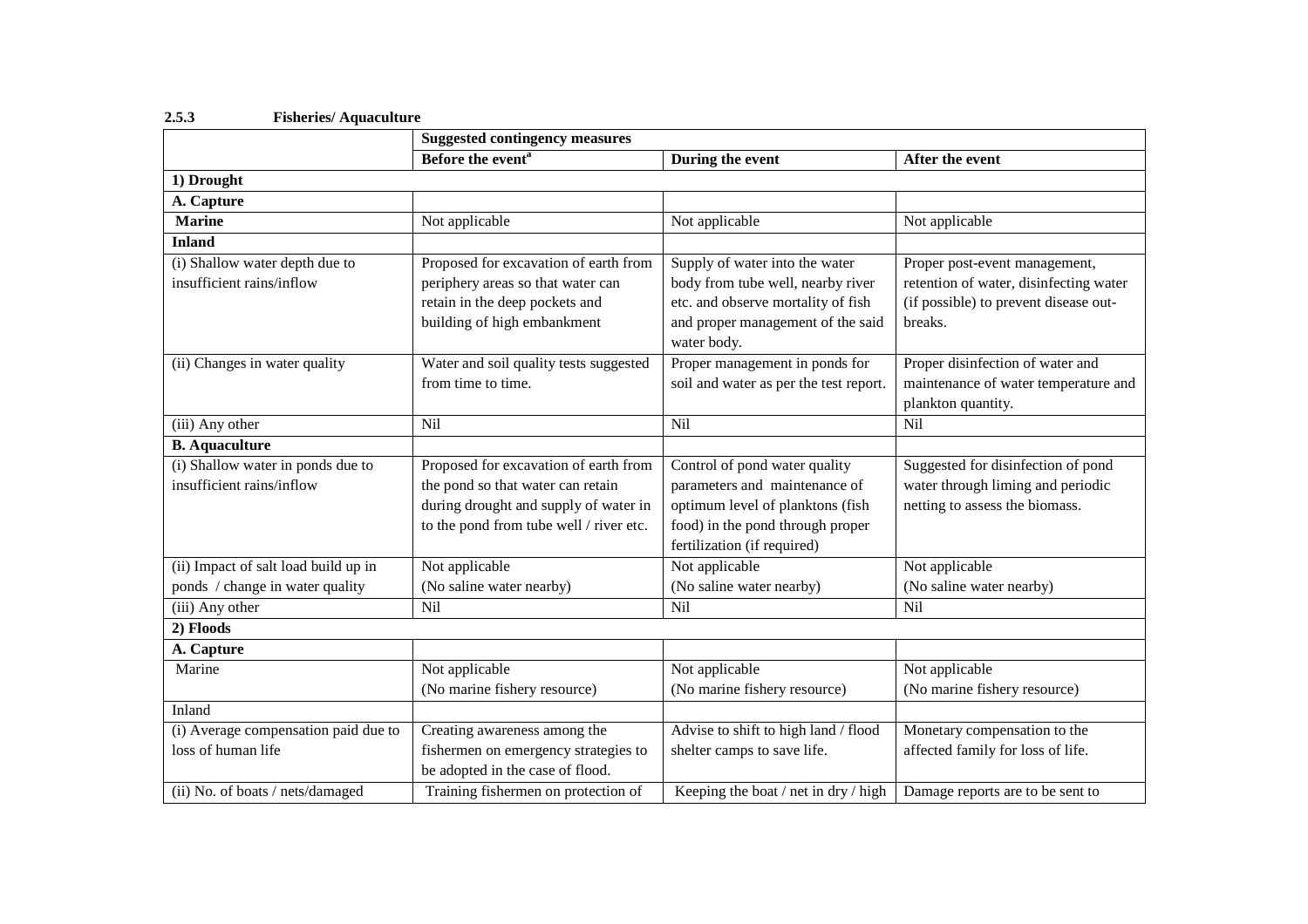|                                      | boats, nets etc. in case of occurrence                  | places during flood situation.        | higher authority for compensation.      |
|--------------------------------------|---------------------------------------------------------|---------------------------------------|-----------------------------------------|
|                                      | of flood.                                               |                                       |                                         |
| (iii) No. of houses damaged          | Nil                                                     | Nil                                   | Damage reports are to be sent to        |
|                                      |                                                         |                                       | higher authority for compensation.      |
| (iv) Loss of stock                   | Advise to strengthen protection dyke                    | Advise to protect fish stock from     | Assessing the residual fish stock after |
|                                      | so that during flood dyke remains safe                  | escaping by putting nets in the       | the flood and taking proper             |
|                                      | and fish stock are not affected.                        | areas where dyke is damaged.          | management strategies as per the        |
|                                      | Placing fish aggregation devices in                     |                                       | advice of Fishery Department.           |
|                                      | the deeper zones so that fish are<br>accumulated there. |                                       |                                         |
| (v) Changes in water quality         | Nil                                                     | Nil                                   | Application of lime / other             |
|                                      |                                                         |                                       | disinfectants in the water body         |
| (vi) Health and diseases             | Nil                                                     | Nil                                   | Monitoring and taking preventive        |
|                                      |                                                         |                                       | measures against out-break of disease   |
| <b>B.</b> Aquaculture                |                                                         |                                       |                                         |
| (i) Inundation with flood water      | Raising the height of the pond dyke in                  | Placing nets to prevent escape of     | Repair of pond dyke.                    |
|                                      | the flood prone areas, Harvesting the                   | fish from the culture ponds.          |                                         |
|                                      | stock before onset of monsoon.                          |                                       |                                         |
| (ii) Water contamination and changes | Nil                                                     | Nil                                   | Suggested for water testing and         |
| in water quality                     |                                                         |                                       | advice for corrective measures.         |
| (iii) Health and diseases            | Nil                                                     | Nil                                   | Suggested for water treatment through   |
|                                      |                                                         |                                       | liming and other disinfectants and      |
|                                      |                                                         |                                       | monitoring of health of fish stock      |
| (iv) Loss of stock and inputs (feed, | Arrangement for keeping feeds /                         | Immediately shift the inputs to high  | Recommending to higher authority        |
| chemicals etc)                       | chemicals in dry & safe place.                          | / safe place. Sundry (if possible)    | for supplying mini kit (fingerlings,    |
|                                      |                                                         | the wet inputs.                       | lime & other critical inputs)           |
| (v) Infrastructure damage (pumps,    | Keeping them in safe place after use.                   | Immediately shift the pump /          | Recommending to higher authority        |
| aerators, huts etc)                  |                                                         | aerator from the pond to safe place.  | for compensation against the loss.      |
|                                      |                                                         | Remove the other valuable items       |                                         |
|                                      |                                                         | from the hut in case possibilities of |                                         |
|                                      |                                                         | flood water entering to the hut       |                                         |
| (vi) Any other                       | Insurance for aquaculture activities.                   | Establish Control Room at the         | Claim insurance                         |
|                                      | <b>Constitute Departmental Disaster</b>                 | Block, Sub-division & District        |                                         |
|                                      | Management Committee at the Block,                      | level for prompt management           |                                         |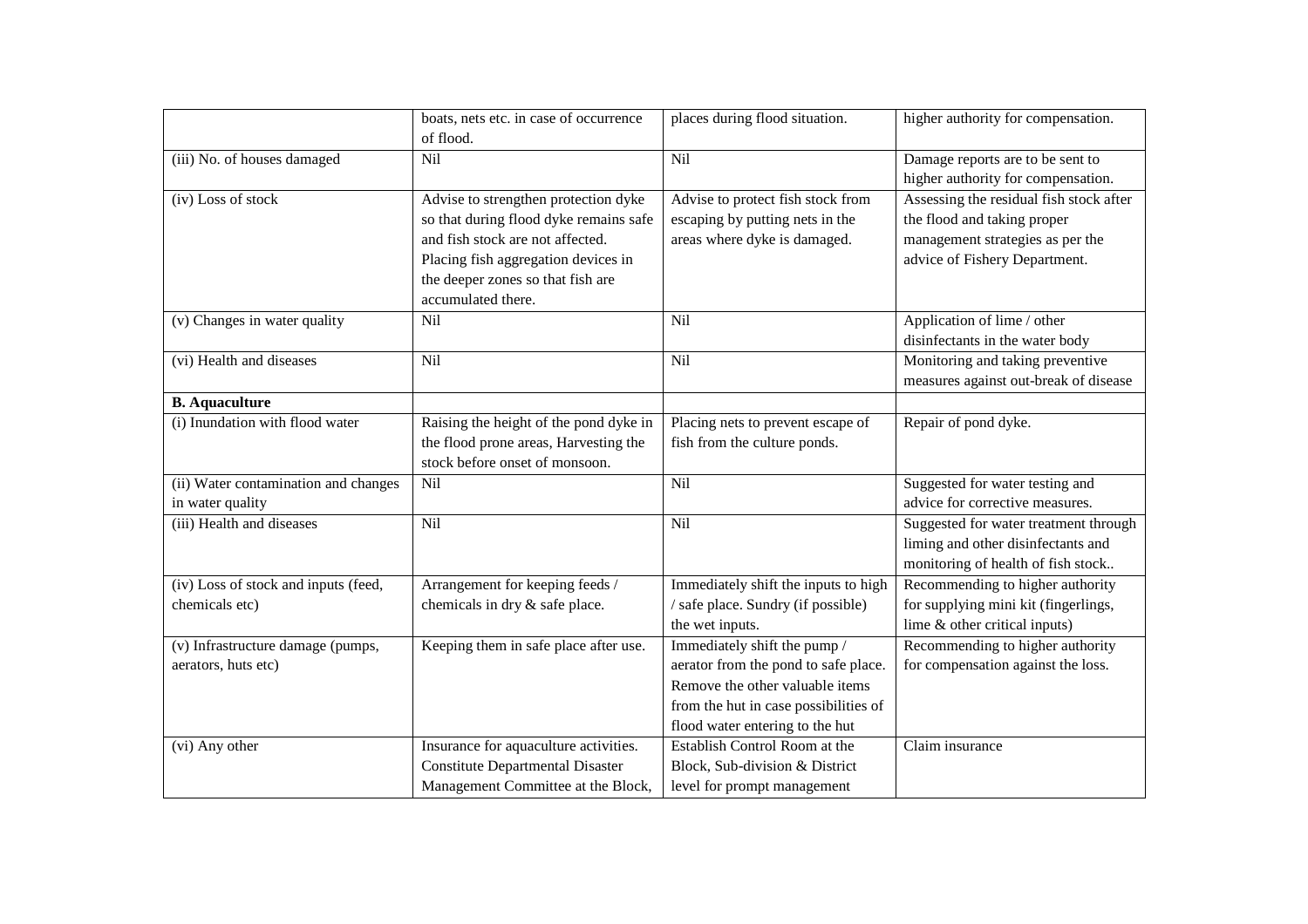|                                       | Sub-division & District level for       | action.                               |                                       |
|---------------------------------------|-----------------------------------------|---------------------------------------|---------------------------------------|
|                                       | planning management action.             | Cancel leaves for the employees       |                                       |
| 3. Cyclone / Tsunami                  |                                         |                                       |                                       |
| A. Capture                            |                                         |                                       |                                       |
| Marine                                | Not applicable                          | Not applicable                        | Not applicable                        |
| Inland                                |                                         |                                       |                                       |
| (i) Average compensation paid due to  | Creating awareness among the            | Advise to shift to high land / flood  | Monetary compensation to the          |
| loss of fishermen lives               | fishermen on emergency strategies to    | shelter camps to save life.           | affected family for loss of life.     |
|                                       | be adopted in the case of cyclone.      |                                       |                                       |
| (ii) Avg. no. of boats / nets/damaged | Training fishermen on protection of     | Keeping the boat / net in dry / high  | Damage reports are to be sent to      |
|                                       | boats, nets etc. in case of occurrence  | places during flood situation.        | higher authority for compensation.    |
|                                       | of cyclone.                             |                                       |                                       |
| (iii) Avg. no. of houses damaged      | Nil                                     | Nil                                   | Damage reports are to be sent to      |
|                                       |                                         |                                       | higher authority for compensation.    |
| <b>B.</b> Aquaculture                 |                                         |                                       |                                       |
| (i) Overflow / flooding of ponds      | Raising the height of the pond dyke in  | Placing nets to prevent escape of     | Repair of pond dyke.                  |
|                                       | the flood prone areas, Harvesting the   | fish from the culture ponds.          |                                       |
|                                       | stock before onset of monsoon.          |                                       |                                       |
| (ii) Changes in water quality (fresh  | Not applicable                          | Not applicable                        | Not applicable                        |
| water / brackish water ratio)         | (No brackish water source nearby)       | (No brackish water source nearby)     | (No brackish water source nearby)     |
| (iii) Health and diseases             | Nil                                     | $\overline{Nil}$                      | Monitoring and taking preventive      |
|                                       |                                         |                                       | measures against out-break of disease |
| (iv) Loss of stock and inputs (feed,  | Arrangement for keeping feeds /         | Immediately shift the inputs to high  | Recommending to higher authority      |
| chemicals etc)                        | chemicals in dry & safe place.          | / safe place. Sundry (if possible)    | for supplying mini kit (fingerlings,  |
|                                       |                                         | the wet inputs.                       | lime & other critical inputs)         |
| (v) Infrastructure damage (pumps,     | Keeping them in safe place after use.   | Immediately shift the pump /          | Recommending to higher authority      |
| aerators, shelters/huts etc)          |                                         | aerator from the pond to safe place.  | for compensation against the loss.    |
|                                       |                                         | Remove the other valuable items       |                                       |
|                                       |                                         | from the hut in case possibilities of |                                       |
|                                       |                                         | flood water entering to the hut       |                                       |
| (vi) Any other                        | Insurance for aquaculture activities.   | Establish Control Room at the         | Claim insurance                       |
|                                       | <b>Constitute Departmental Disaster</b> | Block, Sub-division & District        |                                       |
|                                       | Management Committee at the Block,      | level for prompt management           |                                       |
|                                       | Sub-division & District level for       | action.                               |                                       |